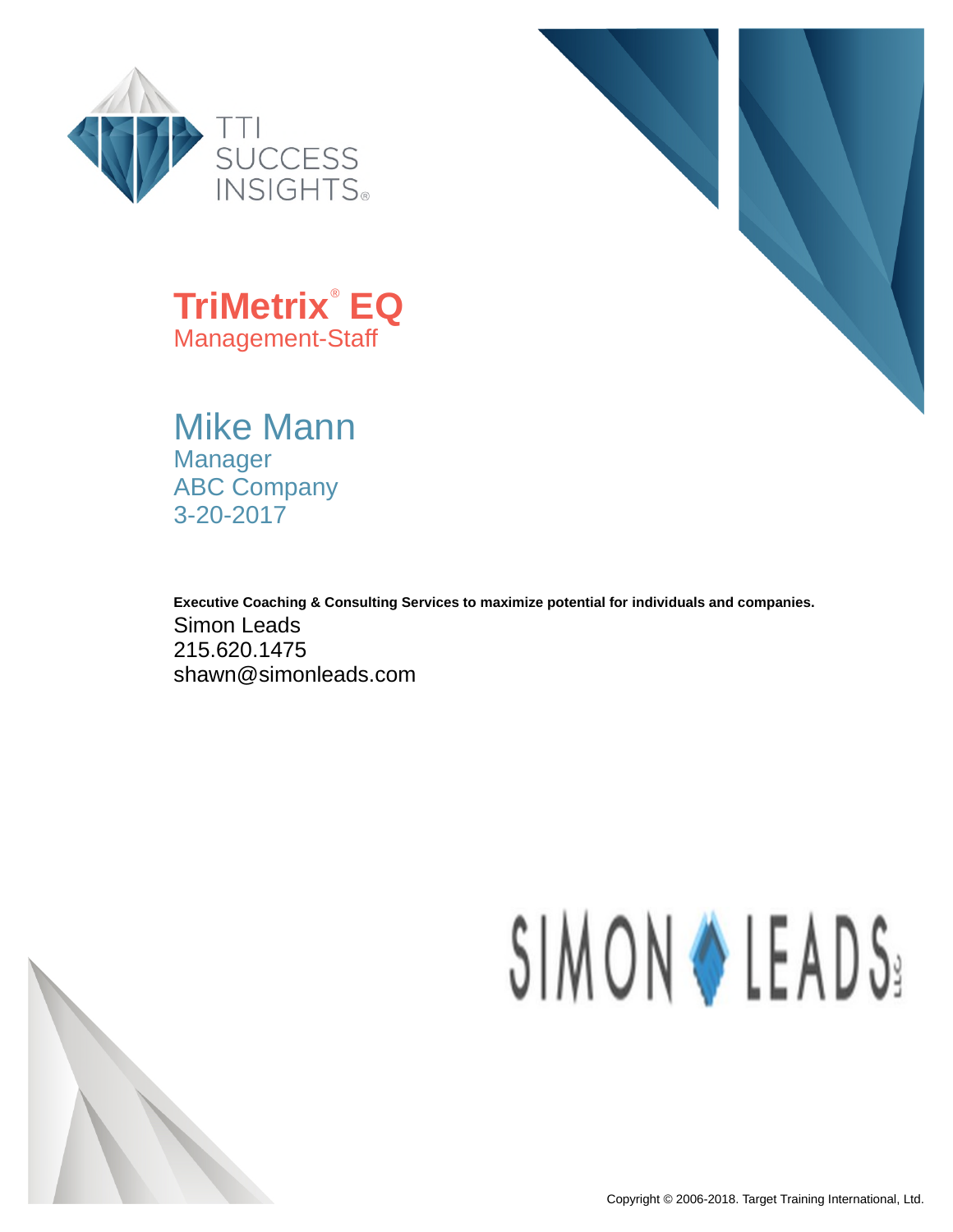



## Introduction Where Opportunity Meets Talent

The TriMetrix® EQ Coaching Report was designed to increase the understanding of an individual's talents. The report provides insight to three distinct areas: behaviors, driving forces and emotional intelligence. Understanding strengths and weaknesses in each of the three areas will lead to personal and professional development and a higher level of satisfaction.

**The following is an in-depth look at your personal talents in the five main sections:**

#### **Behaviors**

This section of the report is designed to help you attain a greater knowledge of yourself as well as others. The ability to interact effectively with people may be the difference between success and failure in your work and personal life. Effective interaction starts with an accurate perception of oneself.

## Driving Forces

This section of the report provides information on the why of your actions, which with application and coaching, can tremendously impact your valuing of life. Once you know the motivations that drive your actions, you will immediately be able to understand the causes of conflict.

## Integrating Behaviors And Driving Forces

This section of the report will help you blend the how and the why of your actions. Once you can understand how your behaviors and driving forces blend together, your performance will be enhanced and you will experience an increase in satisfaction.

## Emotional Intelligence Section

This section of the report provides information on your emotional intelligence, which with application and coaching, can impact the way you respond to emotionally charged situations. In turn you will increase your performance and decision making.

## Blending Behaviors, Driving Forces And EQ

This section will illustrate the impact your Emotional Intelligence has on your core behavioral style as well as your top four driving forces.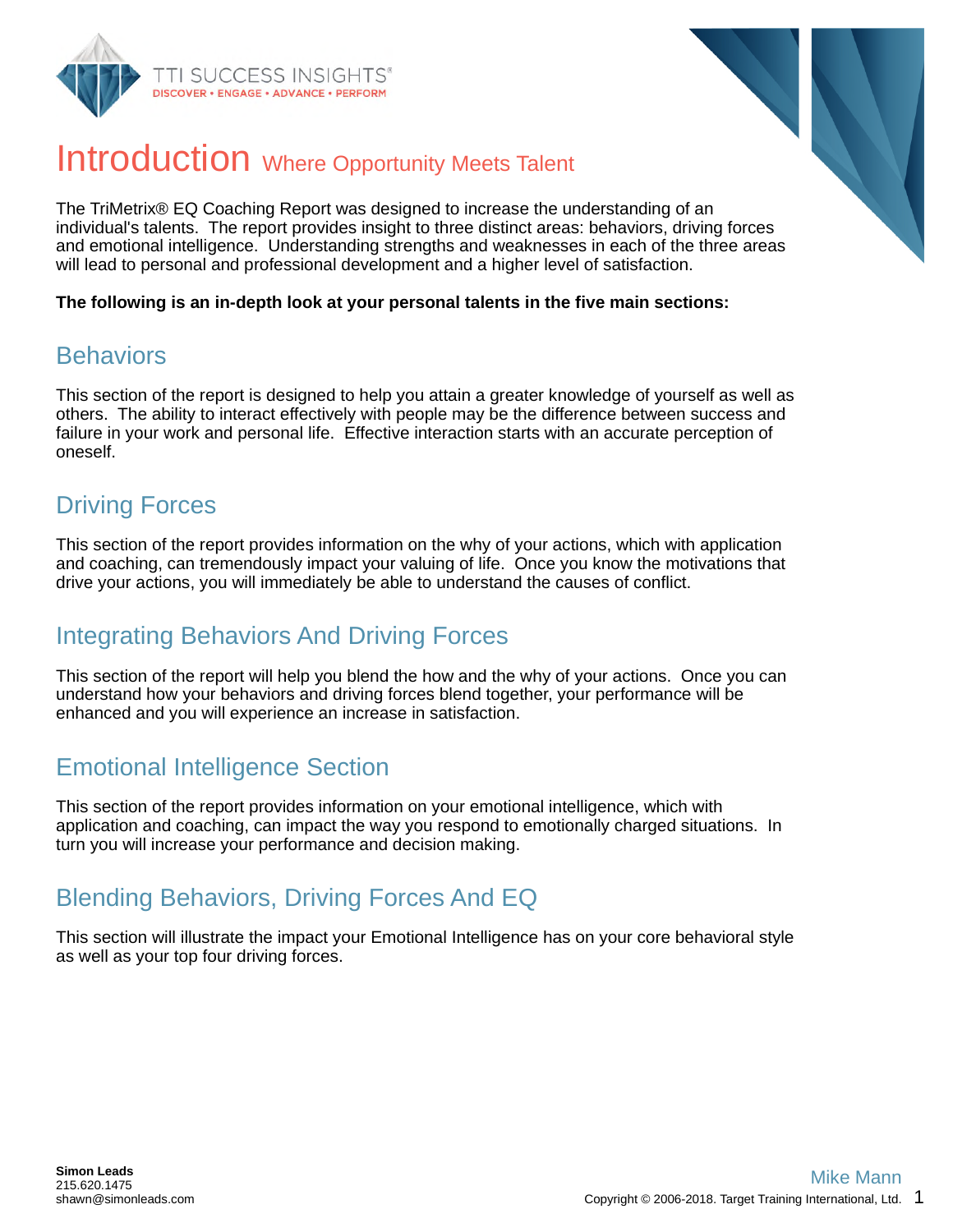



## Introduction Behaviors Section

#### **Behavioral research suggests that the most effective people are those who understand themselves, both their strengths and weaknesses, so they can develop strategies to meet the demands of their environment.**

A person's behavior is a necessary and integral part of who they are. In other words, much of our behavior comes from "nature" (inherent), and much comes from "nurture" (our upbringing). It is the universal language of "how we act," or our observable human behavior.

#### **In this report we are measuring four dimensions of normal behavior. They are:**

- How you respond to problems and challenges.  $\bullet$
- How you influence others to your point of view.  $\bullet$
- How you respond to the pace of the environment.  $\bullet$
- How you respond to rules and procedures set by others.  $\bullet$

This report analyzes behavioral style; that is, a person's manner of doing things. Is the report 100% true? Yes, no and maybe. We are only measuring behavior. We only report statements from areas of behavior in which tendencies are shown. To improve accuracy, feel free to make notes or edit the report regarding any statement from the report that may or may not apply, but only after checking with friends or colleagues to see if they agree.

> *"All people exhibit all four behavioral factors in varying degrees of intensity." –W.M. Marston*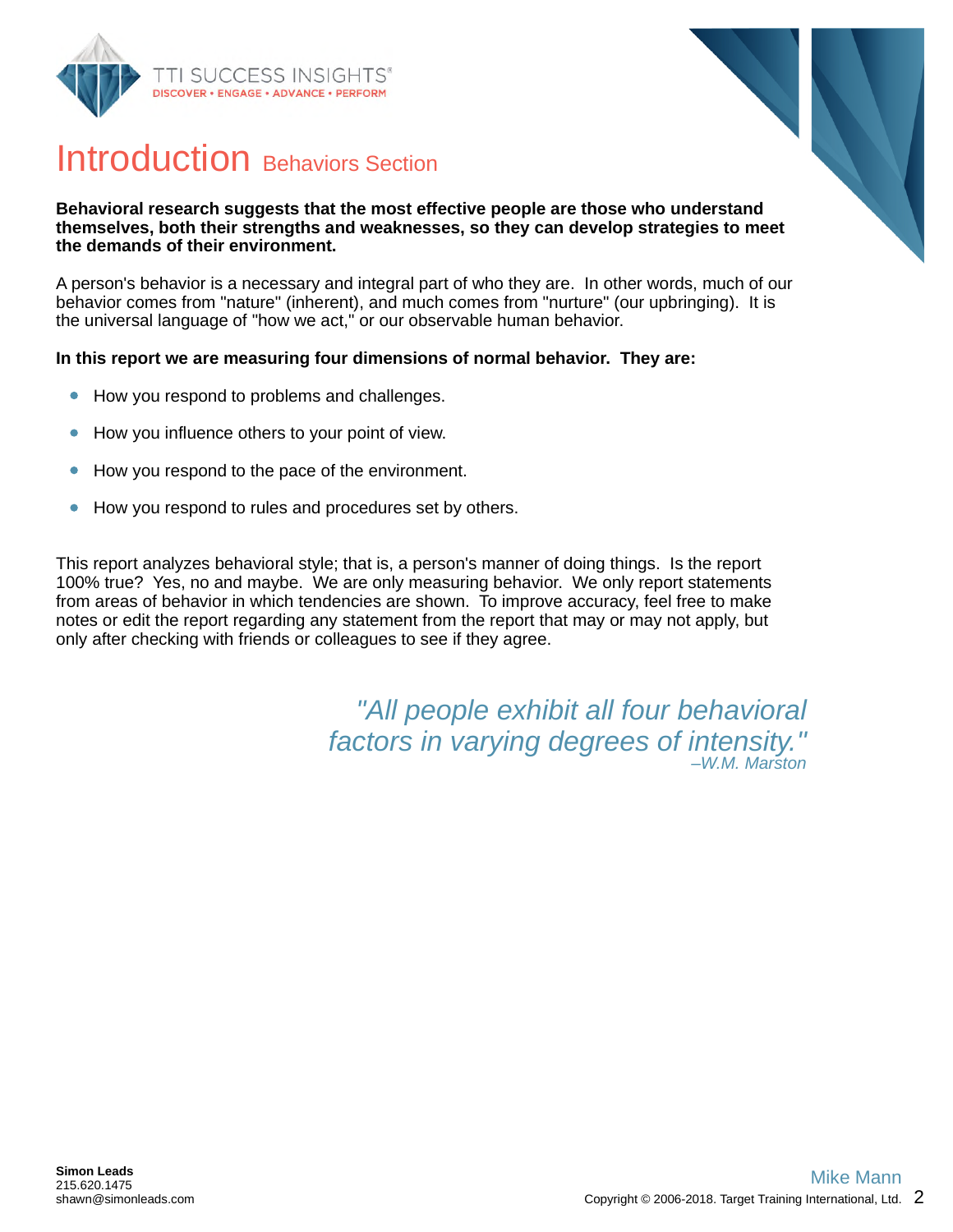

## General Characteristics

*Based on Mike's responses, the report has selected general statements to provide a broad understanding of his work style. These statements identify the basic natural behavior that he brings to the job. That is, if left on his own, these statements identify HOW HE WOULD CHOOSE TO DO THE JOB. Use the general characteristics to gain a better understanding of Mike's natural behavior.*

Mike can be open, patient and tolerant of differences. His natural quality of being nonjudgmental is a great strength. Because he is receptive and listens well, he excels in gathering information. He is eager to please others. He wants others to be satisfied and he may go out of his way to accommodate others, sometimes even to his own discomfort. Mike's flexibility will allow him to fit into almost any environment. He is family-oriented. He may go to great lengths to ensure the "happiness" of his personal or work family. Mike is a team player but can also exhibit a desire for independence. He tends to build a close relationship with a relatively small group of associates. Others see him as a good neighbor, since he is always willing to help those he considers to be his friends. He is usually steady, easygoing and relaxed. Mike is good at maintaining relationships both on and off the job. He manifests a caring and warm demeanor to the people in his life. He prefers to help and support others rather than compete against them.

Mike finds making decisions easier when he knows that others he respects are doing the same thing; he then has a feeling of stability and "family." He can be sensitive to the feelings of others and is able to display real empathy for those who are experiencing difficulties. He is persistent and persevering in his approach to achieving goals. Once he has arrived at a decision, he can be tough-minded and unbending. He has made his decision after gathering much data, and he probably won't want to repeat the process. Mike prefers to plan his work and work his plan. Others may find it refreshing to have him on their team. He often thinks over major decisions before acting. He is good at analyzing situations that can be felt, touched, seen, heard, personally observed or experienced. His motto is, "facts are facts."



#### **Simon Leads** 215.620.1475 shawn@simonleads.com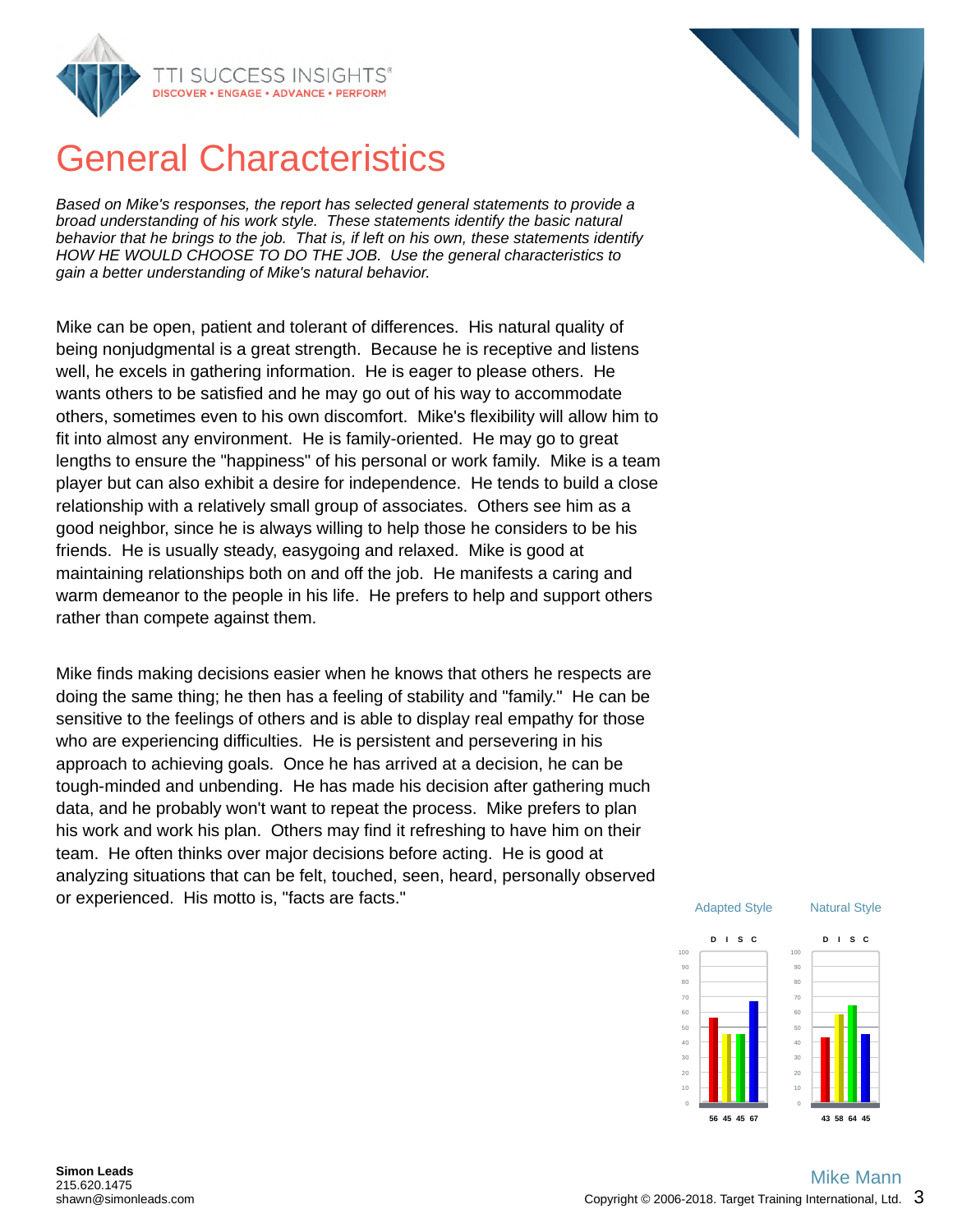



## **General Characteristics Continued**

Mike likes a friendly, open style of communication. He is quick to pick up on group dynamics and skilled in fitting in with a group. He brings both speaking and listening skills to the group. He usually is considerate, compassionate and accepting of others; however, on some occasions can become stubborn. Stubbornness surfaces when his ideals and beliefs are confronted. He likes to know what is expected of him in a working relationship and have the duties and responsibilities of others who will be involved explained. Communication is accomplished best by well-defined avenues. Mike will be open with those he trusts; however, reaching the required trust level may take time.

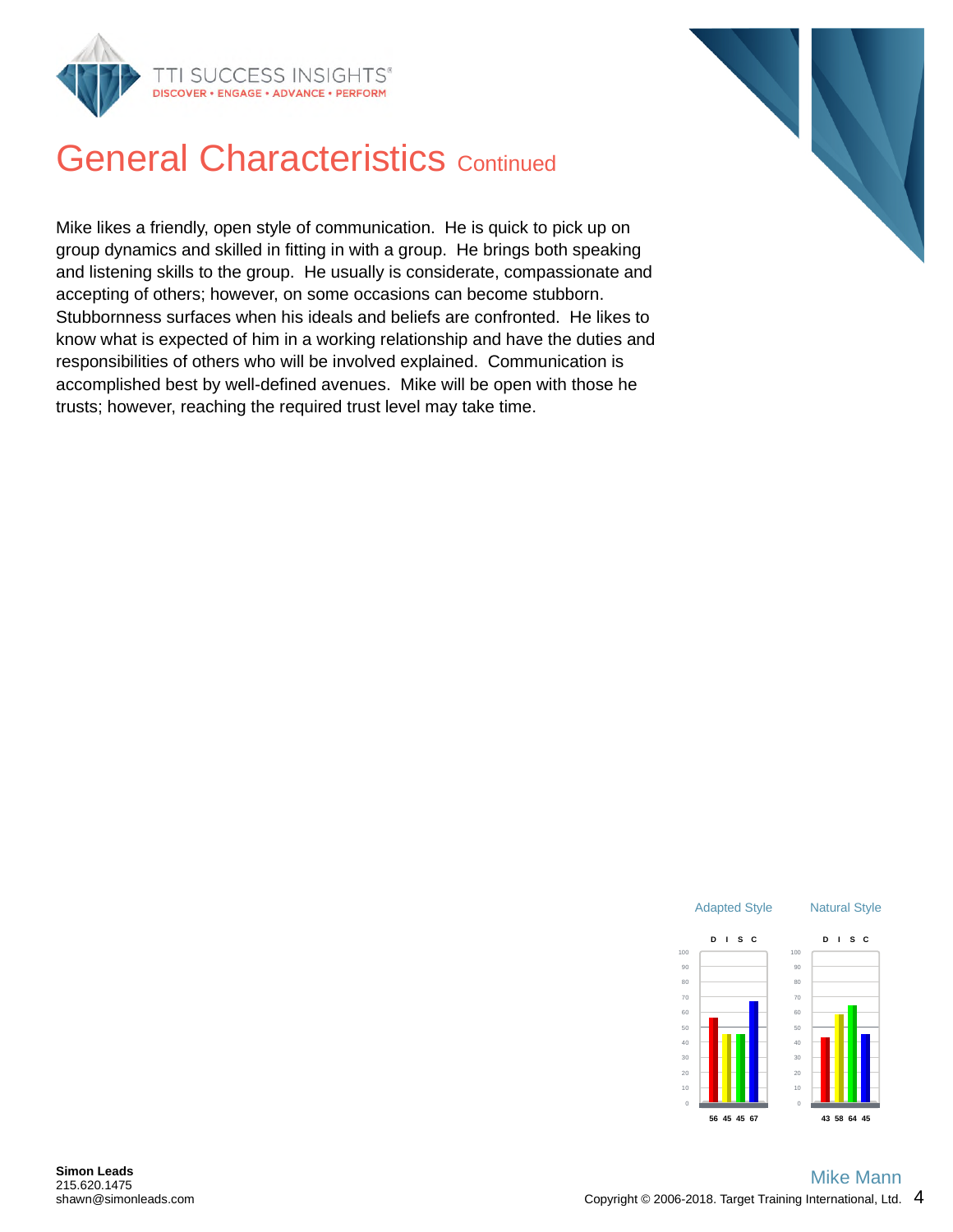

## Value to the Organization

*This section of the report identifies the specific talents and behavior Mike brings to the job. By looking at these statements, one can identify his role in the organization. The organization can then develop a system to capitalize on his particular value and make him an integral part of the team.*

- Accomplishes goals through people.  $\bullet$
- Verbalizes his feelings.  $\bullet$
- Dependable team player.  $\bullet$
- Creative problem solving.  $\bullet$
- Builds confidence in others.  $\bullet$
- Works for a leader and a cause.  $\bullet$
- $\bullet$ People-oriented.



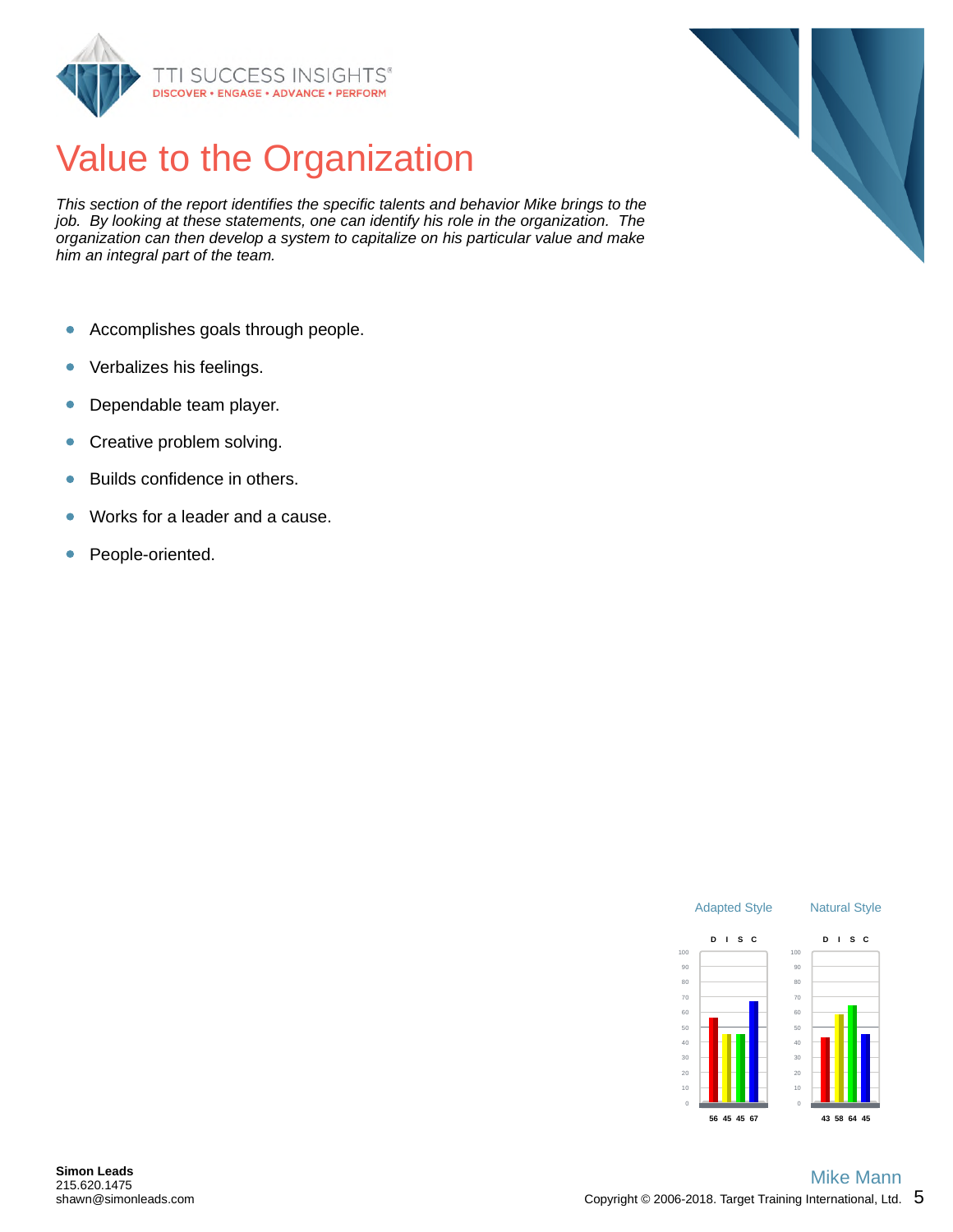

## Checklist for Communicating

*Most people are aware of and sensitive to the ways with which they prefer to be communicated. Many people find this section to be extremely accurate and important for enhanced interpersonal communication. This page provides other people with a list of things to DO when communicating with Mike. Read each statement and identify the 3 or 4 statements which are most important to him. We recommend highlighting the most important "DO's" and provide a listing to those who communicate with Mike most frequently.*

#### Ways to Communicate

- $\Box$  Start, however briefly, with a personal comment. Break the ice.
- $\Box$  Show sincere interest in him as a person. Find areas of common involvement and be candid and open.
- $\Box$  Define clearly (preferably in writing) individual contributions.
- $\Box$  Offer special, immediate and continuing incentives for his willingness to take risks.
- $\Box$  Provide ideas for implementing action.
- $\Box$  Watch carefully for possible areas of early disagreement or dissatisfaction.
- $\Box$  Present your case softly, nonthreateningly with a sincere tone of voice.
- $\Box$  Move casually, informally.
- $\Box$  Provide a friendly environment.
- $\Box$  Leave time for relating, socializing.
- $\Box$  Talk about him, his goals and the opinions he finds stimulating.
- $\Box$  Read the body language for approval or disapproval.
- $\Box$  Use enough time to be stimulating, fun-loving, fast-moving.  $\Box$  Discommon adapted Style

**56 45 45 67**





10 0

**43 58 64 45**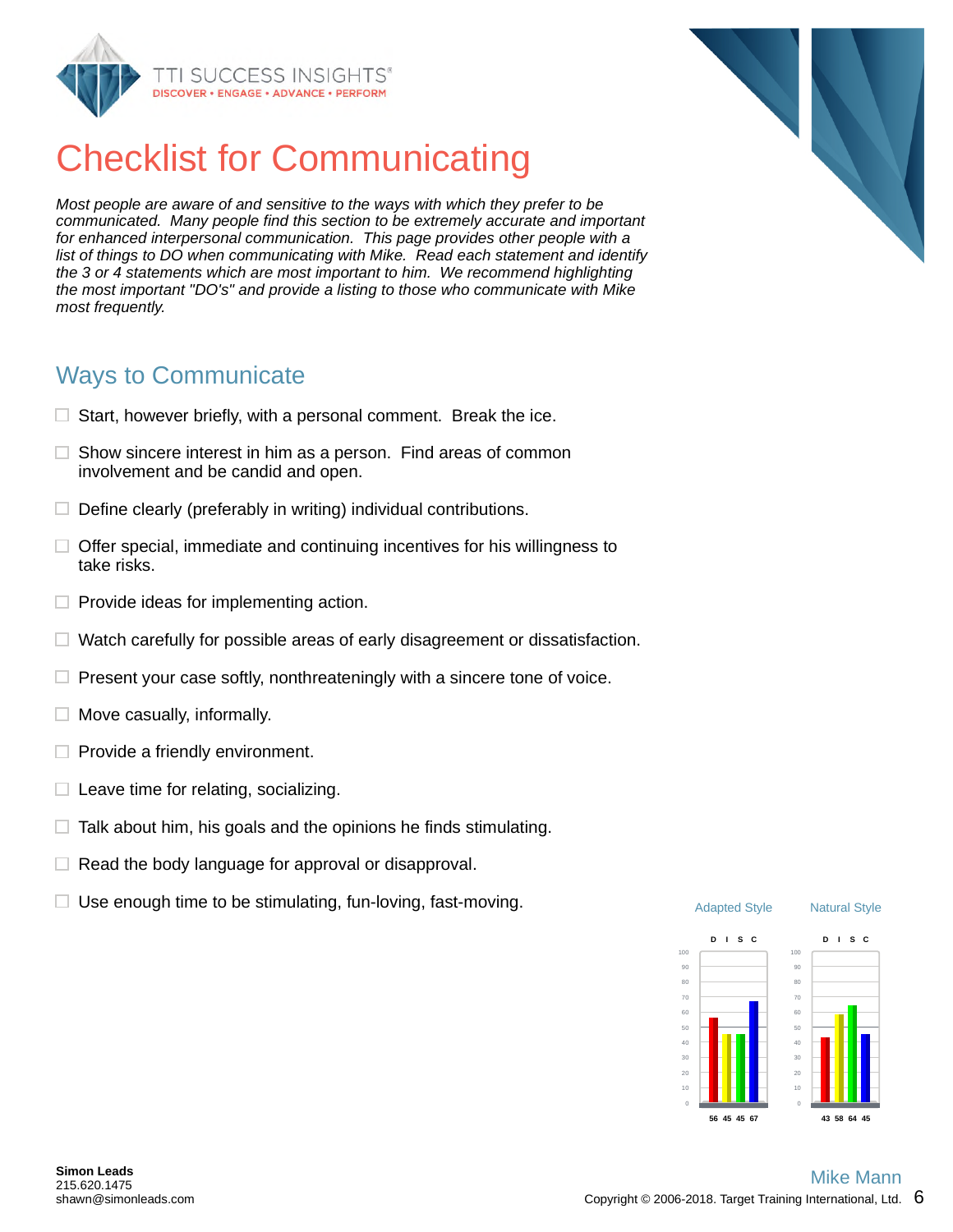



*This section of the report is a list of things NOT to do while communicating with Mike. Review each statement with Mike and identify those methods of communication that result in frustration or reduced performance. By sharing this information, both parties can negotiate a communication system that is mutually agreeable.*

## Ways **NOT** to Communicate

- $\Box$  Offer assurance and guarantees you can't fulfill.
- $\Box$  Be curt, cold or tight-lipped.
- $\Box$  Drive on to facts, figures, alternatives or abstractions.
- $\Box$  Be abrupt and rapid.
- $\Box$  Leave decisions hanging in the air.
- $\Box$  Take credit for his ideas.
- $\Box$  Be dictatorial.
- $\Box$  Keep deciding for him, or he'll lose initiative. Don't leave him without backup support.
- $\Box$  Patronize or demean him by using subtlety or incentive.
- Talk down to him.  $\Box$
- $\Box$  "Dream" with him or you'll lose time.



0

**43 58 64 45**

**56 45 45 67**

0

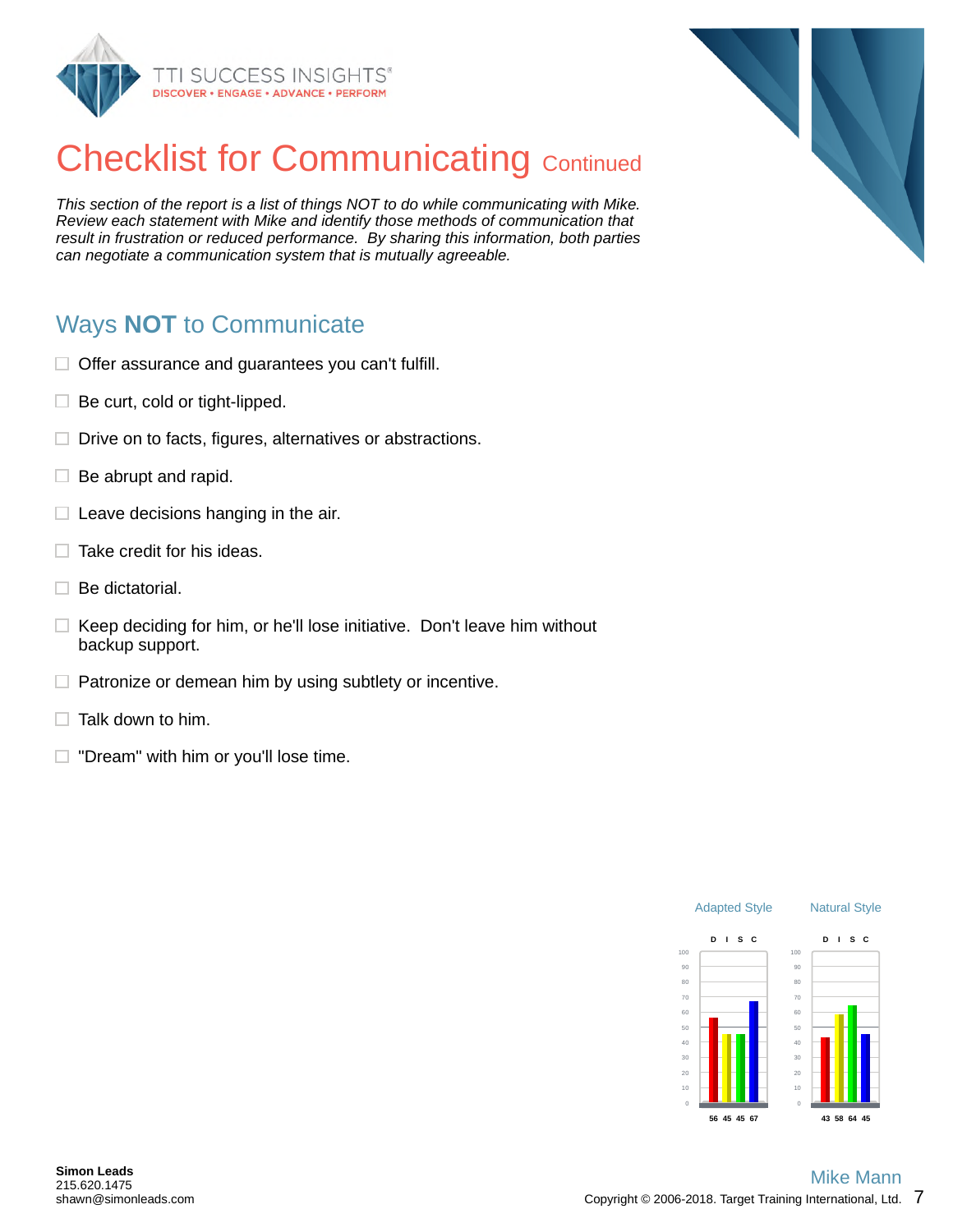



## Communication Tips

*This section provides suggestions on methods which will improve Mike's communications with others. The tips include a brief description of typical people with whom he may interact. By adapting to the communication style desired by other people, Mike will become more effective in his communications with them. He may have to practice some flexibility in varying his communication style with others who may be different from himself. This flexibility and the ability to interpret the needs of others is the mark of a superior communicator.*

#### **When communicating with a person who is dependent, neat, conservative, perfectionist, careful and compliant:**

- **Prepare your "case" in advance.**
- Stick to business.
- Be accurate and realistic.

#### **Factors that will create tension or dissatisfaction:**

- Being giddy, casual, informal, loud.
- Pushing too hard or being unrealistic with deadlines.
- **Being disorganized or messy.**

#### **When communicating with a person who is ambitious, forceful, decisive, strong-willed, independent and goal-oriented:**

- Be clear, specific, brief and to the point.
- Stick to business.
- Be prepared with support material in a well-organized "package."

#### **Factors that will create tension or dissatisfaction:**

- Talking about things that are not relevant to the issue.
- Leaving loopholes or cloudy issues.
- Appearing disorganized.

#### **When communicating with a person who is patient, predictable, reliable, steady, relaxed and modest:**

- Begin with a personal comment--break the ice.
- Present your case softly, nonthreateningly.
- Ask "how?" questions to draw their opinions.

#### **Factors that will create tension or dissatisfaction:**

- Rushing headlong into business.
- Being domineering or demanding.
- Forcing them to respond quickly to your objectives.

#### **When communicating with a person who is magnetic, enthusiastic, friendly, demonstrative and political:**

- Provide a warm and friendly environment.
- Don't deal with a lot of details (put them in writing).
- Ask "feeling" questions to draw their opinions or comments.

#### **Factors that will create tension or dissatisfaction:**

- Being curt, cold or tight-lipped.
- Controlling the conversation.
- Driving on facts and figures, alternatives, abstractions.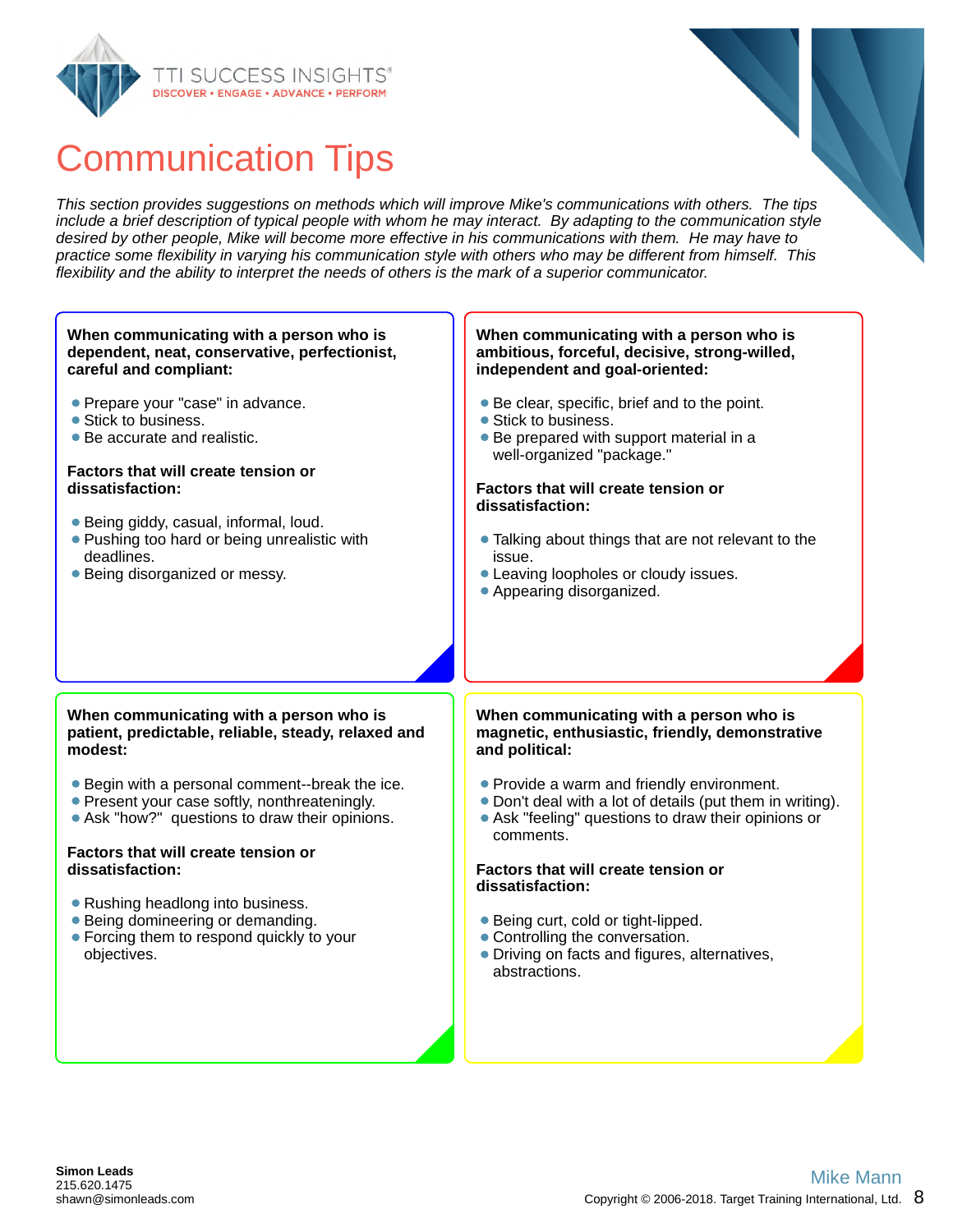

## **Perceptions** See Yourself as Others See You

*A person's behavior and feelings may be quickly telegraphed to others. This section provides additional information on Mike's self-perception and how, under certain conditions, others may perceive his behavior. Understanding this section will empower Mike to project the image that will allow him to control the situation.*

#### Self-Perception

*Mike usually sees himself as being:*

- Considerate **Thoughtful**
- 
- Good-Natured **Dependable**
- Team player Good listener
- 

#### Others' Perception - Moderate

*Under moderate pressure, tension, stress or fatigue, others may see him as being:*

- Nondemonstrative **Hesitant** 
	-
- Unconcerned **Inflexible**
- 

## Others' Perception - Extreme

*Under extreme pressure, stress or fatigue, others may see him as being:*

- Possessive **Stubborn** Stubborn
	-

- 
- Detached **Insensitive**



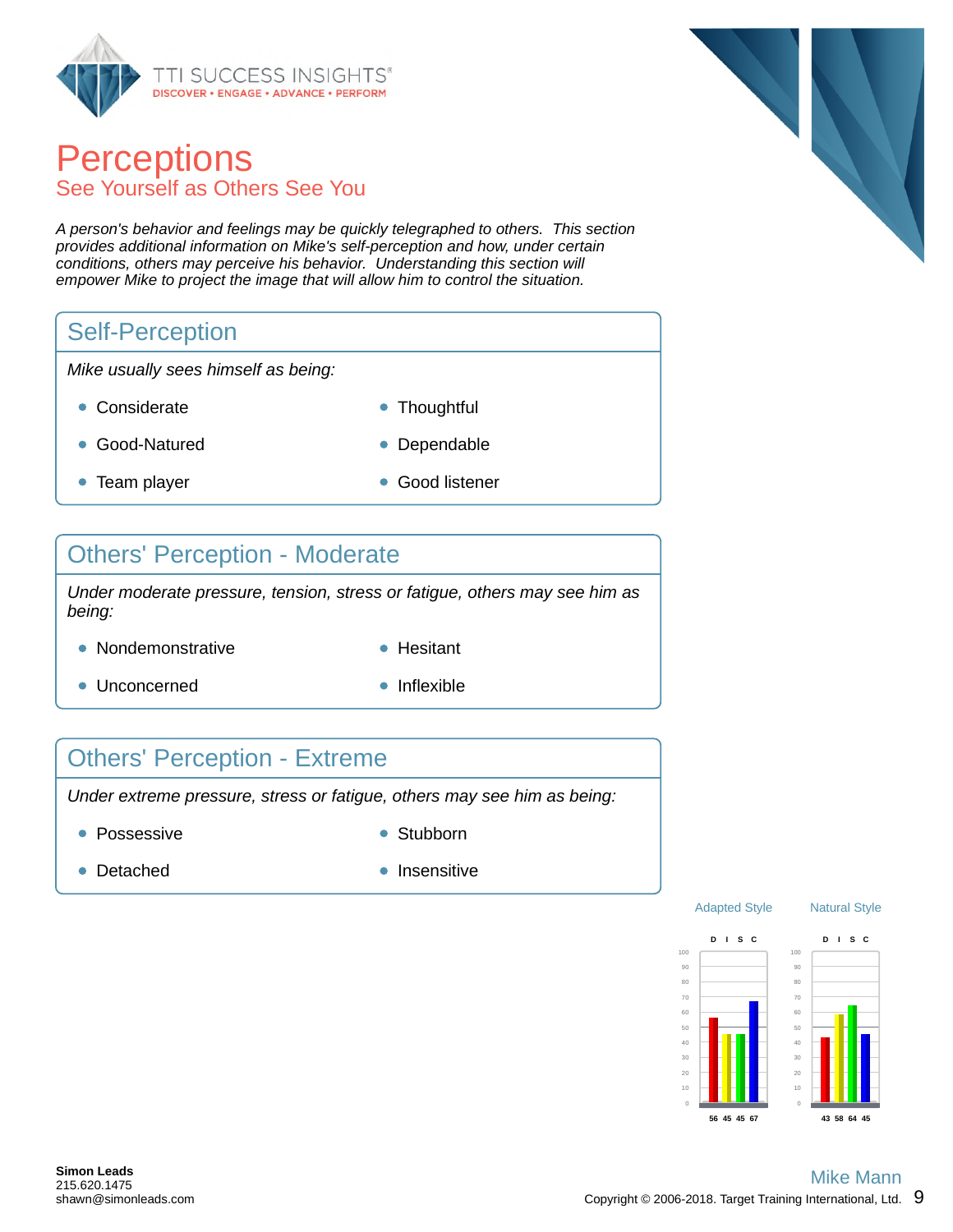

## The Absence of a Behavioral Factor

*The absence of a behavioral factor may provide insight into situations or environments that may cause tension or stress. Based on research, we are able to identify situations that should be avoided or minimized in a person's day-to-day environment. By understanding the contribution of a low behavioral style, we are able to better articulate a person's talents and create environments where people can be more effective.*

#### **Situations and circumstances to avoid or aspects needed within the environment in order to minimize behavioral stress.**

- $\bullet$ Avoid work environments with a moving target as the only constant.
- Needs meeting and planning sessions with pre-disclosed agenda items in order to feel prepared.
- Avoid environments that focus on constant innovation.

**Understanding that the need to adapt is unavoidable at times, below are tips for adapting to those with D above the energy line and/or tips for seeking environments that will be conducive to the low D.**

- $\bullet$ Seek an environment that allows for a humoristic approach to conflict situations.
- Focus on one task at a time to assure quality in problem solving.
- Seek partnership when forced to make decisions that do not have a procedure or set precedence.



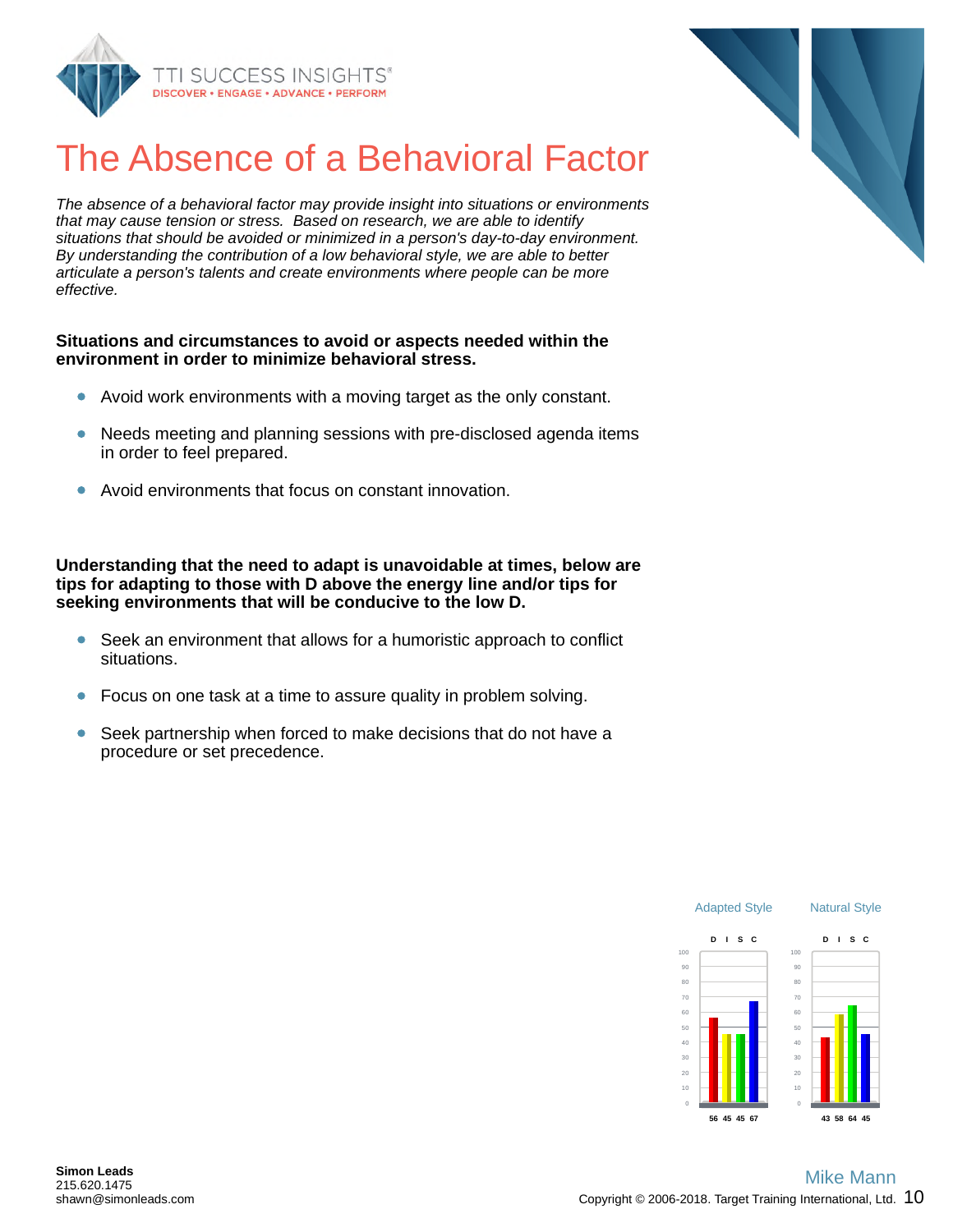

## **Descriptors**

*Based on Mike's responses, the report has marked those words that describe his personal behavior. They describe how he solves problems and meets challenges, influences people, responds to the pace of the environment and how he responds to rules and procedures set by others.*

| Driving          | Inspiring          | Relaxed           | Cautious                 |
|------------------|--------------------|-------------------|--------------------------|
| Ambitious        | Magnetic           | Passive           | Careful                  |
| Pioneering       | Enthusiastic       | Patient           | Exacting                 |
| Strong-Willed    | Persuasive         | Possessive        | Systematic               |
| Determined       | Convincing         | Predictable       | Accurate                 |
| Competitive      | Poised             | <b>Consistent</b> | Open-Minded              |
| Decisive         | <b>Optimistic</b>  | <b>Steady</b>     | <b>Balanced Judgment</b> |
| Venturesome      | <b>Trusting</b>    | <b>Stable</b>     | Diplomatic               |
|                  |                    |                   |                          |
|                  |                    |                   |                          |
| <b>Dominance</b> | <b>Influencing</b> | <b>Steadiness</b> | <b>Compliance</b>        |
|                  |                    |                   |                          |
| Calculating      | Reflective         | Mobile            | Firm                     |
| Cooperative      | Factual            | Active            | Independent              |
| Hesitant         | Calculating        | <b>Restless</b>   | Self-Willed              |
| Cautious         | Skeptical          | Impatient         | Obstinate                |
| Agreeable        | Logical            | Pressure-Oriented | Unsystematic             |
| Modest           | Suspicious         | Eager             | Uninhibited              |
| Peaceful         | Matter-of-Fact     | Flexible          | Arbitrary                |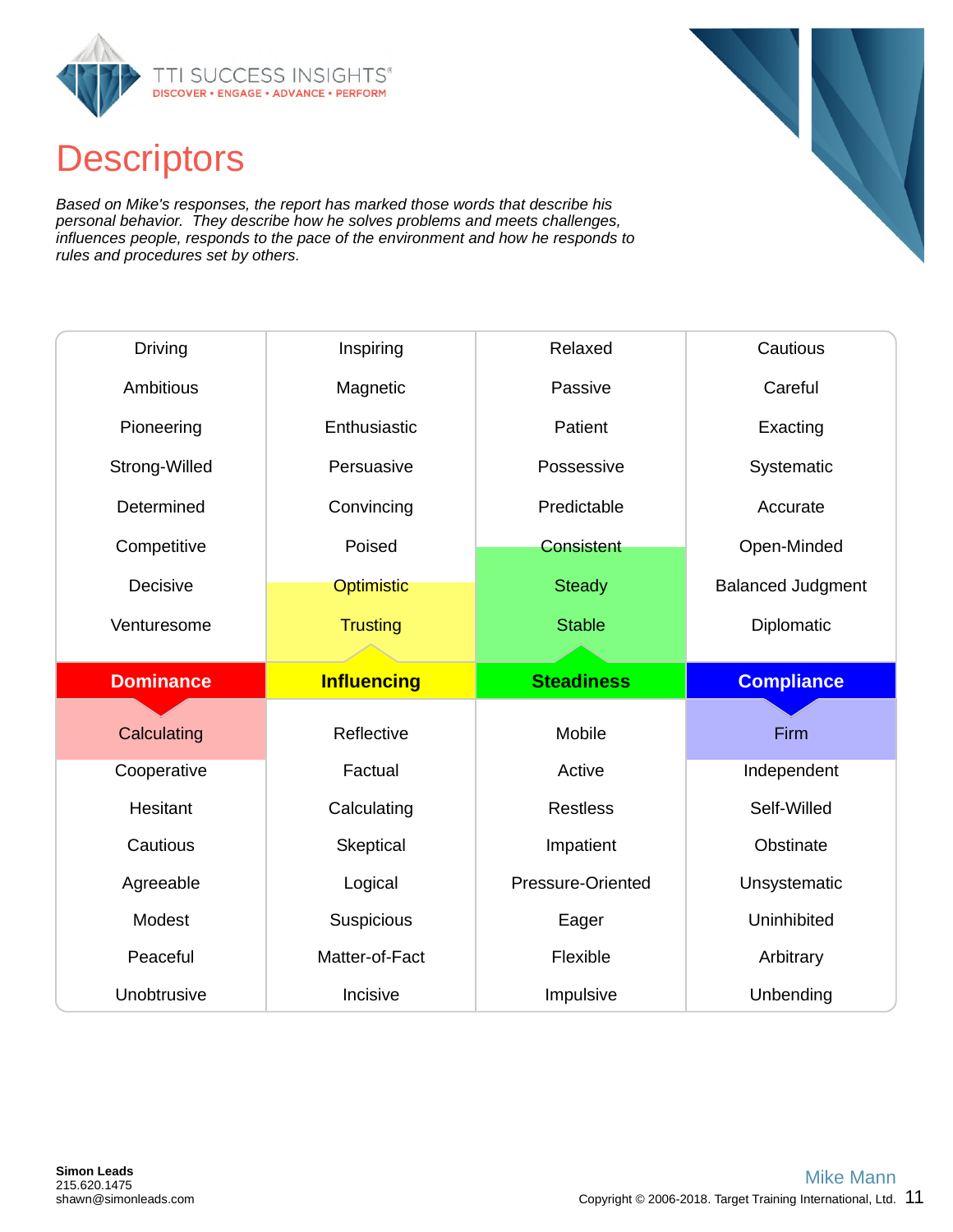

## Natural and Adapted Style

*Mike's natural style of dealing with problems, people, pace of events and procedures may not always fit what the environment needs. This section will provide valuable information related to stress and the pressure to adapt to the environment.*

#### Problems - Challenges

#### **Natural Adapted**

Mike is somewhat conservative in his approach to solving problems. He will accept challenges by being quite calculating in his response to the problem or challenge. Mike will be quite cooperative by nature and attempt to avoid confrontation as he wants to be seen as a person who is "easy" to work with.

Mike sees the need to be competitive, results-oriented and a little innovative in his approach to problem solving. He has a tendency to evaluate the risk before rushing into solving a problem.

#### People - Contacts

| Natural |
|---------|
|---------|

Mike is sociable and optimistic. He is able to use an emotional appeal to convince others of a certain direction. He likes to be on a team and may be the spokesman for the team. He will trust others and likes a positive environment in which to relate.

#### **Adapted**

Mike sees a need to be factual and logical while attempting to influence others. He feels a direct and straightforward approach is really what others want before they can be influenced.



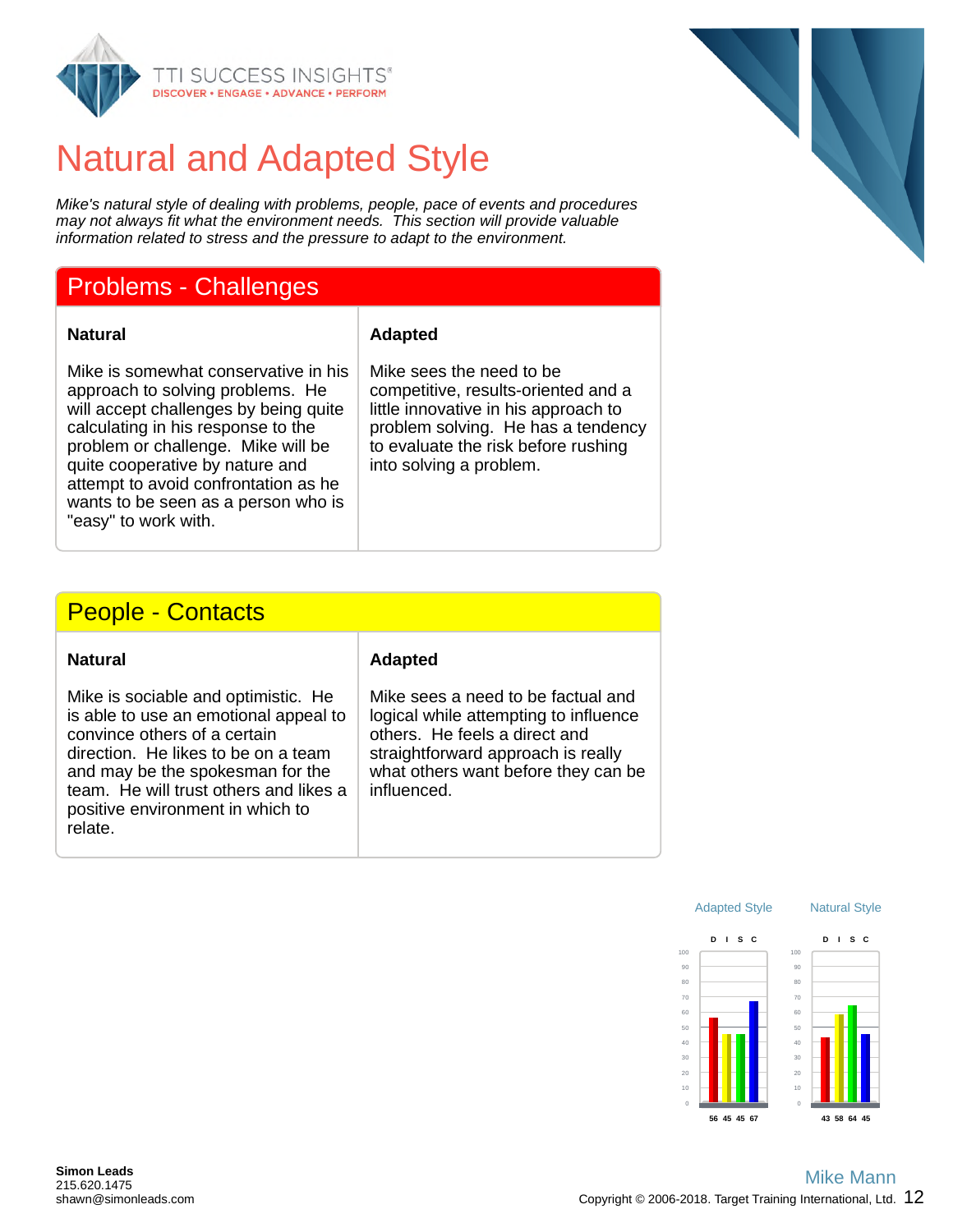

## **Natural and Adapted Style Continued**

## Pace - Consistency

#### **Natural Adapted**

Mike is deliberate and steady. He is willing to change, if the new direction is meaningful and consistent with the past. He will resist change for change's sake.

Mike feels the need for mobility and the absence of routine. He feels comfortable juggling several projects at one time and can move from one project to another fairly easily.

### Procedures - Constraints

Mike is independent by nature and somewhat self-willed. He is open to new suggestions and can, at times, be seen as somewhat freewheeling. He is most comfortable in an environment where the constraints can be "loosened" for certain situations.

#### **Natural Adapted**

Mike sees the need to be open-minded about rules. However, he is aware and sensitive to the implications of not following rules and procedures.

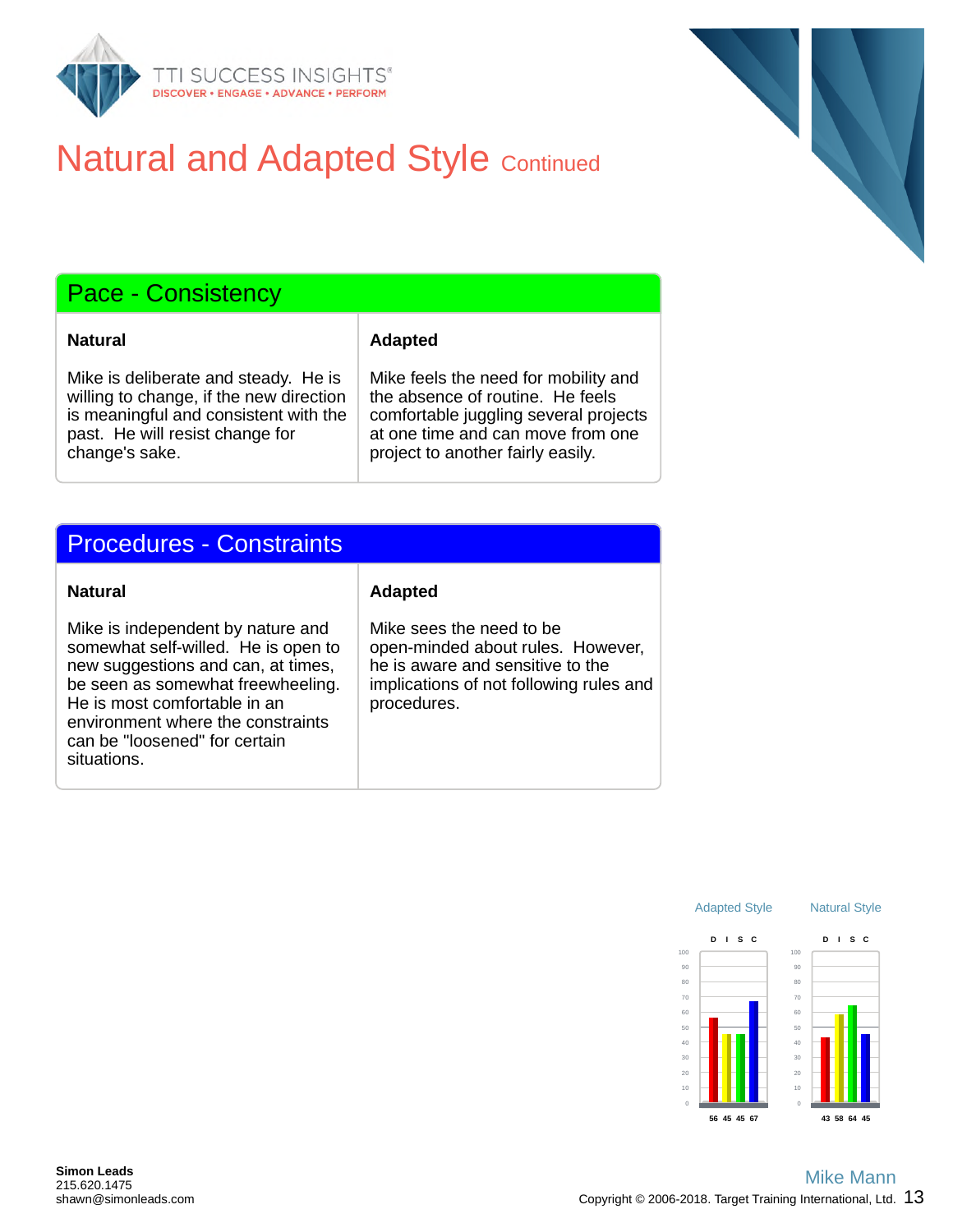

## Adapted Style

*Mike sees his present work environment requiring him to exhibit the behavior listed on this page. If the following statements DO NOT sound job related, explore the reasons why he is adapting this behavior.*

- $\bullet$ Disciplined, meticulous attention to order.
- Having the ability to see the "big picture" as well as the small pieces of the  $\bullet$ puzzle.
- Traditional, quality-oriented work model to follow.  $\bullet$
- $\bullet$ Anticipating and solving problems.
- Critical appraisal of data.  $\bullet$
- Careful, thoughtful approach to decision making.  $\bullet$
- Calculation of risks before taking action.  $\bullet$
- Accurate adherence to high quality standards.  $\bullet$
- Acting without precedent, and able to respond to change in daily work.  $\bullet$
- $\bullet$ Quickly responding to crisis and change, with a strong desire for immediate results.
- $\bullet$ Persistence in job completion.



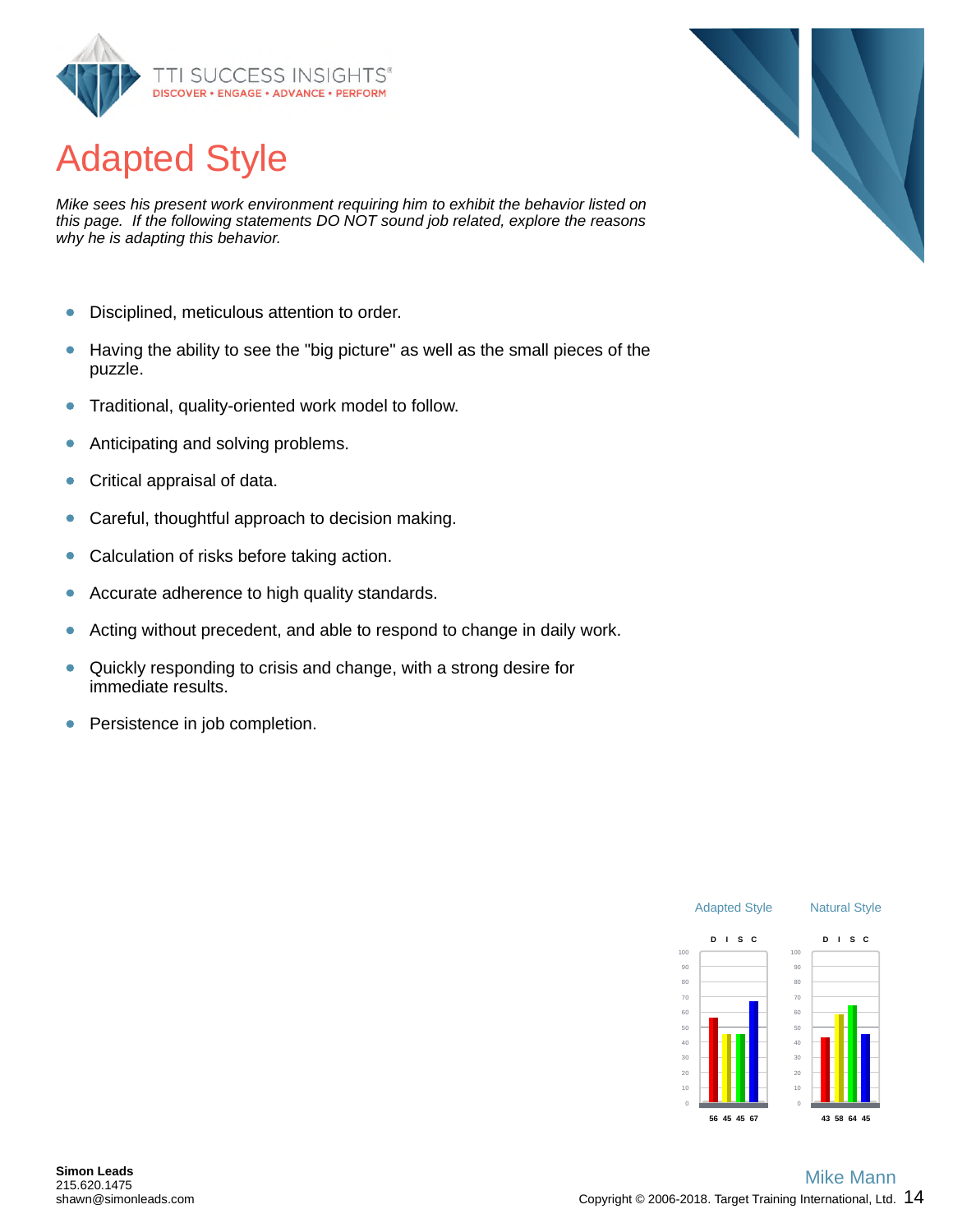

## Time Wasters

*This section of your report is designed to identify time wasters that may impact your overall time use effectiveness. Possible causes and solutions will serve as a basis for creating an effective plan for maximizing your use of TIME and increasing your PERFORMANCE.*

#### **Habits**

*A habit is a specific thought, behavior or way of doing something that was acquired by repetition or by reinforcement from self and/or others.*

#### **Possible Causes:**

- Have established routines that are comfortable
- $\bullet$ Routine creates a feeling of security
- Resist change for change's sake  $\bullet$
- Have been praised repeatedly for a specific behavior  $\bullet$

#### **Possible Solutions:**

- Evaluate habits and decide which contribute to your accomplishments and which deter you from success
- Try new ways of performing a certain task  $\bullet$
- Ask others for recommendations on different approaches  $\bullet$
- Consciously practice changing your routine  $\bullet$

## Failure To Clarify Precise Responsibilities With Manager

*The failure to clarify precise responsibilities with your manager assumes that you have a full understanding of his/her expectations. It infers that your manager understands your job and concurs with your assessment of requirements.*

#### **Possible Causes:**

- $\bullet$ Unsure of how you will be perceived
- $\bullet$ Don't want to overstep authority
- Want to be a team player  $\bullet$
- Want to help everyone so you don't object to the manager when requests  $\bullet$ are being made that are not your responsibility



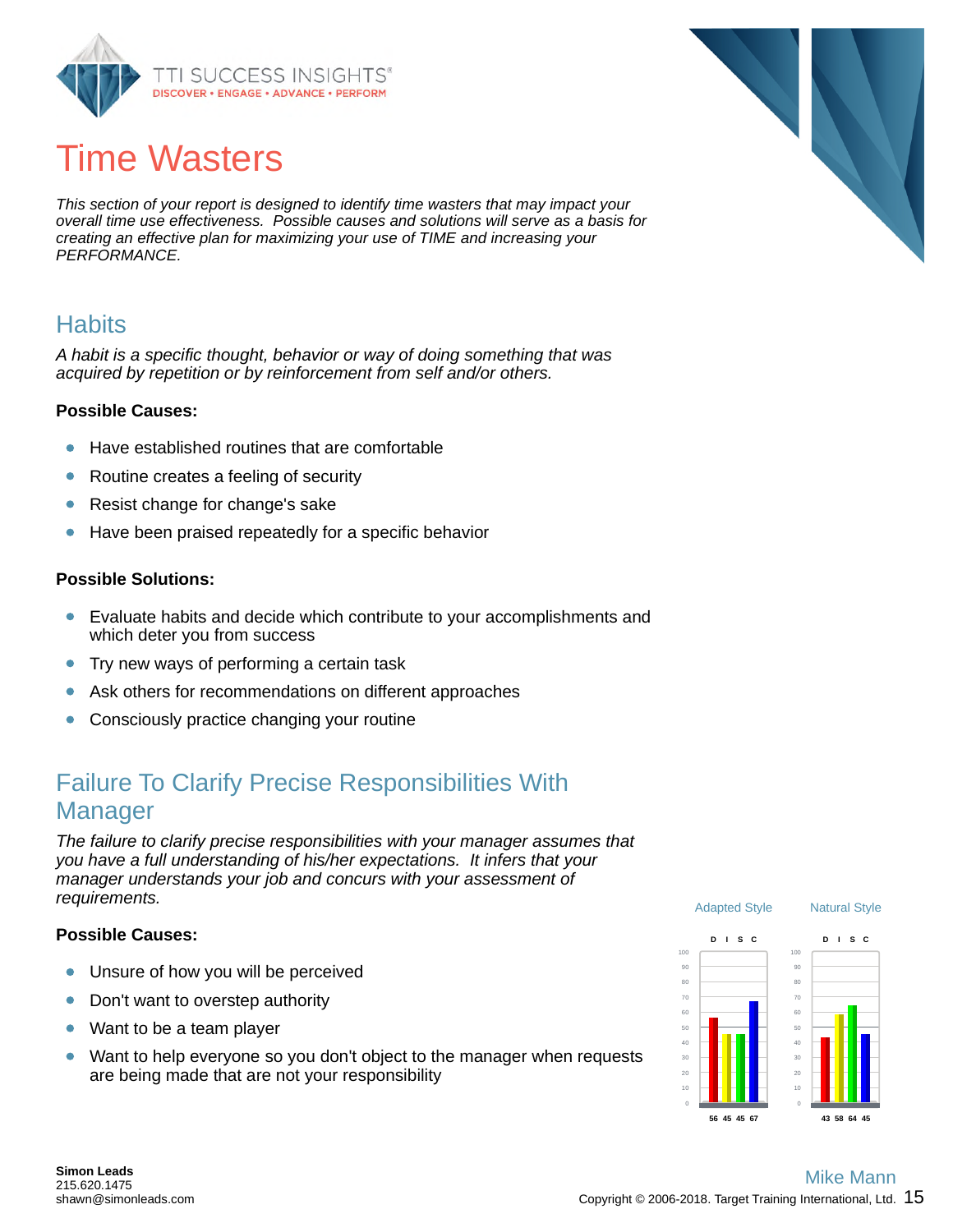

## **Time Wasters Continued**

#### **Possible Solutions:**

- Have informal conversations with the manager about his/her expectations
- Share with manager your expectations  $\bullet$
- Clarify with peers and other managers your duties and responsibilities  $\bullet$
- Read and discuss articles on "management by objectives"  $\bullet$

#### Resisting Change

*Resisting change is the process of consciously or subconsciously not participating in the change process. Measures of resistance may be active or passive, not doing things the new way, or making excuses for not having tasks accomplished.*

#### **Possible Causes:**

- $\bullet$ Need a high degree of security
- Like to maintain the status quo  $\bullet$
- $\bullet$ Routine/procedures have worked in the past
- One specific aspect of a proposed change violates sense of values  $\bullet$
- A specific change is not seen as contributing to successful  $\bullet$ accomplishments

#### **Possible Solutions:**

- Acknowledge that change is a natural part of any job  $\bullet$
- Develop the habit of writing down all of the pros and cons of a specific  $\bullet$ change
- Evaluate each objection to a change  $\bullet$
- If there is one specific objection that is overriding the ability to change,  $\bullet$ share the specific concern with those involved and seek advice or input from others



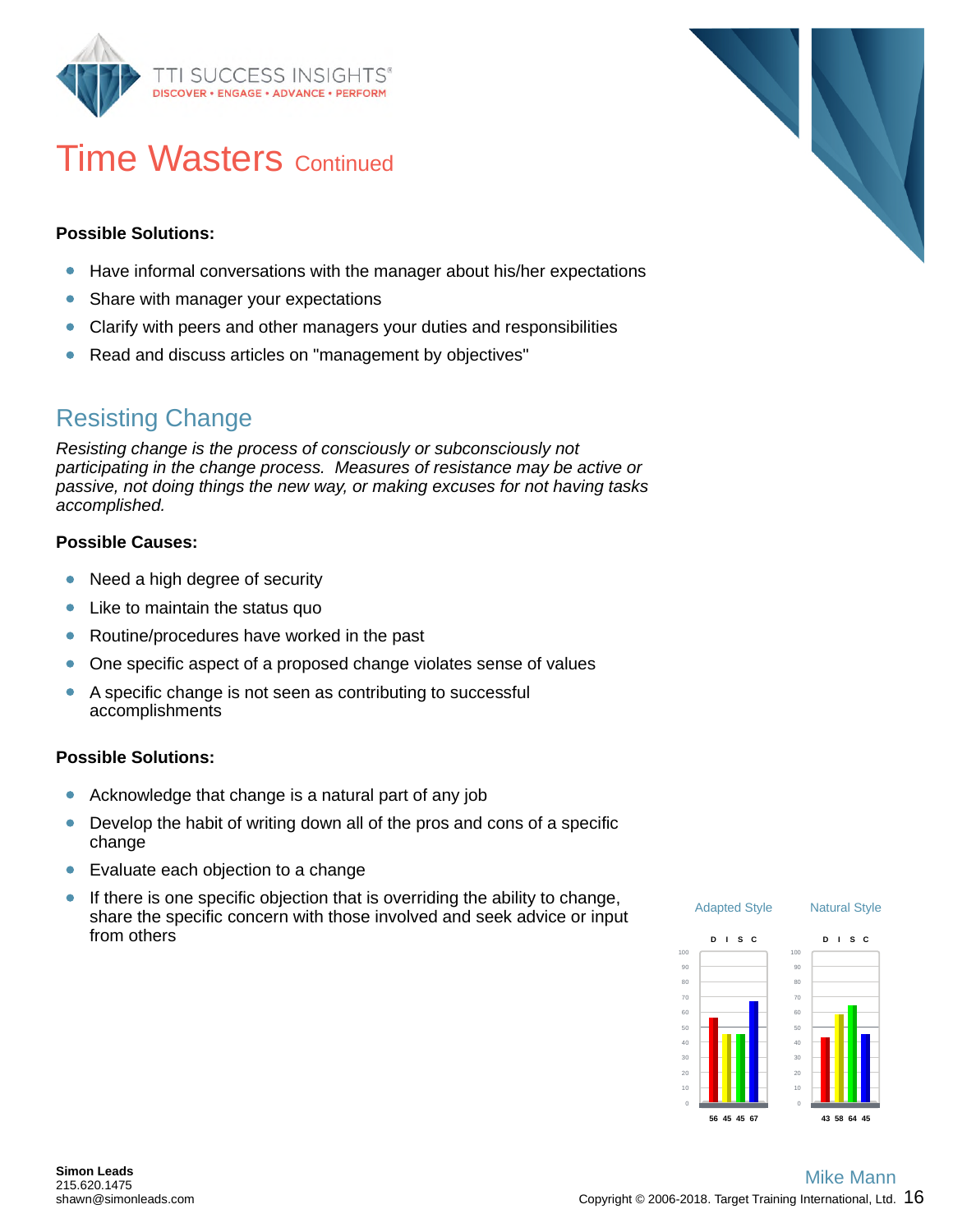

## **Time Wasters Continued**

## Postpone The Unpleasant

*Postponing the unpleasant is similar to procrastinating but is usually a continual reprioritizing of daily tasks. It is often a way to delay something that is not enjoyable.*

#### **Possible Causes:**

- Like low-conflict environments and relationships  $\bullet$
- $\bullet$ Want to feel the success of accomplishment so the simple tasks are done first

#### **Possible Solutions:**

- $\bullet$ Change your routine and, for one week, do the unpleasant tasks first
- $\bullet$ See the accomplishment of unpleasant tasks as an equal or even greater achievement of success
- Reward yourself for every unpleasant task that you complete without postponing
- Confront those people who are causing you discomfort and discuss the  $\bullet$ problems



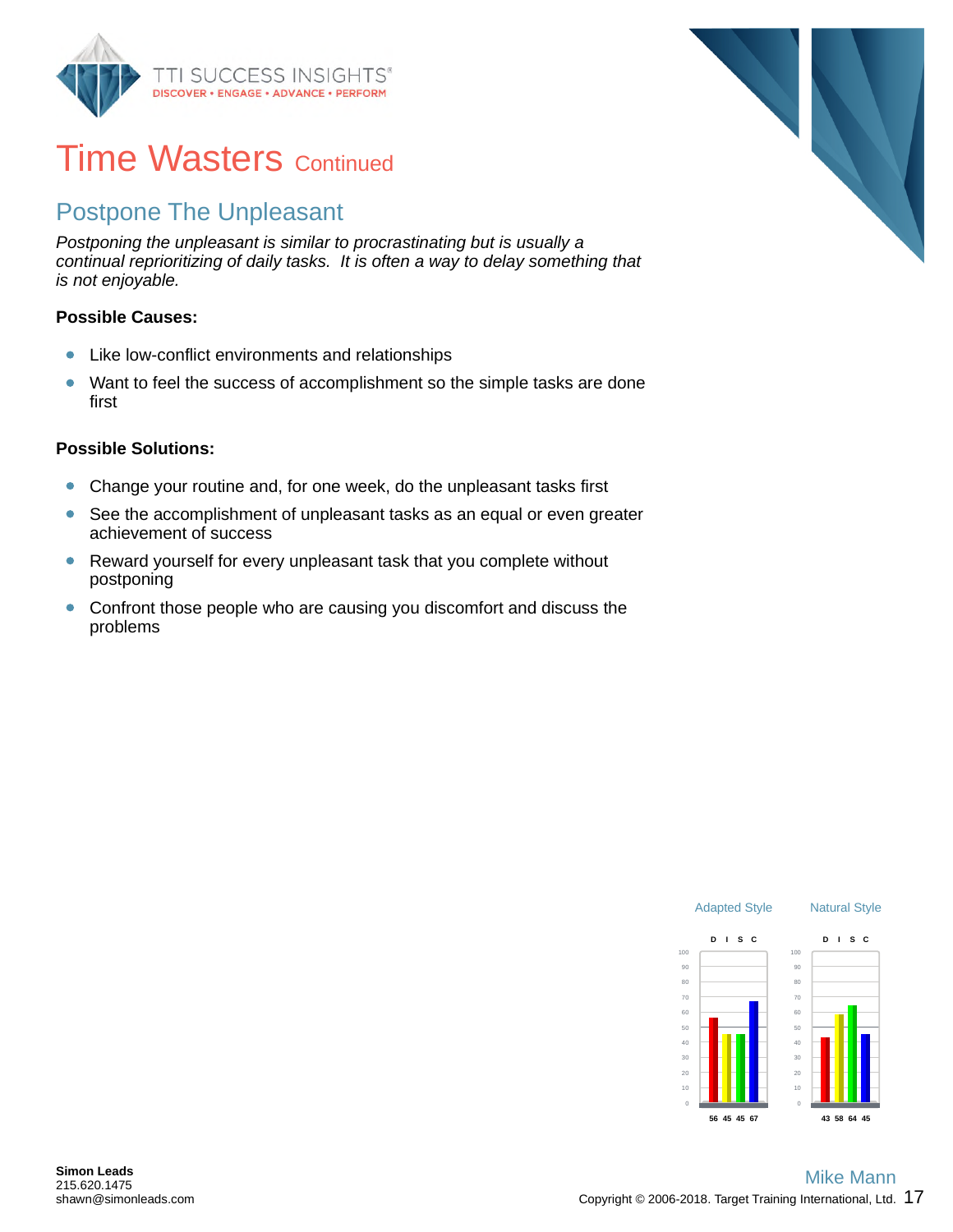

## Areas for Improvement

*In this area is a listing of possible limitations without regard to a specific job. Review with Mike and cross out those limitations that do not apply. Highlight 1 to 3 limitations that are hindering his performance and develop an action plan to eliminate or reduce this hindrance.*

#### Mike has a tendency to:

- Not let others know where he stands on an issue.  $\bullet$
- Yield to avoid controversy--attempt to avoid the antagonistic environment.  $\bullet$
- Not take action against those who challenge or break the rules or  $\bullet$ guidelines.
- $\bullet$ Be dependent on others for decisions, even if he knows he is right.
- Need help in prioritizing new assignments.  $\bullet$
- Be too conservative--bides time and avoids much that is new.  $\bullet$
- Dislike change if he feels the change is unwarranted.  $\bullet$
- Underestimate his abilities.  $\bullet$
- $\bullet$ Avoid accountability by overstating the complexity of the situation.



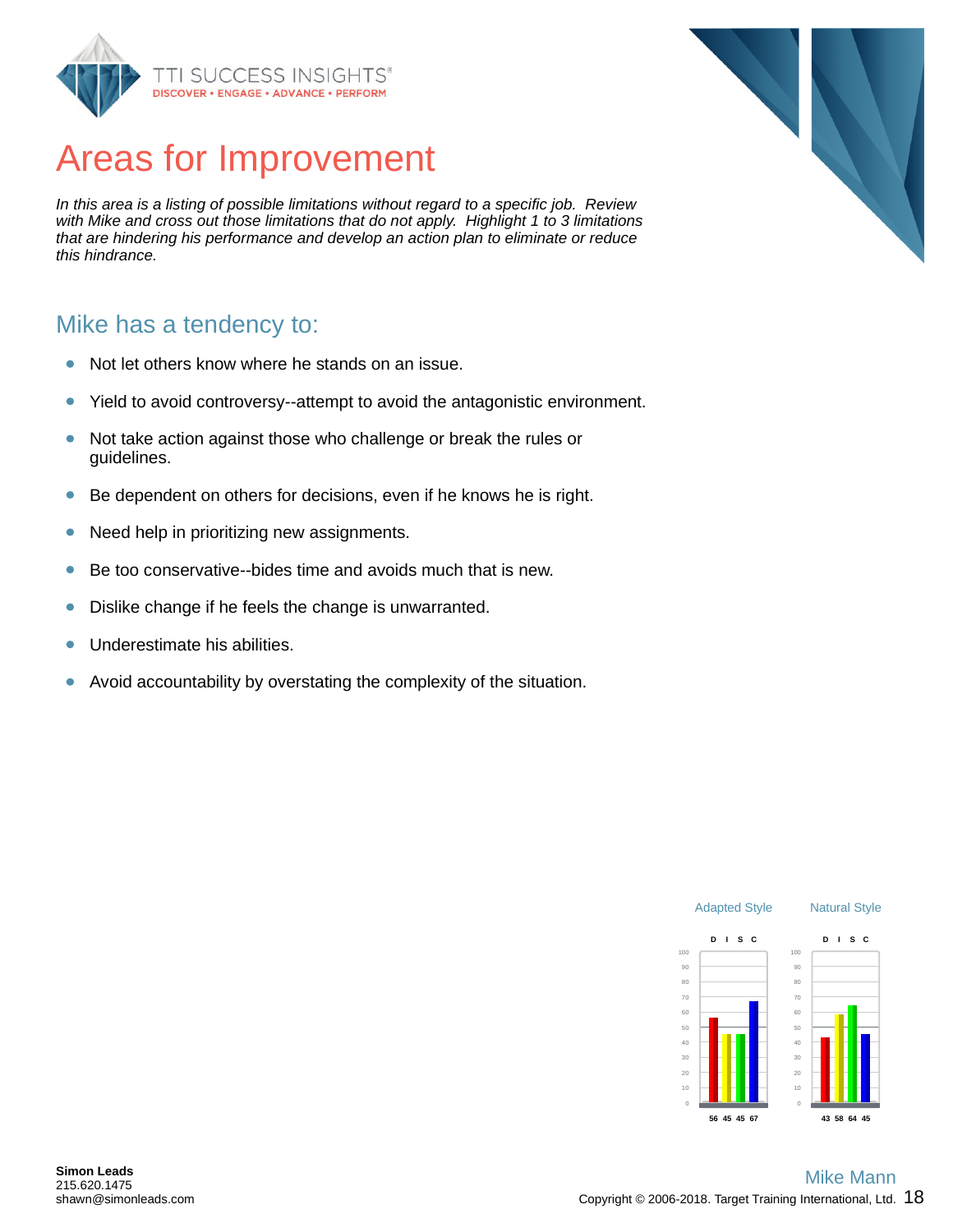

## Behavioral Hierarchy

*Your observable behavior and related emotions contribute to your success on the job. When matched to the job, they play a large role in enhancing your performance. The list below ranks your behavioral traits from the strongest to the weakest.*



\* 68% of the population falls within the shaded area.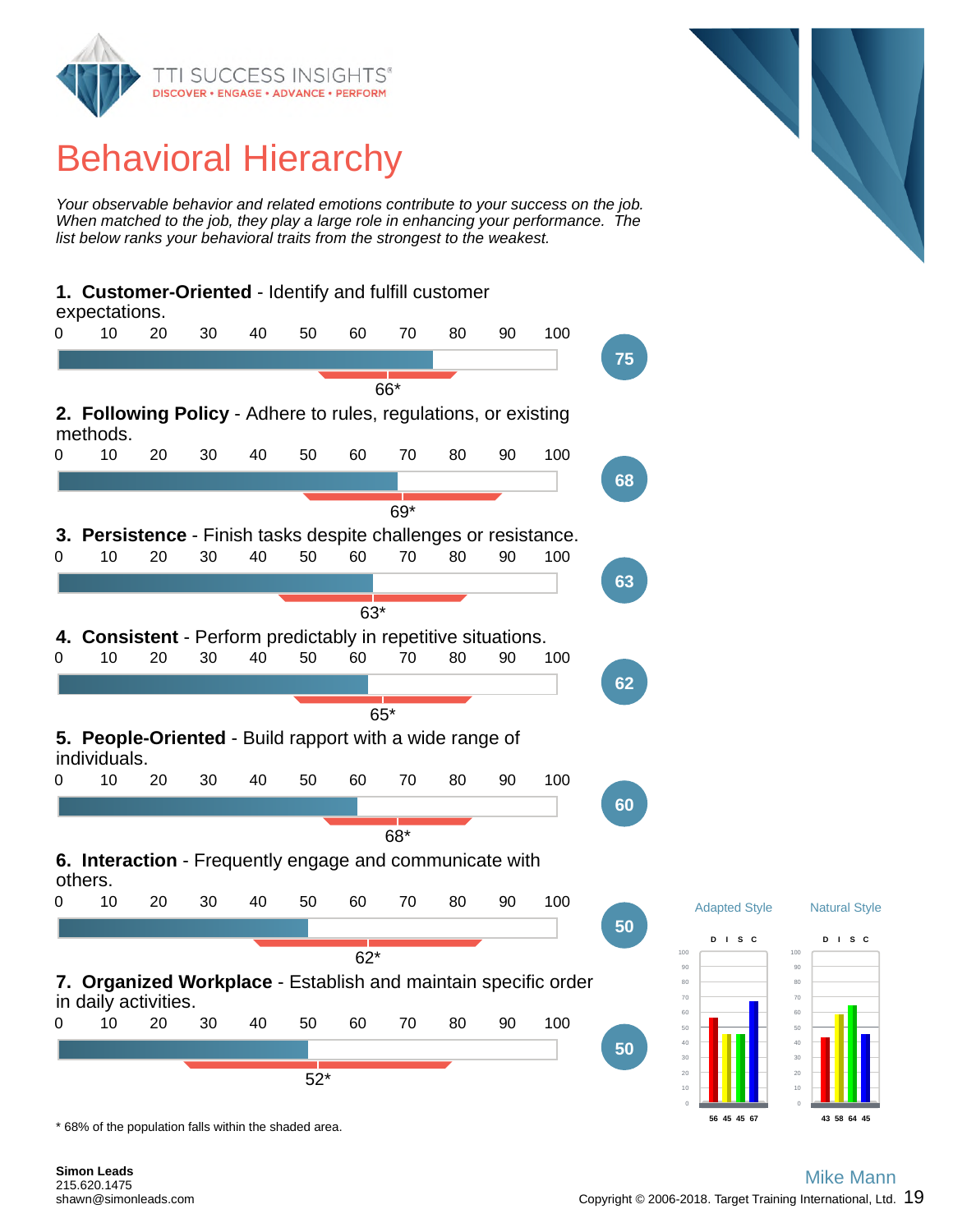

## Behavioral Hierarchy







\* 68% of the population falls within the shaded area. SIA: 56-45-45-67 (24) SIN: 43-58-64-45 (17)

**Simon Leads** 215.620.1475 shawn@simonleads.com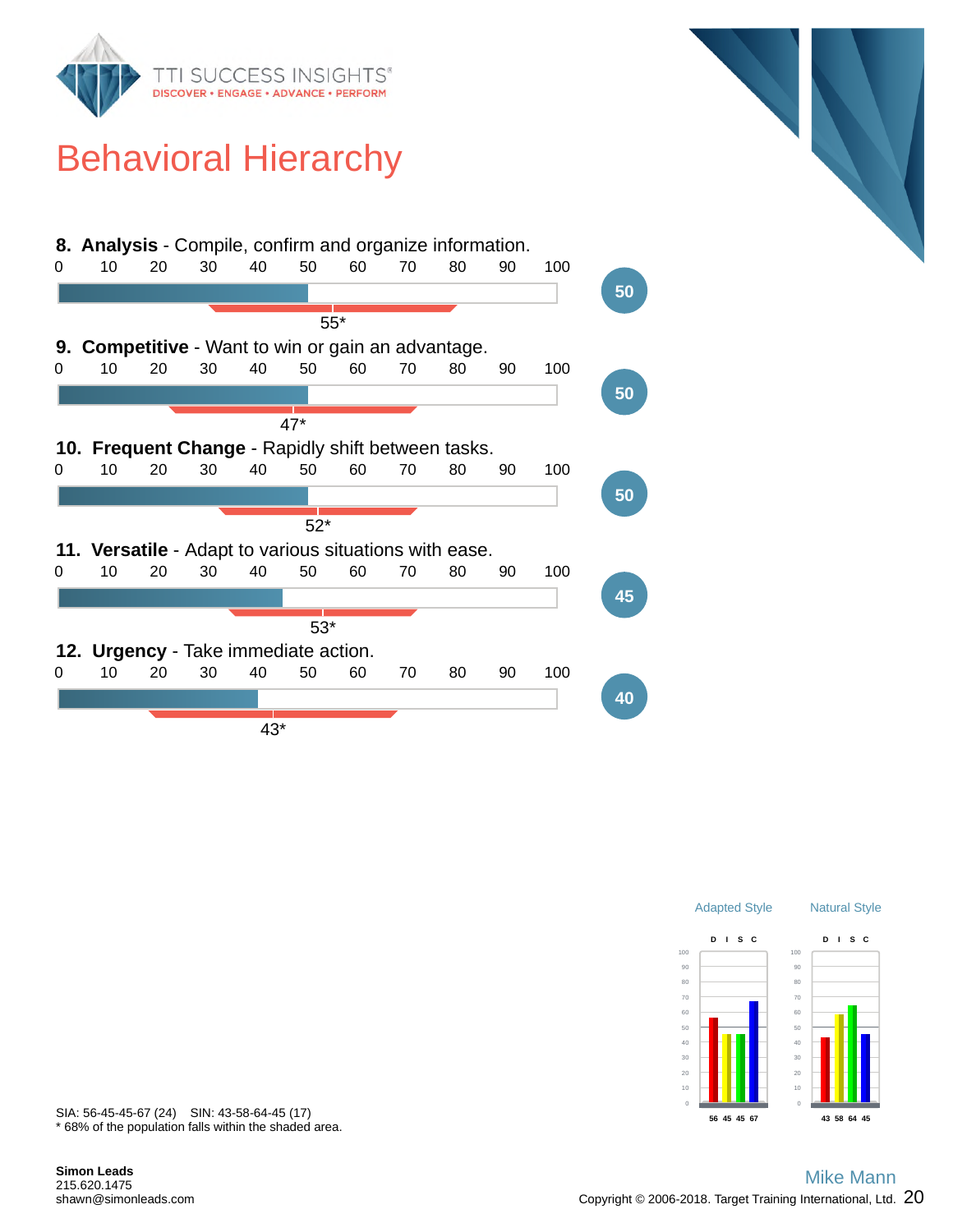

## Style Insights ® Graphs 3-20-2017



## Adapted Style

**Graph I**

## Natural Style

**Graph II**



T: 10:07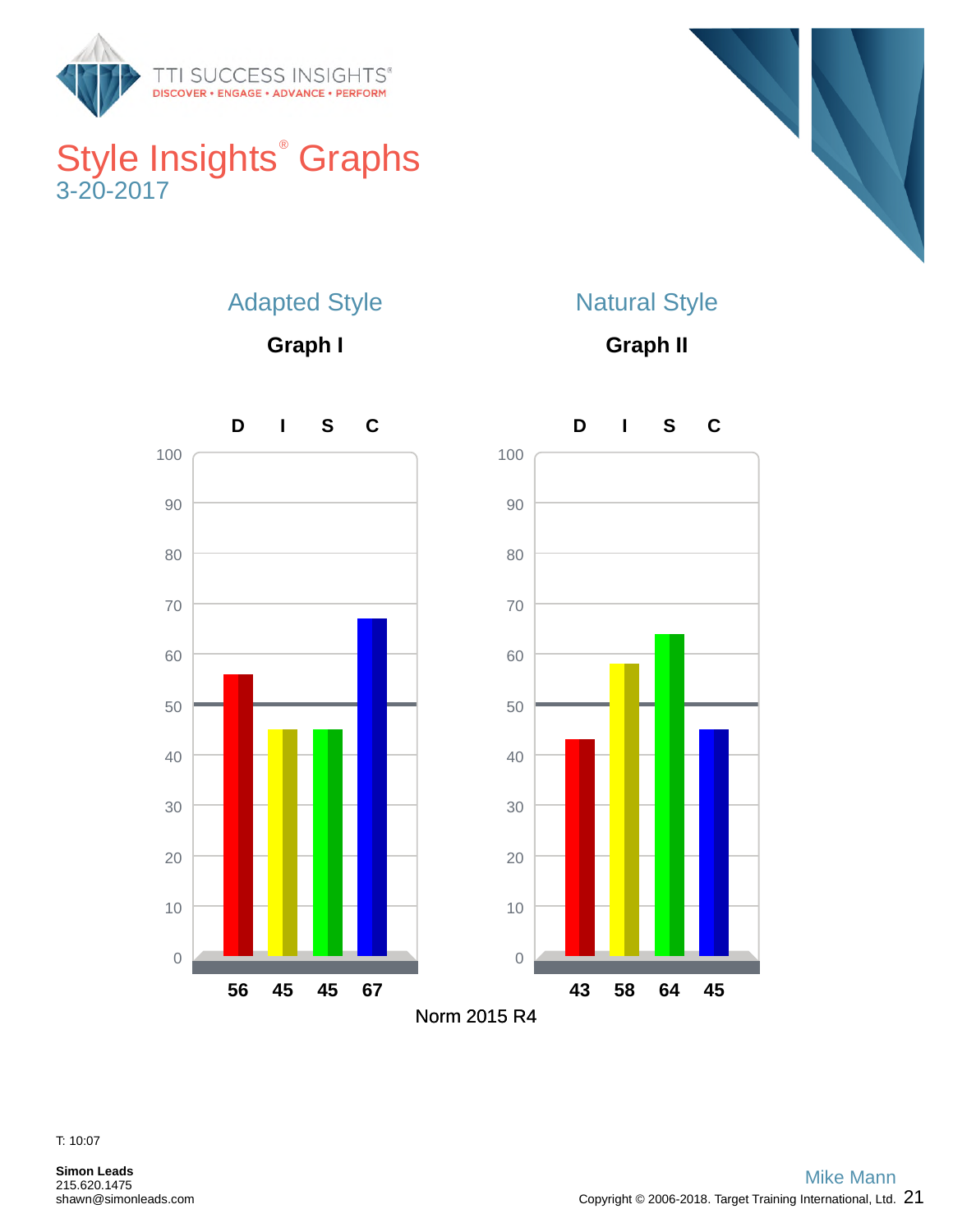



## The Success Insights ® Wheel

The Success Insights® Wheel is a powerful tool popularized in Europe. In addition to the text you have received about your behavioral style, the Wheel adds a visual representation that allows you to:

- View your natural behavioral style (circle).  $\bullet$
- $\bullet$ View your adapted behavioral style (star).
- Note the degree you are adapting your behavior.  $\bullet$

Notice on the next page that your Natural style (circle) and your Adapted style (star) are plotted on the Wheel. If they are plotted in different boxes, then you are adapting your behavior. The further the two plotting points are from each other, the more you are adapting your behavior.

If you are part of a group or team who also took the behavioral assessment, it would be advantageous to get together, using each person's Wheel, and make a master Wheel that contains each person's Natural and Adapted style. This allows you to quickly see where conflict can occur. You will also be able to identify where communication, understanding and appreciation can be increased.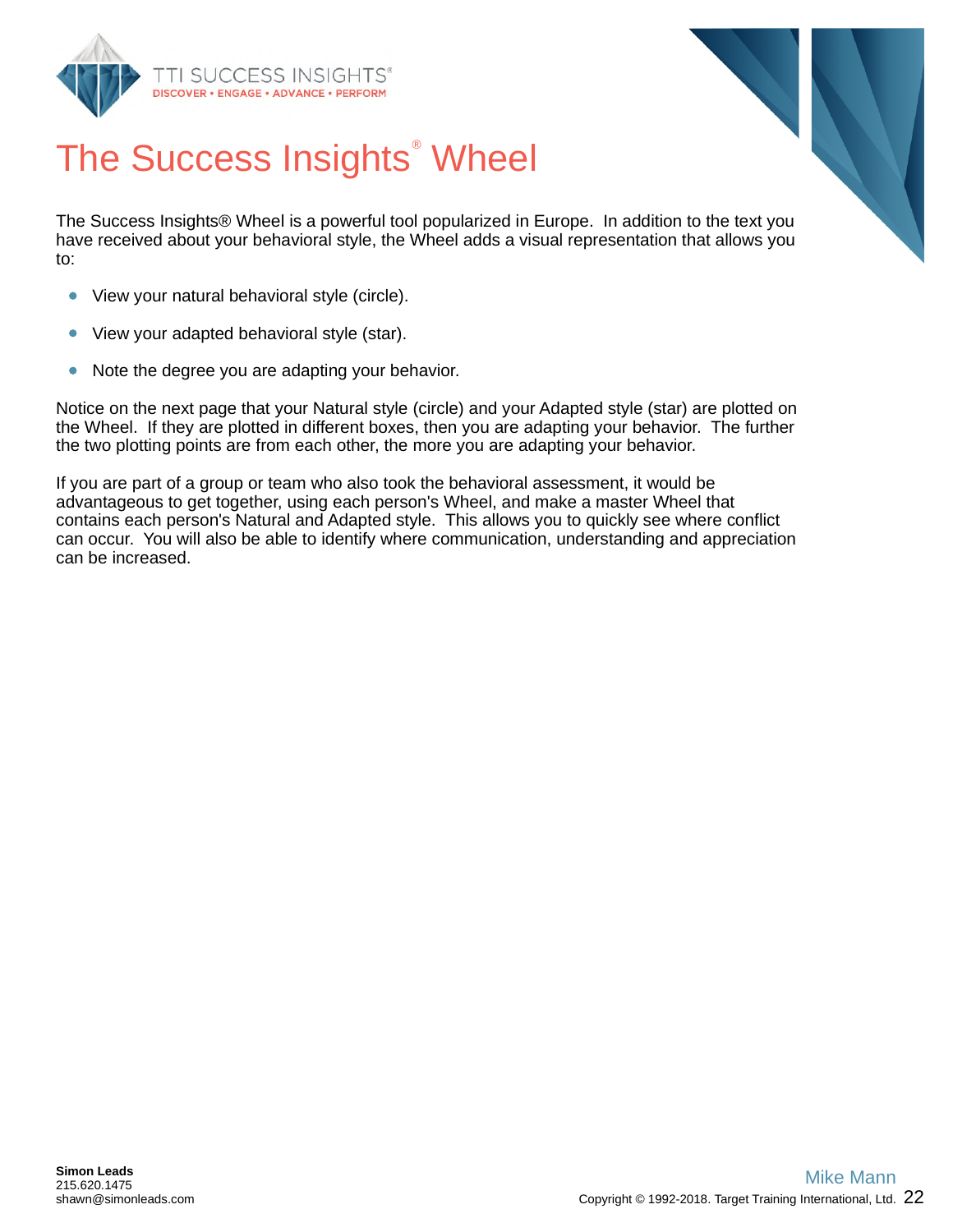

## The Success Insights ® Wheel 3-20-2017



Natural: (17) SUPPORTING RELATER Adapted:  $\bigstar$  (24) ANALYZING IMPLEMENTOR

Norm 2015 R4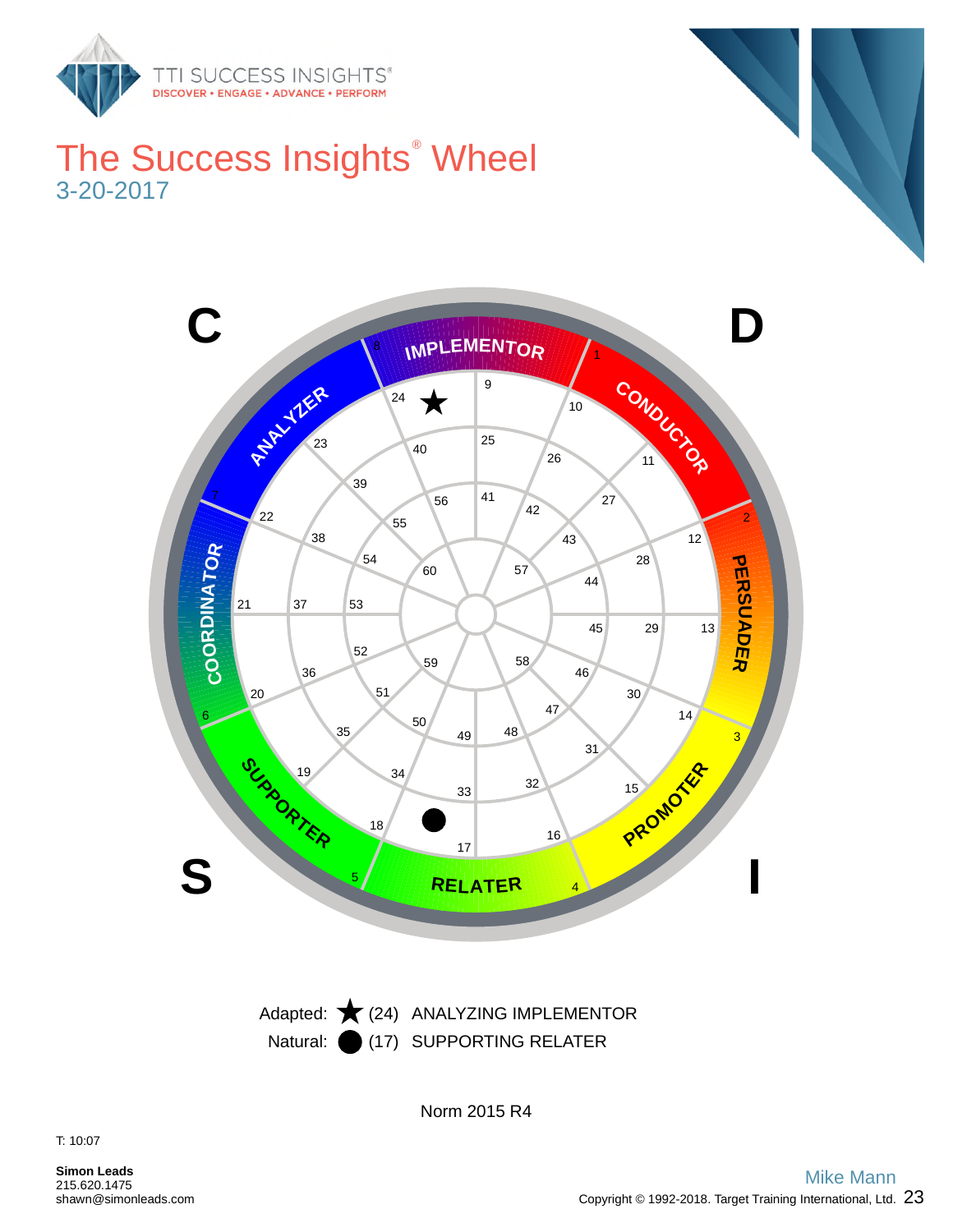



## Understanding Your Driving Forces

Eduard Spranger first defined six primary types or categories to define human motivation and drive. These six types are Theoretical, Utilitarian, Aesthetic, Social, Individualistic and Traditional.

With TTISI's additional insights into Spranger's original work, the 12 Driving Forces® came to life. The 12 Driving Forces® are established by looking at each motivator on a continuum and describing both ends. All of the twelve descriptors are based on six keywords, one for each continuum. The six keywords are Knowledge, Utility, Surroundings, Others, Power and Methodologies.

You will learn how to explain, clarify and amplify some of the driving forces in your life. This report will empower you to build on your unique strengths, which you bring to work and life. You will learn how your passions from 12 Driving Forces® frame your perspectives and provide the most accurate understanding of you as a unique person.

Please pay careful attention to your top four driving forces, as they highlight what most powerfully moves you to action. As you examine the next tier of four driving forces, you'll recognize they may have strong pull for you, but only in certain situations. Finally, when reviewing the bottom four driving forces, you will identify your varying levels of indifference or total avoidance.

Once you have reviewed this report you will have a better grasp of one of the key areas in the Science of Self™ and will:

- Identify and understand your unique Driving Forces
- $\bullet$ Understand and appreciate the Driving Forces of others
- Establish methods to recognize and understand how your Driving Forces interact with  $\bullet$ others to improve communication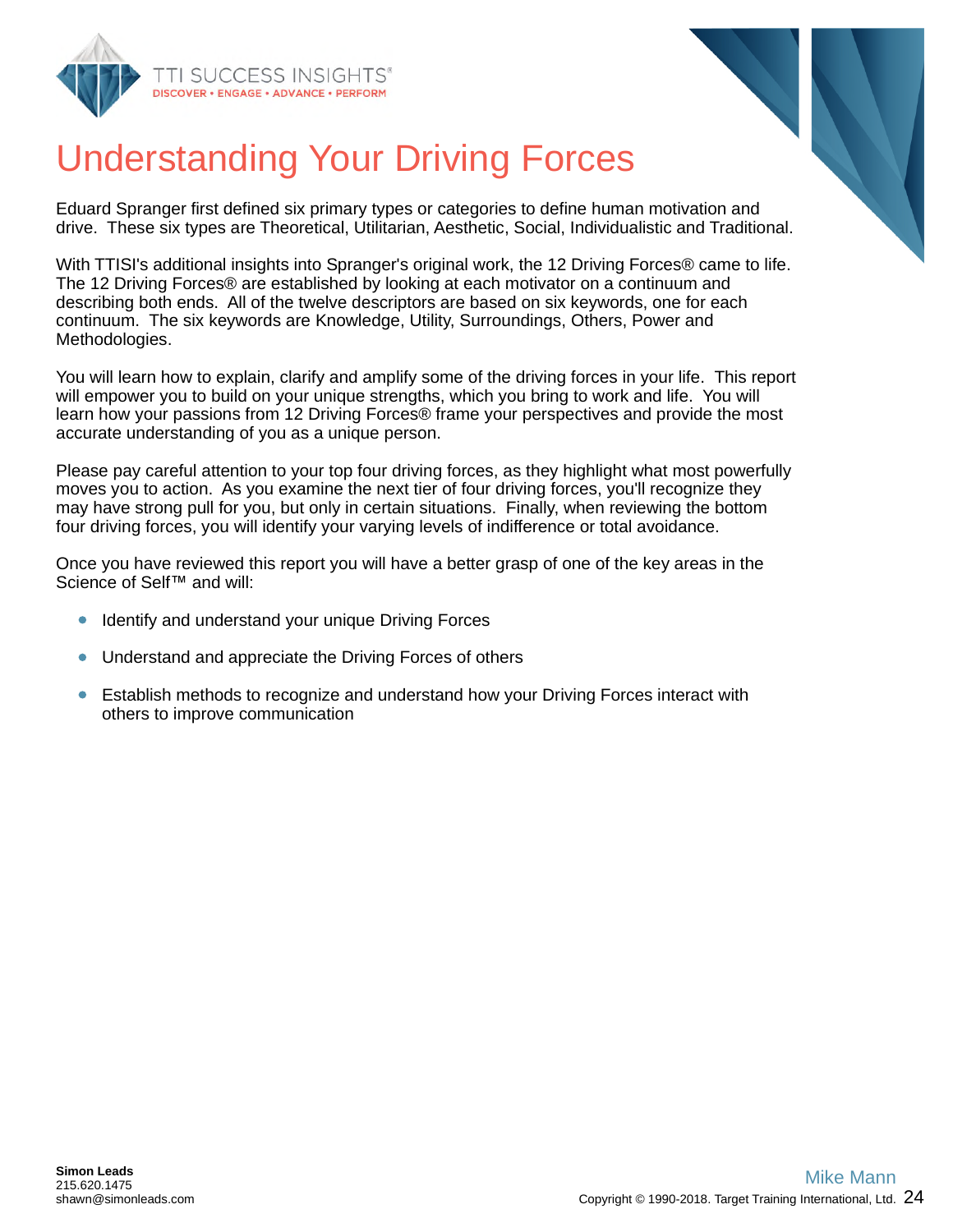

## General Characteristics

*Based on your responses, the report has generated statements to provide a broad understanding of WHY YOU DO WHAT YOU DO. These statements identify the motivation that you bring to the job. However, you could have a potential Me-Me conflict when two driving forces seem to conflict with each other. Use the general characteristics to gain a better understanding of your driving forces.*

Mike has the desire to create a winning strategy. He wants to control his own destiny and impact the destiny of others. He is driven to acquire the very best that life has to offer. Being rewarded for his investment of time, talent or resources is not his driving force. Mike will accomplish tasks for the sake of accomplishment. He will value the process and people involved more than the end result. He tends to focus on the task at hand regardless of his surroundings. He tends to compartmentalize issues to keep the momentum moving forward. In those areas where Mike has a special interest he will be good at integrating past knowledge to solve current problems. He will incorporate knowledge as well as experience when making decisions. He can be patient and sensitive to others. At times Mike sees the importance of following a system and how he can apply it to a specific situation.

Mike looks for opportunities to take control of situations. He is driven by public recognition. He is able to let go of possessions without looking at future needs or uses. He views money as a necessary means of surviving not as a sense of accomplishment. Mike may choose to see the world in pieces, not as a whole. He is able to isolate personal issues and focus on professional productivity. If knowledge of a specific subject is not of interest, or is not required for success, Mike will have a tendency to rely on his intuition or practical information in this area. He will seek knowledge based on his needs in individual situations. Mike may help other people in the organization, if it's in his best interest. He will be generous with time, research and information if the cause appeals to him. He may be very helpful when working with others who share similar interests. He may evaluate others based on how and if they follow systems and rules.

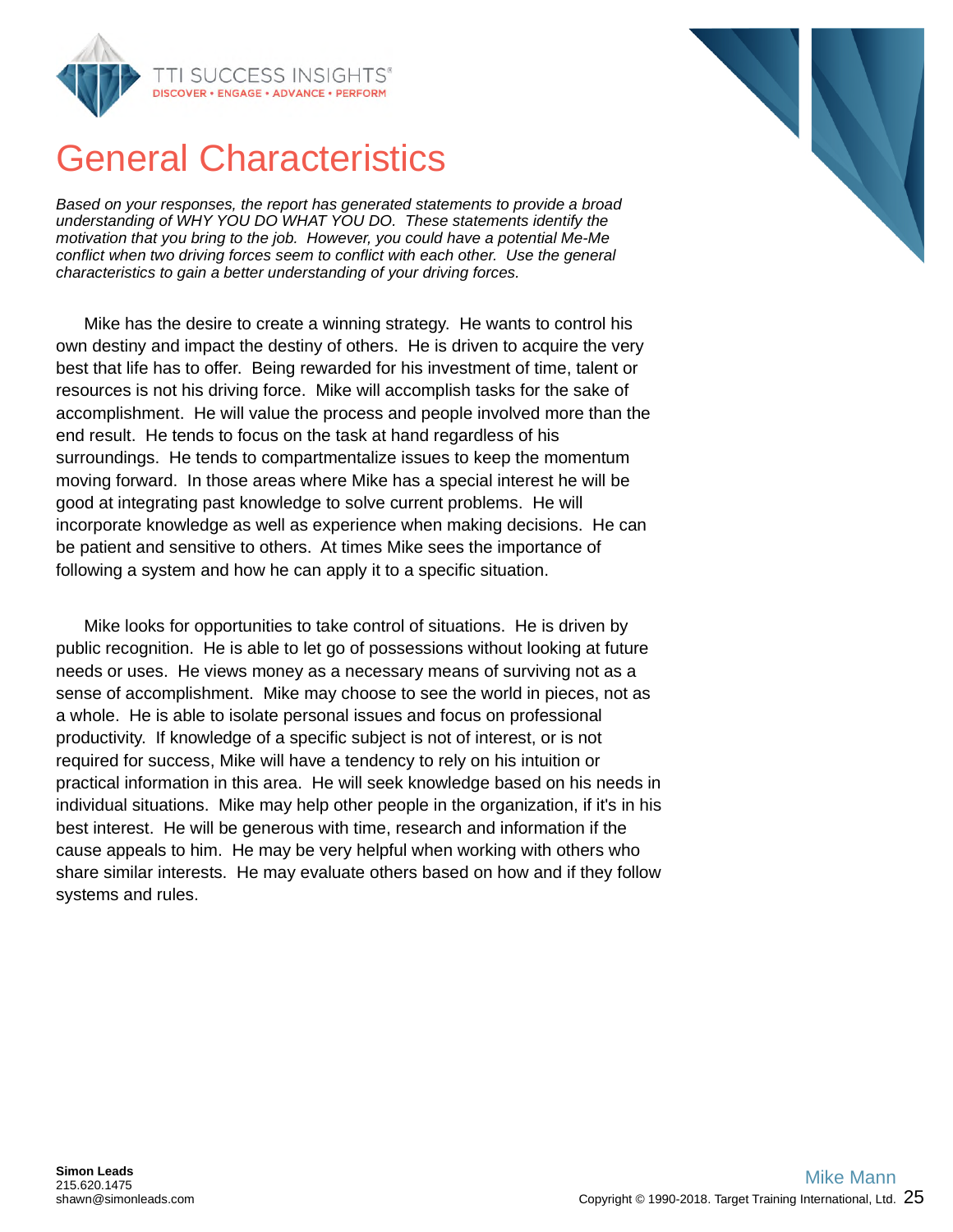

## General Characteristics

Mike may pick and choose the traditions and beliefs to which he will adhere. Mike's desire to help others is evaluated on an individual basis. A job that challenges Mike's own knowledge may increase his job satisfaction. He is capable of functioning in an environment filled with chaos. Mike focuses on the greater good versus his return on investment. He will focus more on the satisfaction of others rather than being restrained by efficiency. He can go to extremes to win or control the situation. He will work long and hard to advance his position.

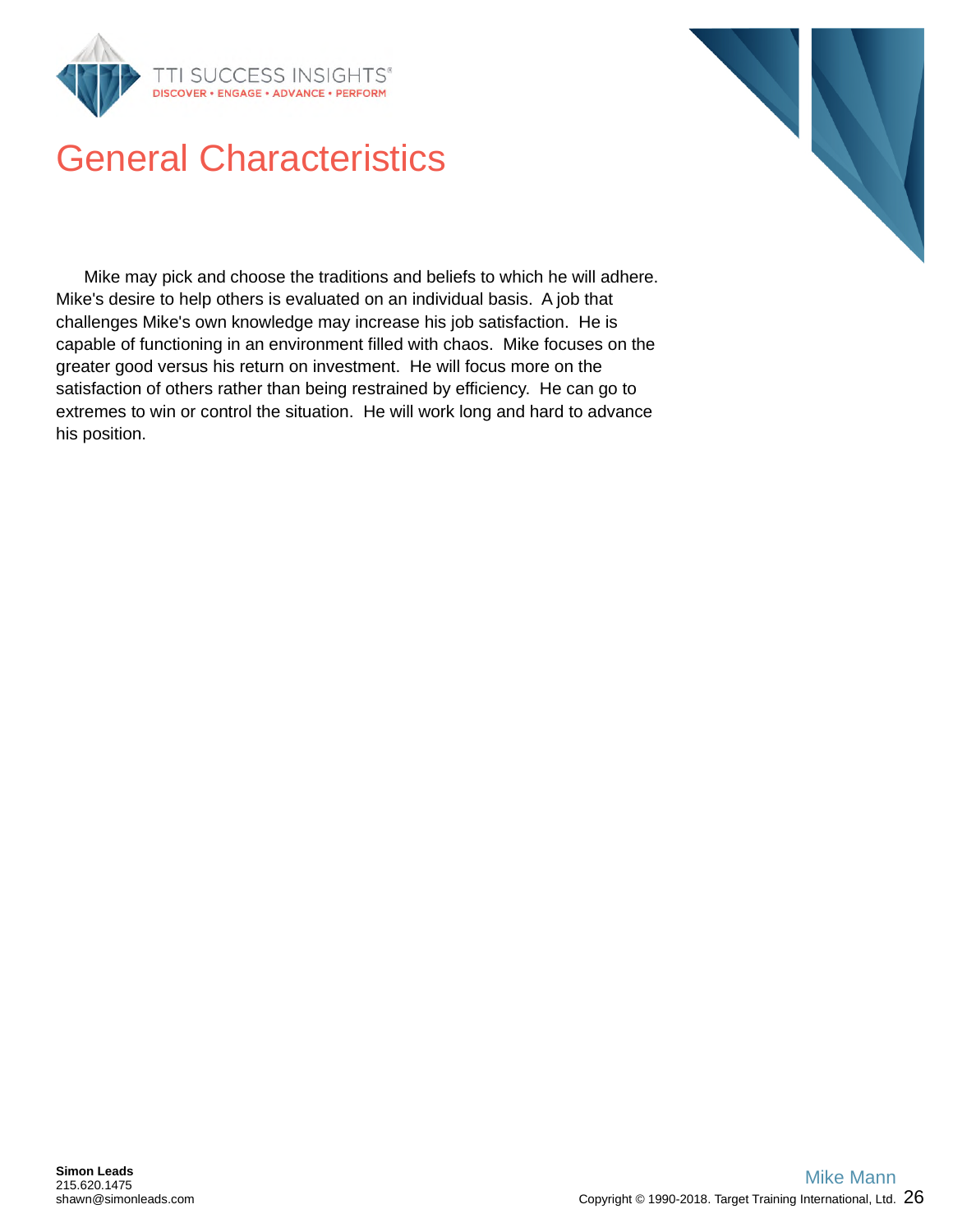



## Primary Driving Forces Cluster

*Your top driving forces create a cluster of drivers that move you to action. If you focus on the cluster rather than a single driver you can create combinations of factors that are very specific to you. The closer the scores are to each other the more you can pull from each driver. Think about the driver that you can relate to most and then see how your other primary drivers can support or complement to create your unique driving force.*

| 1. Commanding - People who are driven by status, recognition and control<br>over personal freedom. |                                                                                                                                    |    |    |       |       |    |    |    |    |     |    |
|----------------------------------------------------------------------------------------------------|------------------------------------------------------------------------------------------------------------------------------------|----|----|-------|-------|----|----|----|----|-----|----|
| Ω                                                                                                  | 10                                                                                                                                 | 20 | 30 | 40    | 50    | 60 | 70 | 80 | 90 | 100 |    |
|                                                                                                    |                                                                                                                                    |    |    |       |       |    |    |    |    |     | 79 |
|                                                                                                    |                                                                                                                                    |    |    |       | 49*   |    |    |    |    |     |    |
|                                                                                                    |                                                                                                                                    |    |    |       |       |    |    |    |    |     |    |
|                                                                                                    | 2. Selfless - People who are driven by completing tasks for the sake of<br>completion, with little expectation of personal return. |    |    |       |       |    |    |    |    |     |    |
| 0                                                                                                  | 10                                                                                                                                 | 20 | 30 | 40    | 50    | 60 | 70 | 80 | 90 | 100 |    |
|                                                                                                    |                                                                                                                                    |    |    |       |       |    |    |    |    |     | 65 |
|                                                                                                    |                                                                                                                                    |    |    | $39*$ |       |    |    |    |    |     |    |
|                                                                                                    | 3. Objective - People who are driven by the functionality and objectivity of their<br>surroundings.                                |    |    |       |       |    |    |    |    |     |    |
| 0                                                                                                  | 10                                                                                                                                 | 20 | 30 | 40    | 50    | 60 | 70 | 80 | 90 | 100 |    |
|                                                                                                    |                                                                                                                                    |    |    |       |       |    |    |    |    |     | 60 |
|                                                                                                    |                                                                                                                                    |    |    |       | $51*$ |    |    |    |    |     |    |
|                                                                                                    |                                                                                                                                    |    |    |       |       |    |    |    |    |     |    |
|                                                                                                    | 4. Intellectual - People who are driven by opportunities to learn, acquire<br>knowledge and the discovery of truth.                |    |    |       |       |    |    |    |    |     |    |
| 0                                                                                                  | 10                                                                                                                                 | 20 | 30 | 40    | 50    | 60 | 70 | 80 | 90 | 100 |    |
|                                                                                                    |                                                                                                                                    |    |    |       |       |    |    |    |    |     | 46 |
|                                                                                                    |                                                                                                                                    |    |    |       | $51*$ |    |    |    |    |     |    |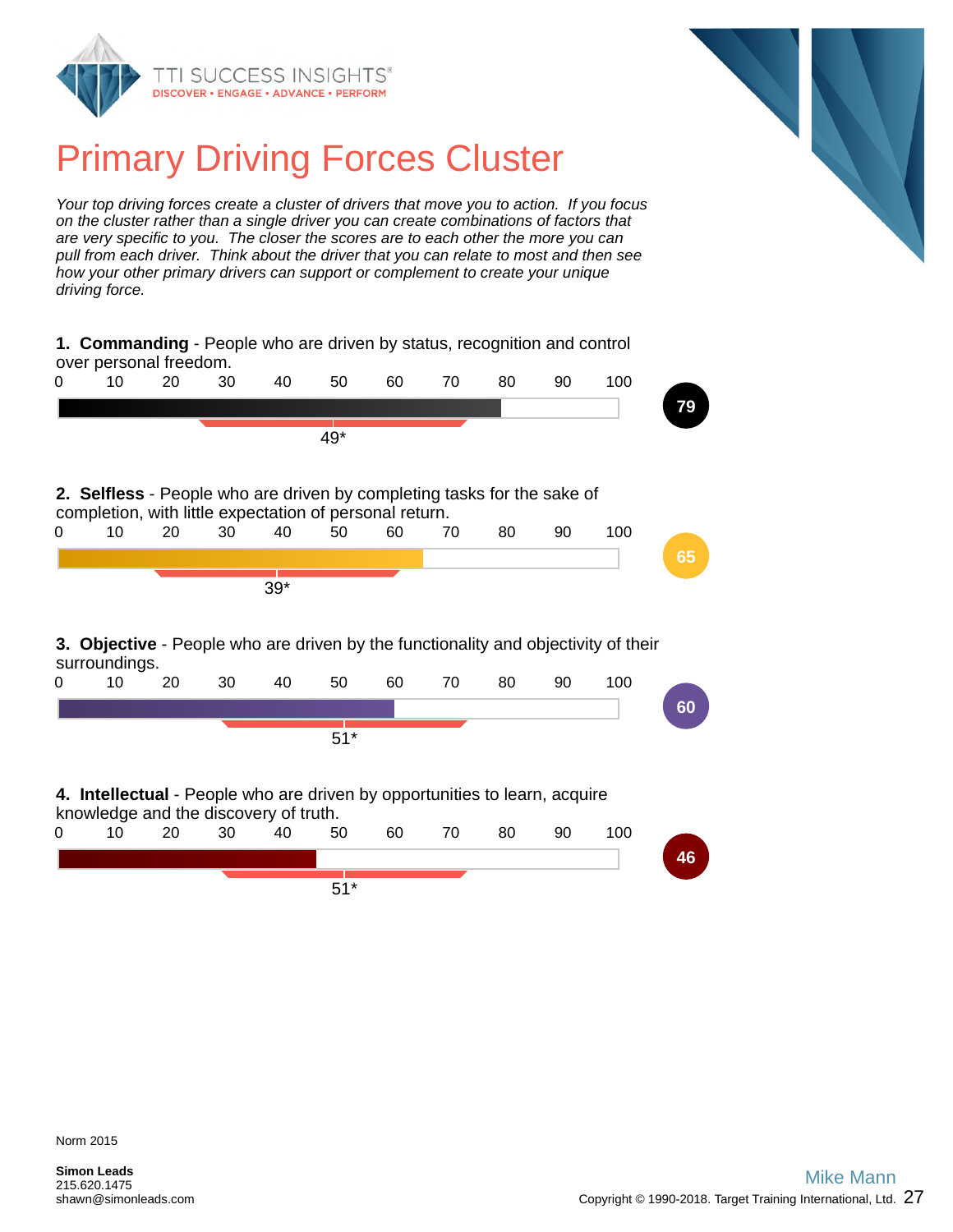

## Situational Driving Forces Cluster

*Your middle driving forces create a cluster of drivers that come in to play on a situational basis. While not as significant as your primary drivers, they can influence your actions in certain scenarios.*

**5. Altruistic** - People who are driven to assist others for the satisfaction of being helpful or supportive. 0 10 20 30 40 50 60 70 80 90 100 **43** 33\* **6. Structured** - People who are driven by traditional approaches, proven methods and a defined system for living. 0 10 20 30 40 50 60 70 80 90 100 **43** 39\* **7. Receptive** - People who are driven by new ideas, methods and opportunities that fall outside a defined system for living. 0 10 20 30 40 50 60 70 80 90 100 **42** 44\* **8. Instinctive** - People who are driven by utilizing past experiences, intuition and seeking specific knowledge when necessary. 0 10 20 30 40 50 60 70 80 90 100 **38** 29\*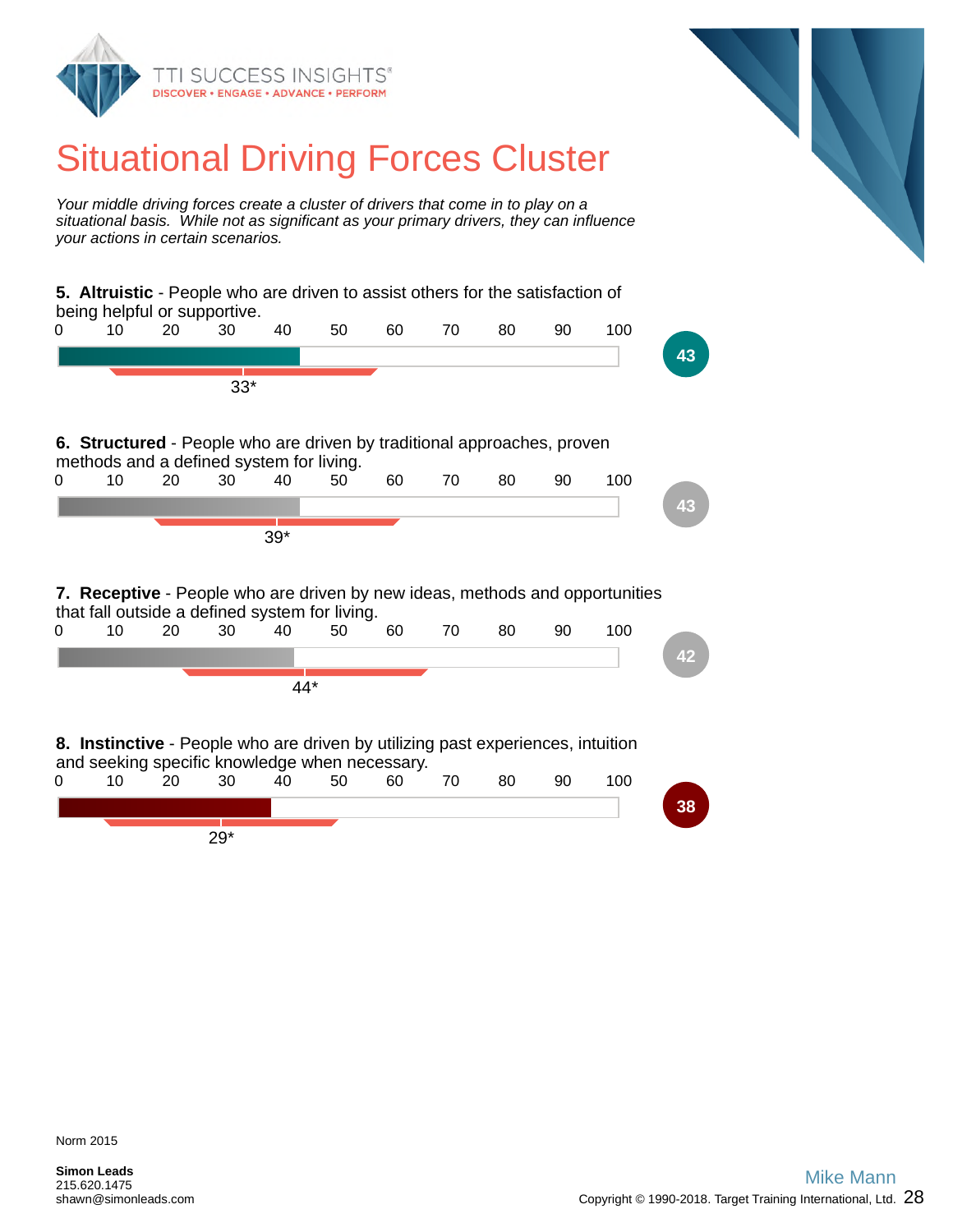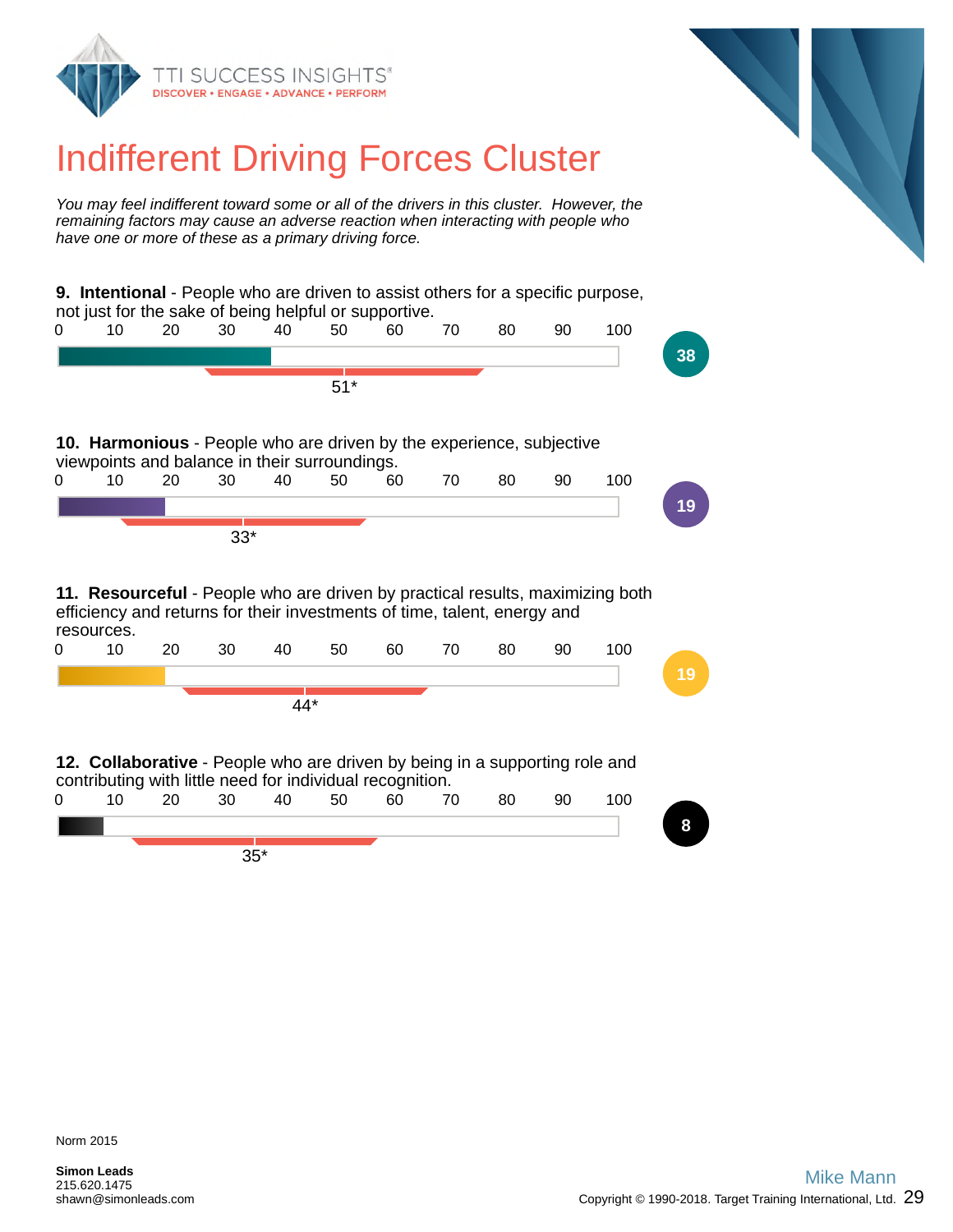

## Areas for Awareness

For years you have heard statements like, "Different strokes for different folks," "to each his own," and "people do things for their own reasons, not yours." When you are surrounded by people who share similar driving forces, you will fit in with the group and be energized. However, when surrounded by people whose driving forces are significantly different from yours, you may be perceived as out of the mainstream. These differences can induce stress or conflict.

This section reveals areas where your driving forces may be outside the mainstream and could lead to conflict. The further above the mean and outside the mainstream you are, the more people will notice your passion about that driving force. The further below the mean and outside the mainstream you are, the more people will notice your avoidance or indifference regarding that driving force. The shaded area for each driving force represents 68 percent of the population or scores that fall within one standard deviation above or below the national mean.



## Norms & Comparisons Table - Norm 2015

**Mainstream** - one standard deviation of the national mean **Passionate** - two standard deviations above the national mean **Indifferent** - two standard deviations below the national mean **Extreme** - three standard deviations from the national mean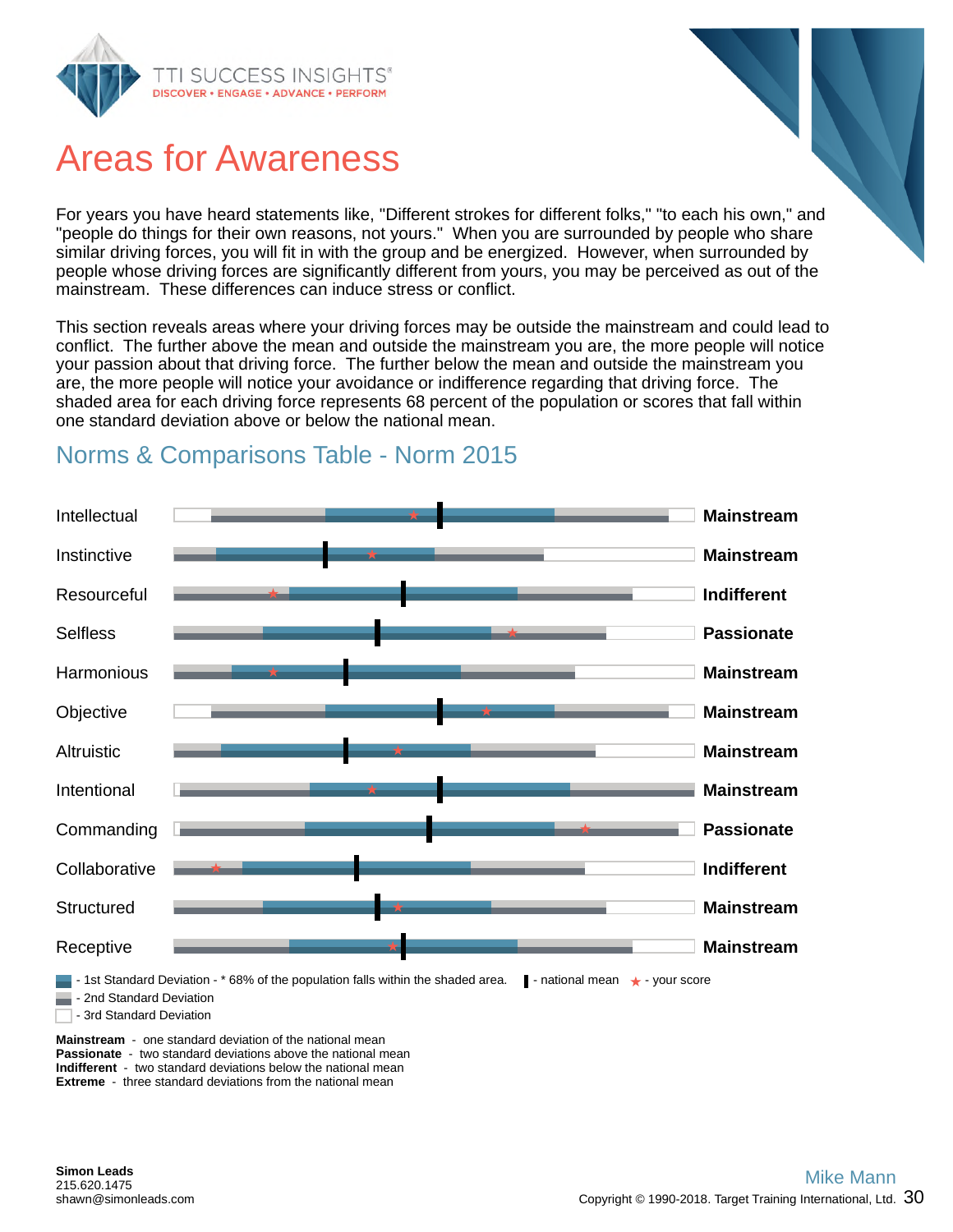

## Driving Forces Graph



T: 6:14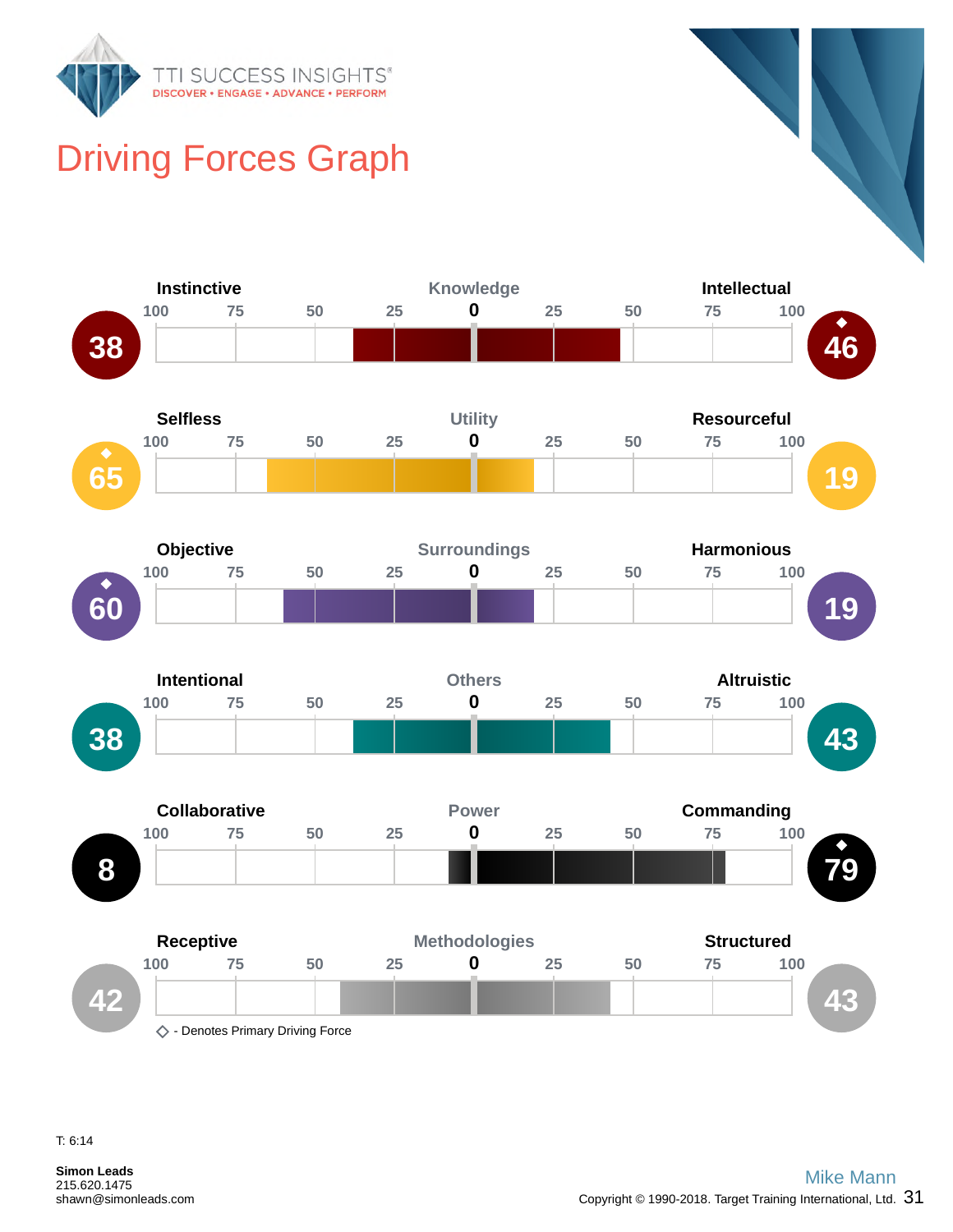

## Driving Forces Wheel

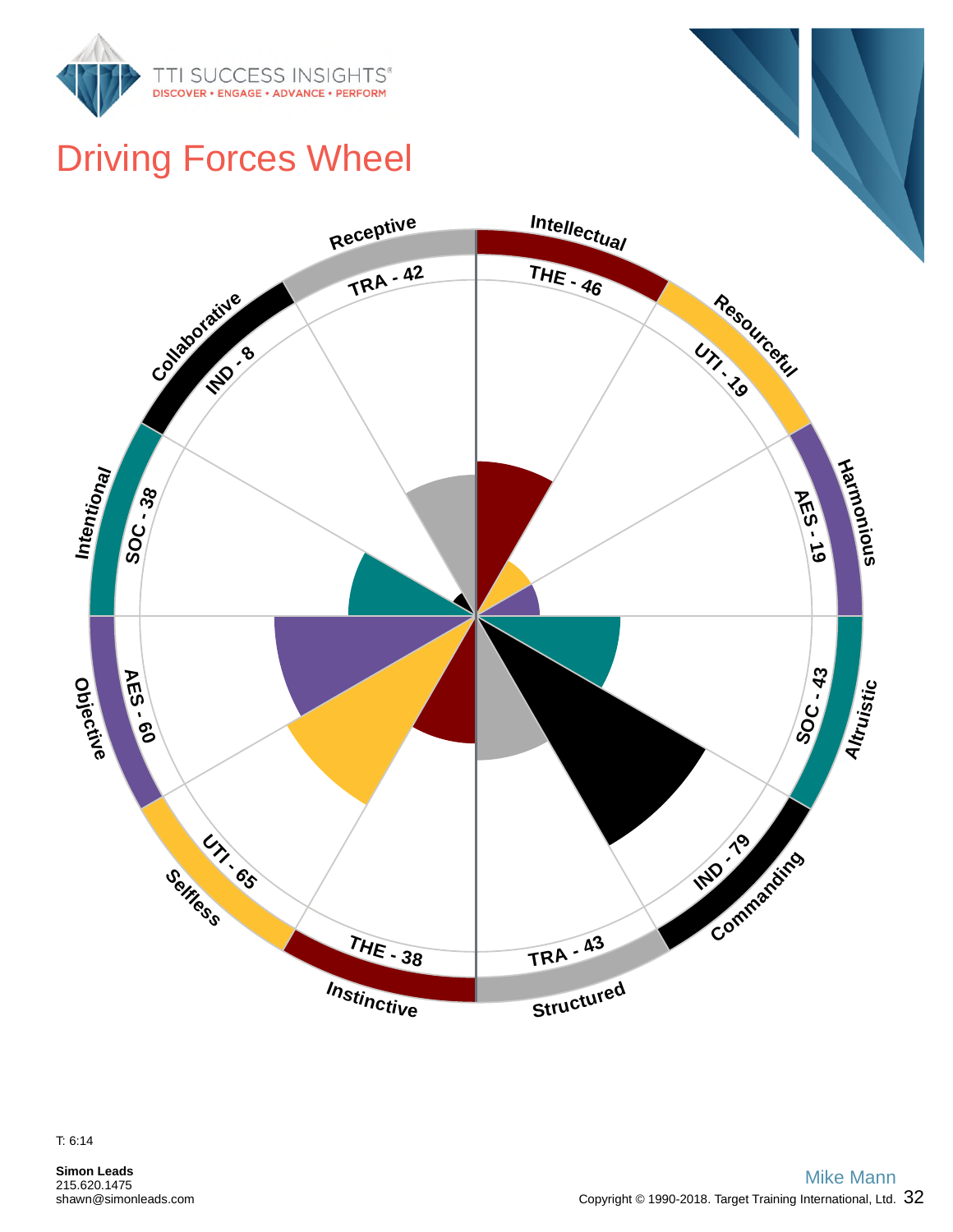



## Descriptors Wheel

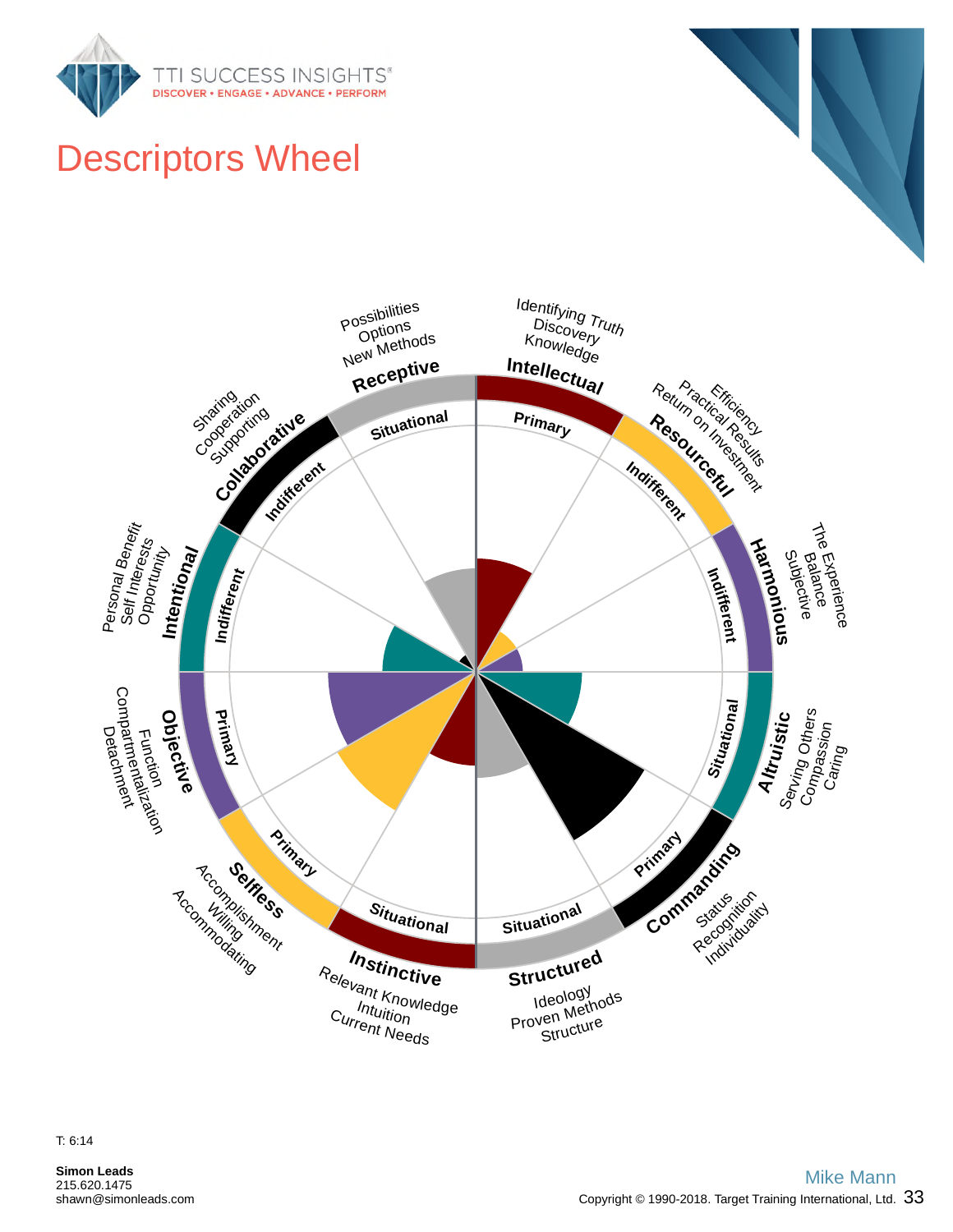



## Introduction Integrating Behaviors and Driving Forces Section

The ultimate power behind increasing job satisfaction and performance comes from the blending of your behaviors and driving forces. Each individually is powerful in order to modify your actions, but the synergy of blending the two moves you to a whole new level.

#### **In this section you will find:**

- Potential Behavioral and Motivational Strengths  $\bullet$
- Potential Behavioral and Motivational Conflict  $\bullet$
- Ideal Environment  $\bullet$
- Keys to Motivating  $\bullet$
- Keys to Managing  $\bullet$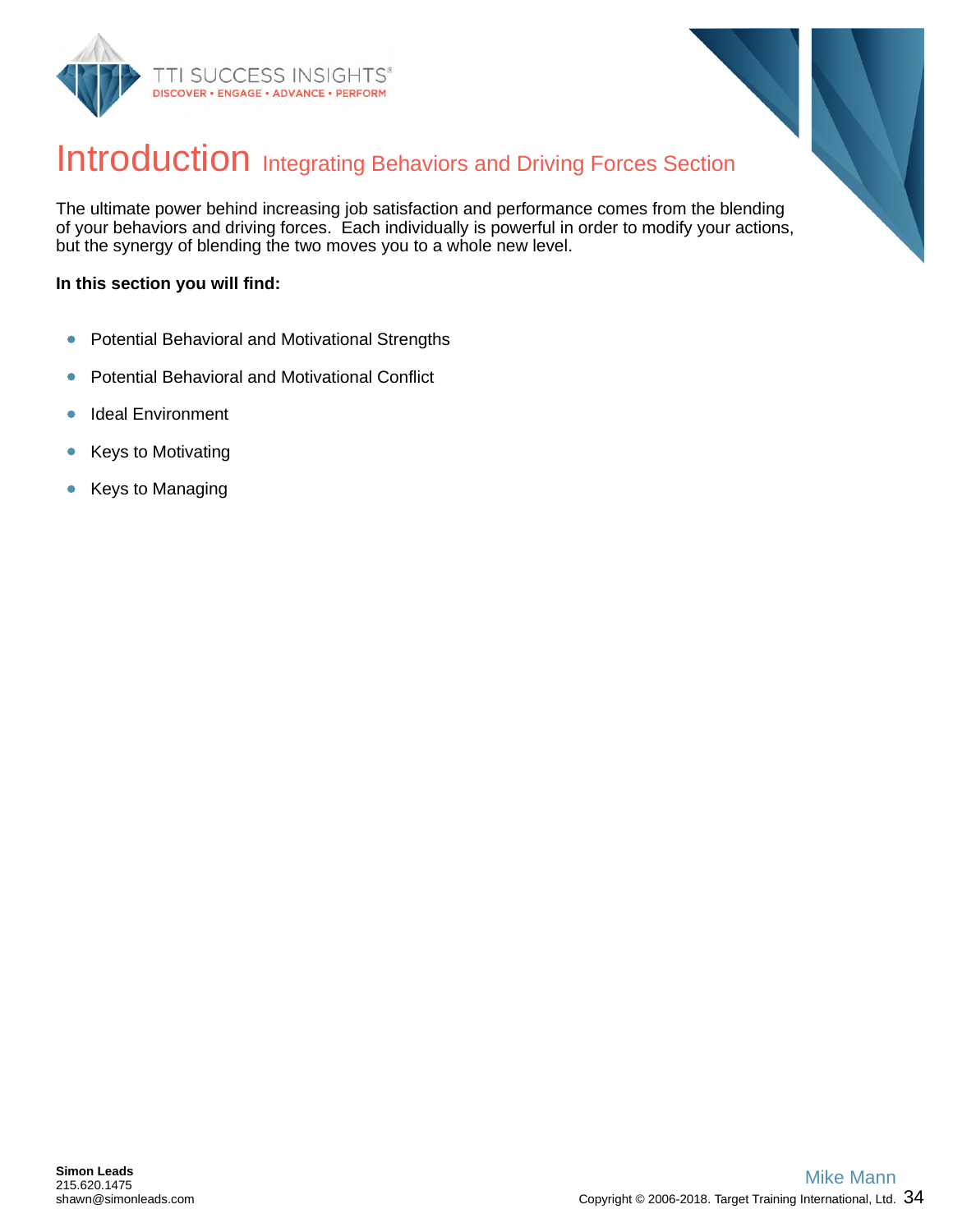

## Potential Behavioral and Motivational **Strengths**

*This section describes the potential areas of strengths between Mike's behavioral style and top four driving forces. Identify two to three potential strengths that need to be maximized and rewarded in order to enhance on-the-job satisfaction.*

- Will take a firm stance when his position or status is questioned.  $\bullet$
- A "winner" who is consistent but does not brag about accomplishments.  $\bullet$
- Methodically follows a strategy to achieve.  $\bullet$
- Supports a leader and a cause without the need for a return.  $\bullet$
- Wants to do his part for the good of the organization.  $\bullet$
- Loyal and consistent in using the resources he has been allocated.  $\bullet$
- Accommodating team member that brings function to the organization.  $\bullet$
- $\bullet$ Highly in tuned and loyal to his responsibilities within the organization.
- Supports a leader and a cause that implements tangible processes.  $\bullet$
- Delivers his knowledge and wisdom objectively.  $\bullet$
- Desire for continuous learning is one of his greatest strengths.  $\bullet$
- Will keep sensitive information under lock and key.  $\bullet$

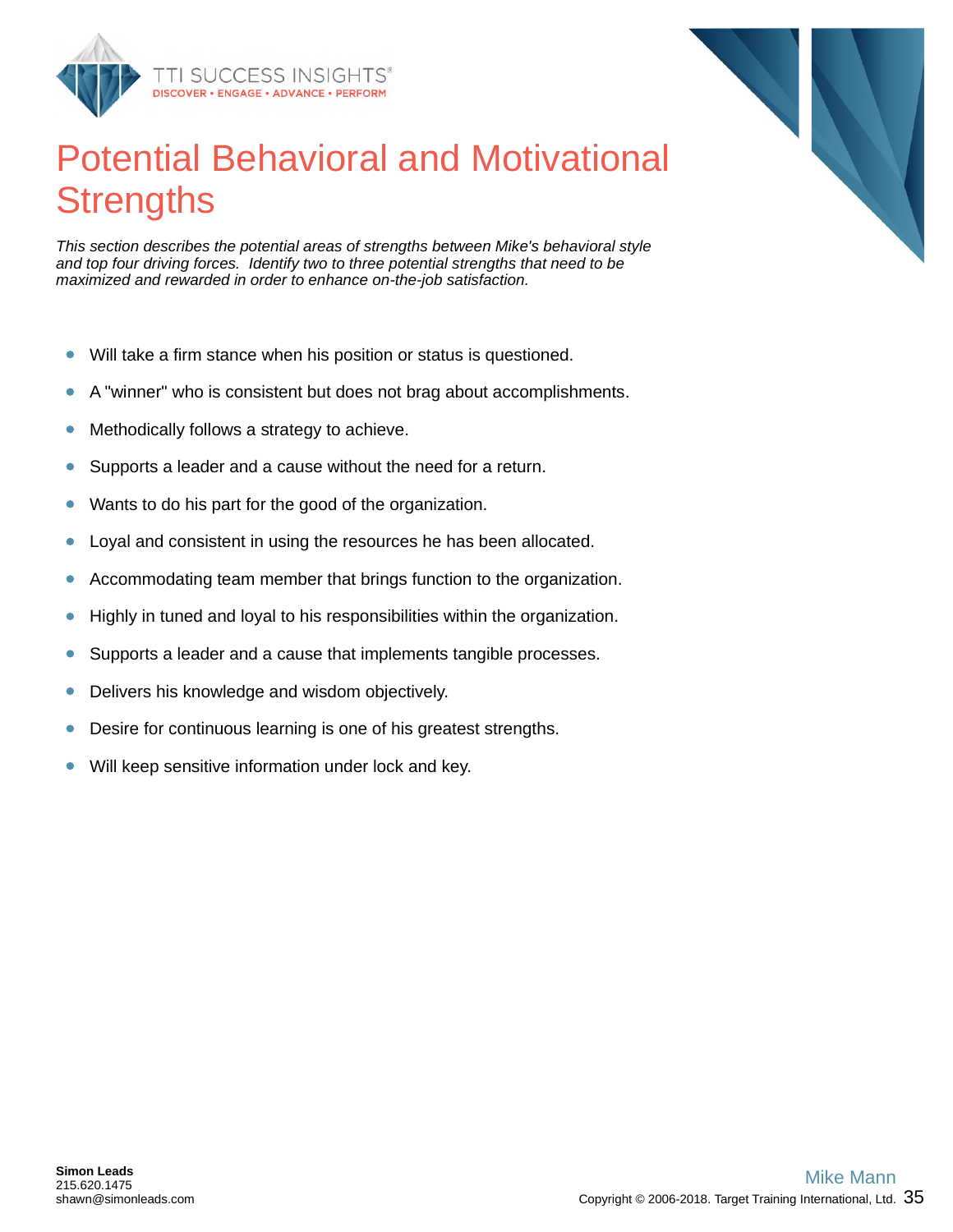

## Potential Behavioral and Motivational **Conflict**

*This section describes the potential areas of conflict between Mike's behavioral style and top four driving forces. Identify two to three potential conflicts that need to be minimized in order to enhance on-the-job performance.*

- Will hide emotions until others push his buttons or take advantage of him.  $\bullet$
- A fear of change prevents him from advancing.  $\bullet$
- May let other's criticism of his work continually frustrate him.  $\bullet$
- Could miss out on accommodating others by not acting swiftly.  $\bullet$
- May focus on people and process when fearing change.  $\bullet$
- May struggle to help with daily objectives if he feels rushed.  $\bullet$
- If the environment is in flux, he struggles to speak up but will focus on  $\bullet$ realignment.
- Difficulty dealing with unknown situations involving subjective views.  $\bullet$
- Has difficulty establishing priorities when balancing steadiness and  $\bullet$ functionality.
- Resents change without logical facts and reasoning behind the change.  $\bullet$
- May have difficulty sharing subjective information.  $\bullet$
- May not pursue knowledge if it jeopardizes his security.  $\bullet$

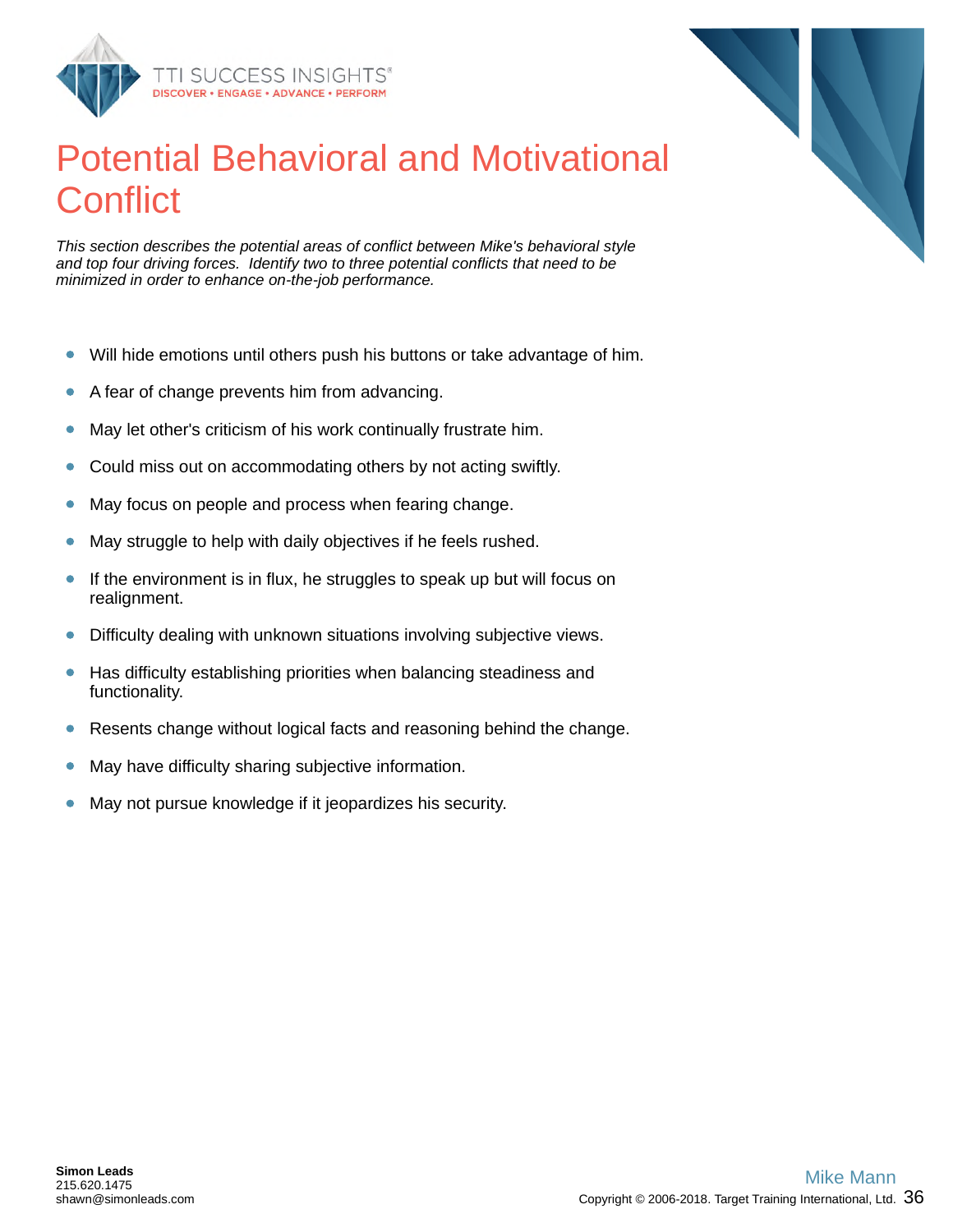

## Ideal Environment

*People are more engaged and productive when their work environment matches the statements described in this section. This section identifies the ideal work environment based on Mike's behavioral style and top four driving forces. Use this section to identify specific duties and responsibilities that Mike enjoys.*

- $\bullet$ Forum to challenge change for the sake of change.
- Opportunity to be the silent leader behind the team.  $\bullet$
- Desires to be seen as the gatekeeper of information and sensitive  $\bullet$ materials.
- Time to allow for completion of current tasks or projects, prior to making a  $\bullet$ change.
- Where protection of the organization's greater good is rewarded and  $\bullet$ valued.
- Rewards for a methodical and persistent drive to better the organization.  $\bullet$
- Ability to work on pieces of the project behind the scene as part of a team.  $\bullet$
- $\bullet$ An environment that rewards separating personal and professional issues to complete tasks in the allotted timeframe.
- Time to compartmentalize tasks to complete a project.  $\bullet$
- $\bullet$ Information to support the reasons for change.
- Time to make decisions based on all available information.  $\bullet$
- $\bullet$ Time necessary to gather enough information in order to move forward.

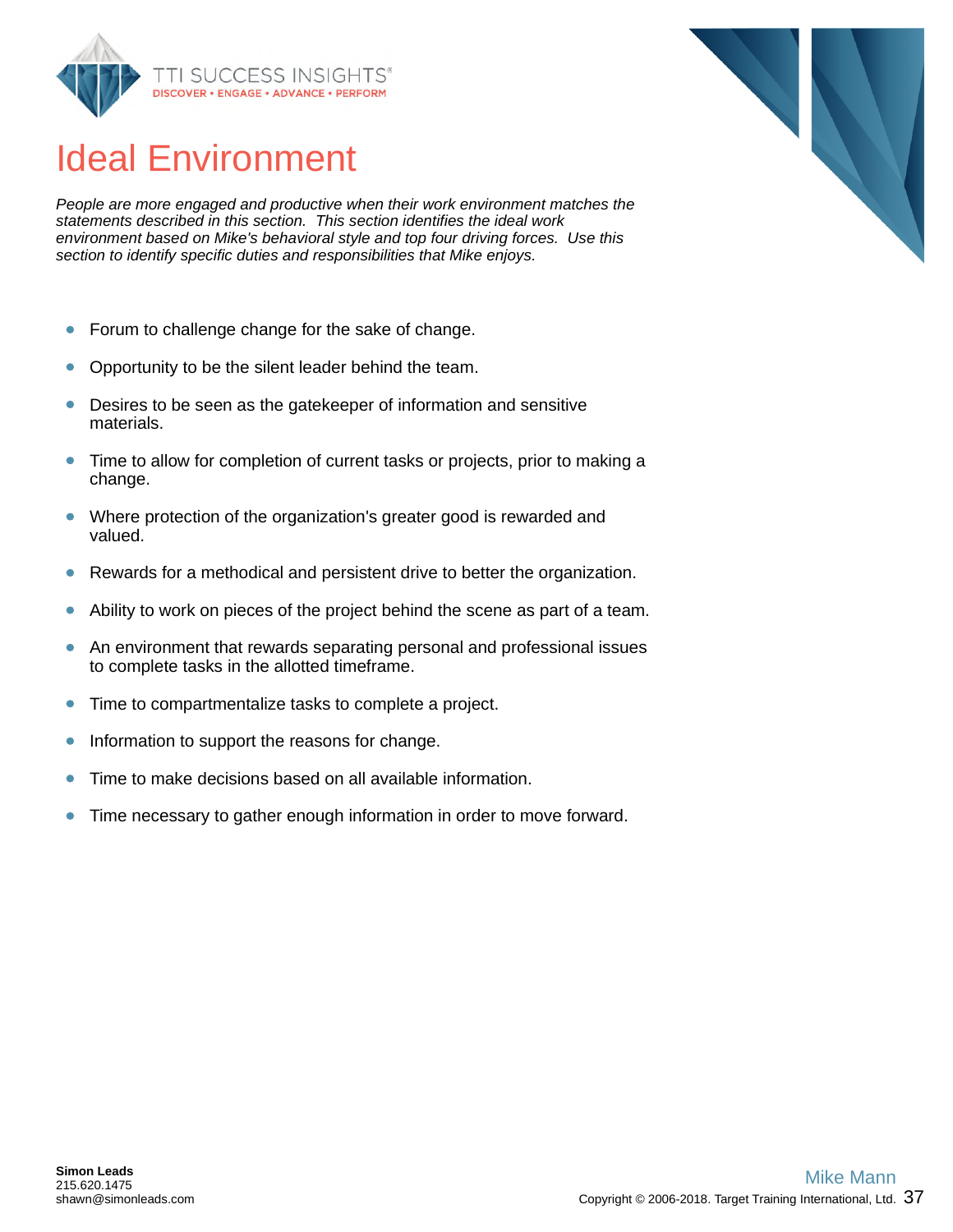

## Keys to Motivating

*All people are different and motivated in various ways. This section of the report was produced by analyzing Mike's driving forces. Review each statement produced in this section with Mike and highlight those that are present "wants."*

#### Mike wants:

- $\bullet$ Time to determine when and where to promote winning strategy.
- A manager that appreciates his steadfast approach to leadership.  $\bullet$
- The power to protect those he trusts or is loyal to.  $\bullet$
- The chance to be a loyal and committed team player for the organization.  $\bullet$
- Time to prove the process for accomplishing any new tasks.  $\bullet$
- $\bullet$ The understanding from management that rewards come in different ways.
- To support the steady pace and momentum of the organization.  $\bullet$
- The freedom to separate personal and professional issues to achieve a  $\bullet$ friendly and familiar workplace.
- $\bullet$ Time to make the workplace more functional.
- An opportunity to methodically layout research and work through the  $\bullet$ information-gathering process.
- $\bullet$ To support others through the gathering and delivery of information.
- $\bullet$ The time to research and layout information in a methodical way.

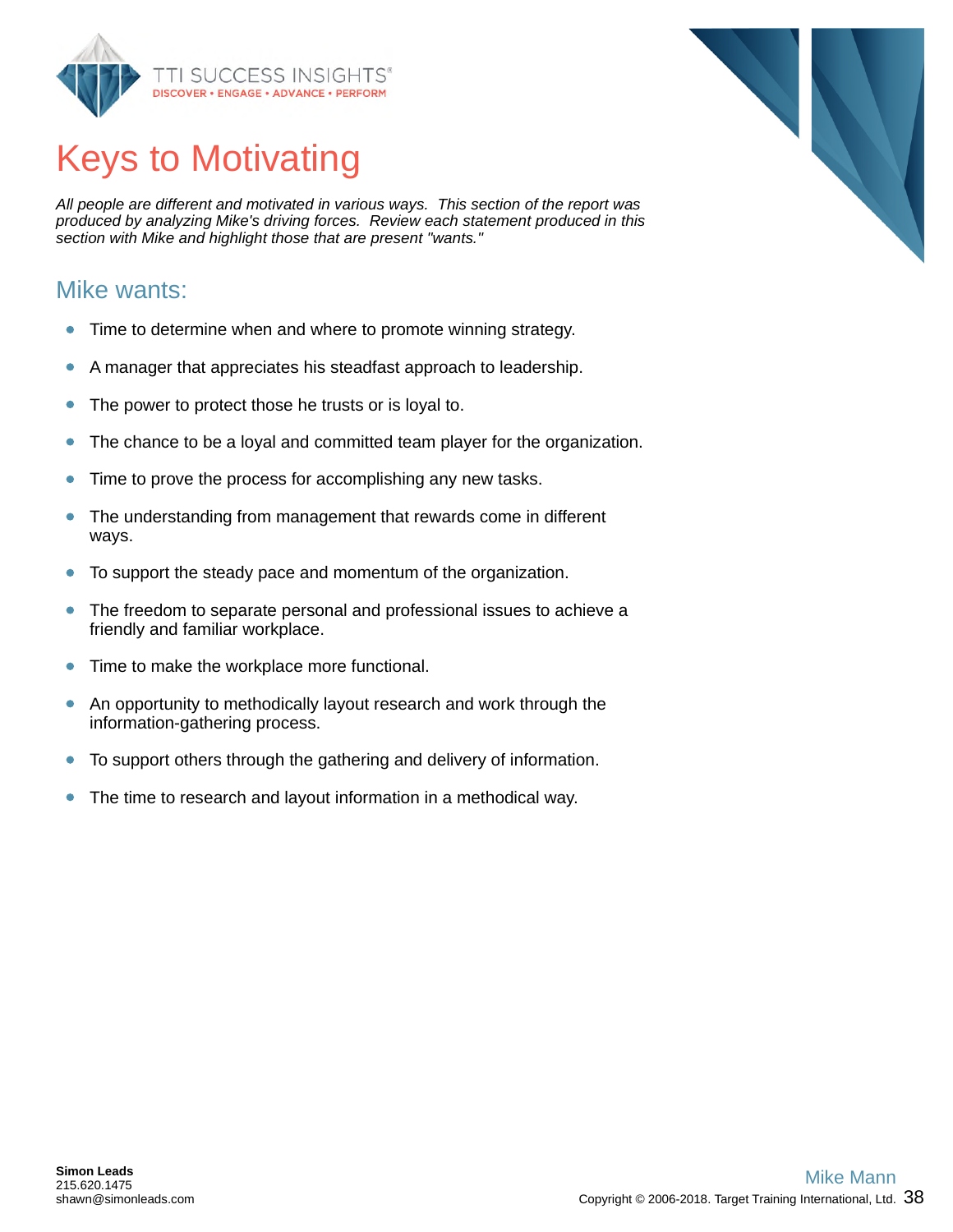

## Keys to Managing

*This section discusses the needs which must be met in order for Mike to perform at an optimum level. Some needs can be met by himself, while management must provide for others. It is difficult for a person to enter a motivational environment when that person's basic management needs have not been fulfilled. Review the list with Mike and identify 3 or 4 statements that are most important to him. This allows Mike to participate in forming his own personal management plan.*

#### Mike needs:

- A manager that understands the need for private recognition and one that will not take credit for Mike's ideas.
- A manager that understands his need to be seen as someone that will finish projects and won't let others down.
- $\bullet$ To be in control of information and how it's utilized in achieving company objectives.
- Support in standing up for the good of the organization.  $\bullet$
- $\bullet$ To know when to change directions in order to preserve people and process.
- $\bullet$ Be a part of the team exploring personnel opportunities for the organization.
- Help utilizing the chain of command when addressing tangible issues.  $\bullet$
- To focus on the functionality of new assignments.  $\bullet$
- $\bullet$ A manager who seeks out his opinions and perspective to key components.
- To showcase areas of expertise when appropriate.  $\bullet$
- Appropriate time to research and understand new information.  $\bullet$
- $\bullet$ Support in being seen as an expert within the organization.

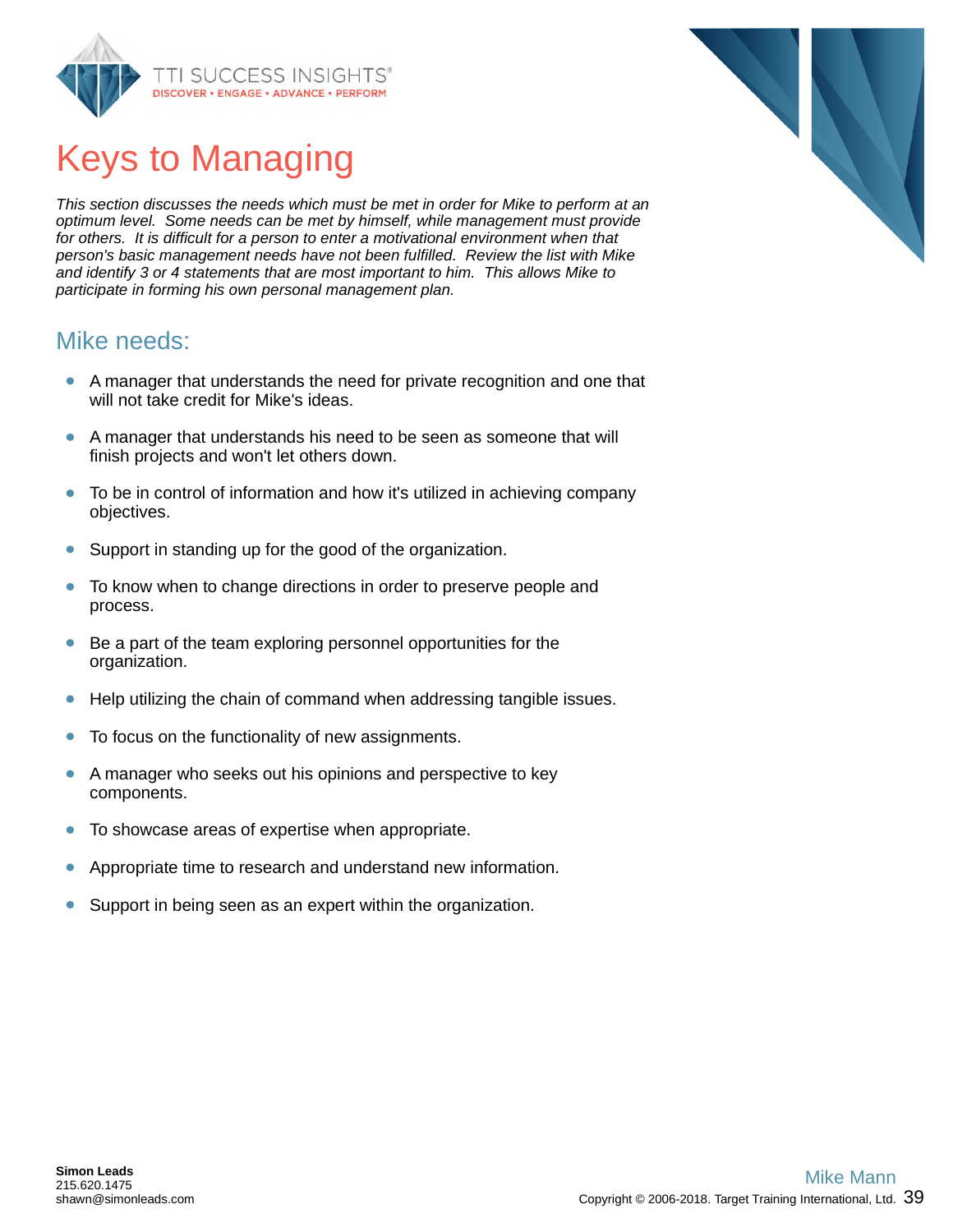



## Introduction Emotional Intelligence Section

The Emotional Quotient™ (EQ) report looks at a person's emotional intelligence, which is the ability to sense, understand and effectively apply the power and acumen of emotions to facilitate higher levels of collaboration and productivity. The report was designed to provide insight into two broad areas: Self and Others.

Research shows that successful leaders and superior performers have well-developed emotional intelligence skills. This makes it possible for them to work well with a wide variety of people and to respond effectively to the rapidly changing conditions in the business world. In fact, a person's EQ may be a better predictor of success performance than intelligence (IQ).

Emotional intelligence is an area you can focus on and develop regardless of your current score in each dimension. One model to help you assess your emotional levels throughout the day is to check your emotional clarity. Think of red as poor emotional clarity or an inability to utilize all skills and resources because of your emotional cloudiness. When you're identifying yourself as having a red glass, you may be experiencing emotions such as fear, anger, sadness or loss. Think of clear glass as your ideal state of clarity, or when you're emotionally "in the zone." You may experience emotions such as happiness, joy, peace or excitement. Most of the time you are somewhere in between. You may not be able to place an exact descriptor on how you feel, but you're relatively clear headed and free from distractions. Remember, the higher your EQ scores, the easier it will be to apply this model to you and to those around you.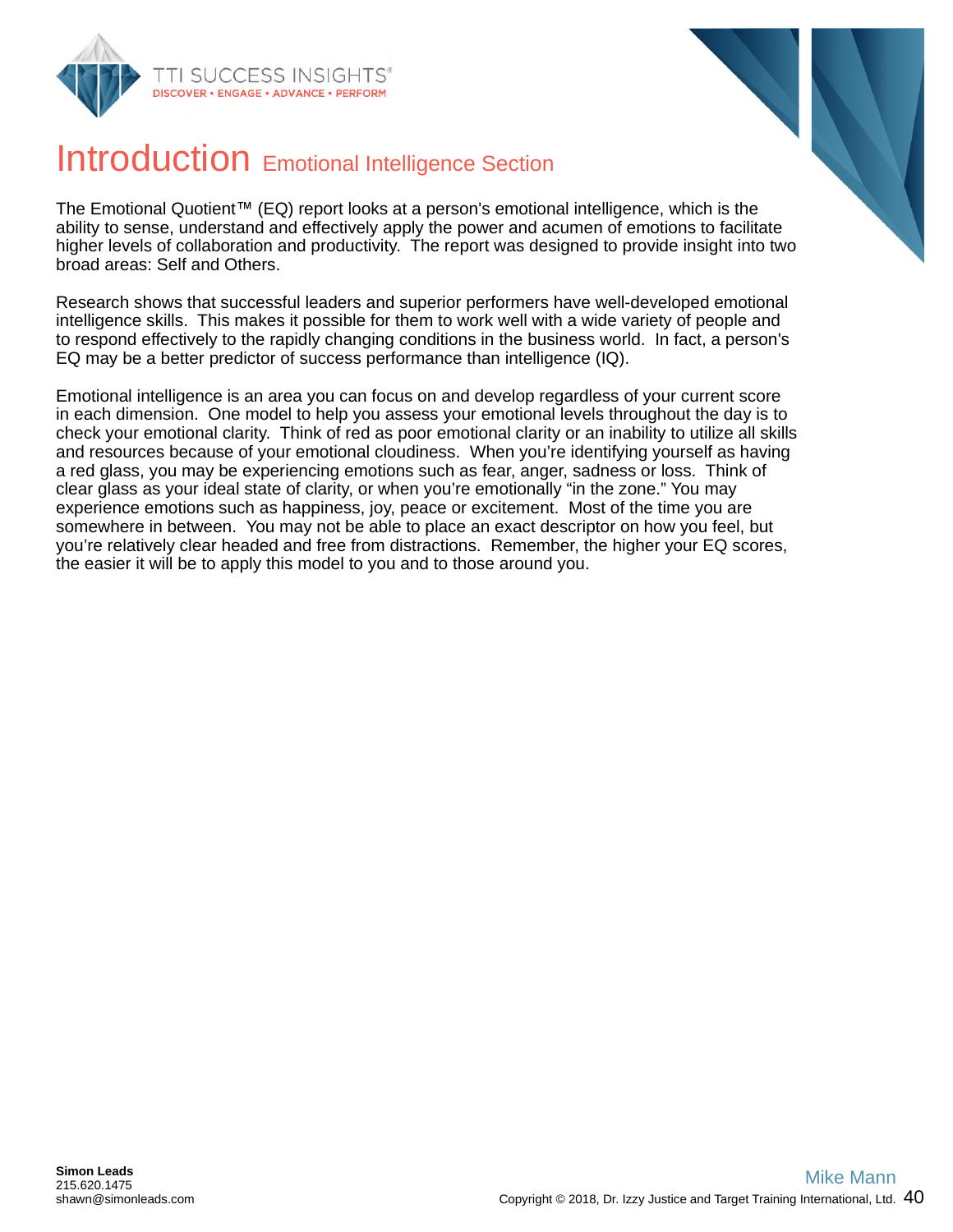



## Introduction Emotional Intelligence Section

*This report measures five dimensions of emotional intelligence:*

## Emotional Intelligence - Self

What goes on inside of you as you experience day-to-day events.

**Self-Awareness** is the ability to recognize and understand your moods, emotions and drives, as well as their effect on others. In practice, it is your ability to recognize when you are red, clear or somewhere in-between.

**Self-Regulation** is the ability to control or redirect disruptive impulses and moods and the propensity to suspend judgment and think before acting. In practice, it is your ability to influence your emotional clarity from red to clear when the situation requires.

**Motivation** is a passion to work for reasons that go beyond the external drive for knowledge, utility, surroundings, others, power or methodology and are based on an internal drive or propensity to pursue goals with energy and persistence.

#### Emotional Intelligence - Others

What goes on between you and others.

**Social Awareness** is the ability to understand the emotional makeup of other people and how your words and actions affect others. In practice, it is the ability to assess if he or she is in a red, clear or somewhere in-between state.

**Social Regulation** is your ability to influence the emotional clarity of others through a proficiency in managing relationships and building networks.

Is the report 100% true? Yes, no and maybe. We are only measuring emotional intelligence. We only report statements from areas in which tendencies are shown. To improve accuracy, feel free to make notes or edit the report regarding any statement from the report that may or may not apply, but only after checking with friends or colleagues to see if they agree.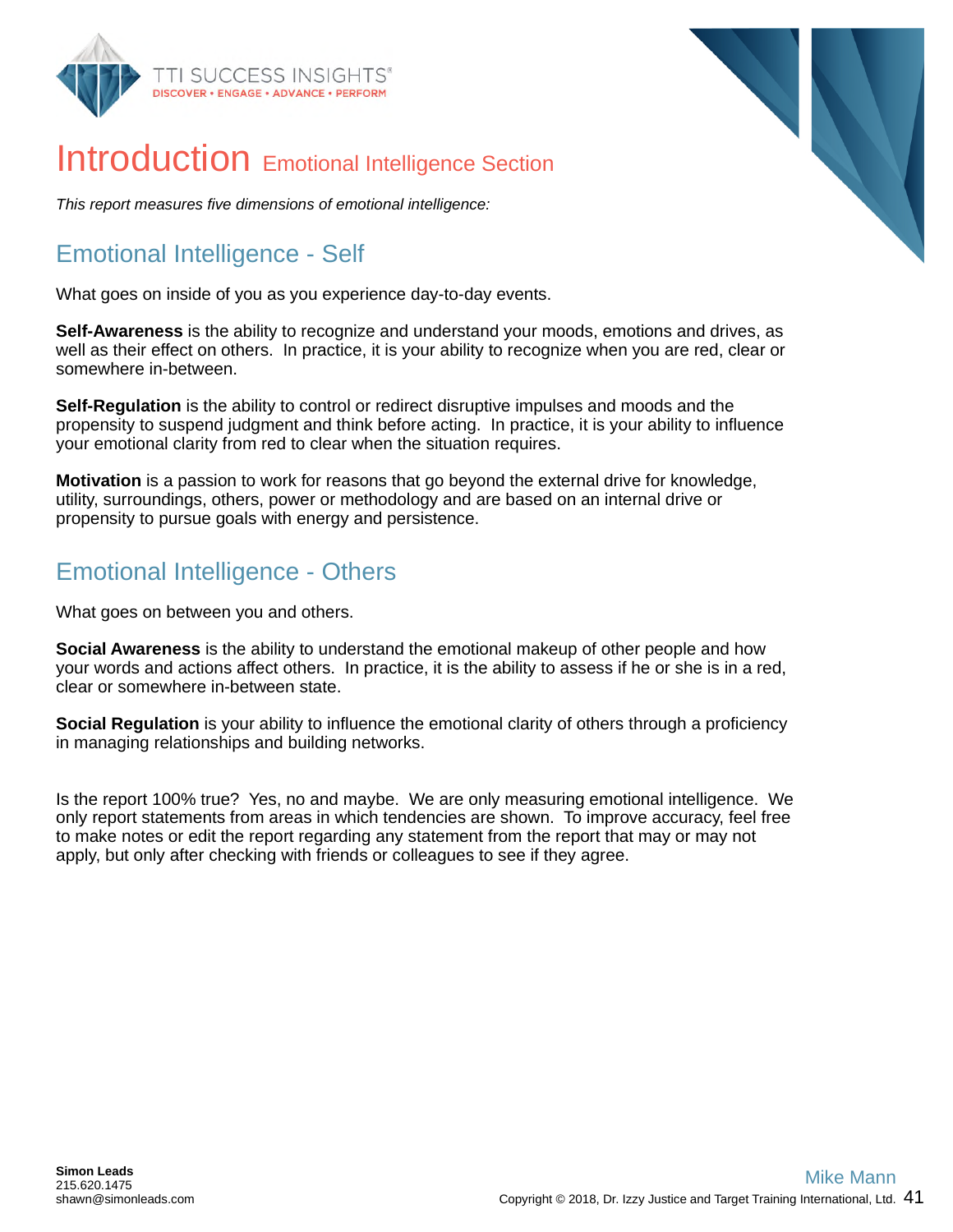

## General Characteristics

*Based on Mike's responses, the report has selected general statements to provide a broad understanding of his level of emotional intelligence.*

Mike is consistently able to identify his emotions that will impact his ability to maintain composure during a stressful time. When others give Mike feedback, he will be aware of how his emotions can impact the understanding of the information. When faced with a difficult decision, Mike's self awareness will assist him in moving forward. He has a solid understanding of his emotional strengths and weaknesses. Mike's level of self awareness can be seen as an ability to project confidence in most situations. Mike's self awareness allows him to notice when his emotions begin to escalate in most instances.

Mike may struggle with weighing the practical issues versus emotional issues of a situation, and this can cause confusion in the decision-making process. When Mike is feeling stressed, he tends to manage his emotions enough so he doesn't take it out on others. He might benefit from improving his emotional regulation strategies. Others may question whether Mike can handle more responsibility during times of stress. Mike occasionally struggles when dealing with conflict. He has the ability to lift himself out of a bad mood, but he may not always use it.

Mike will generally see challenges more as opportunities rather than obstacles. He will usually strive for success, only rarely settling for good enough. He will continue to look for ways to succeed when faced with challenges or resistance. He tends to seek out new challenges. Mike generally will not allow objections or obstacles to keep him from achieving his goals. Others tend to see Mike as self-motivated.

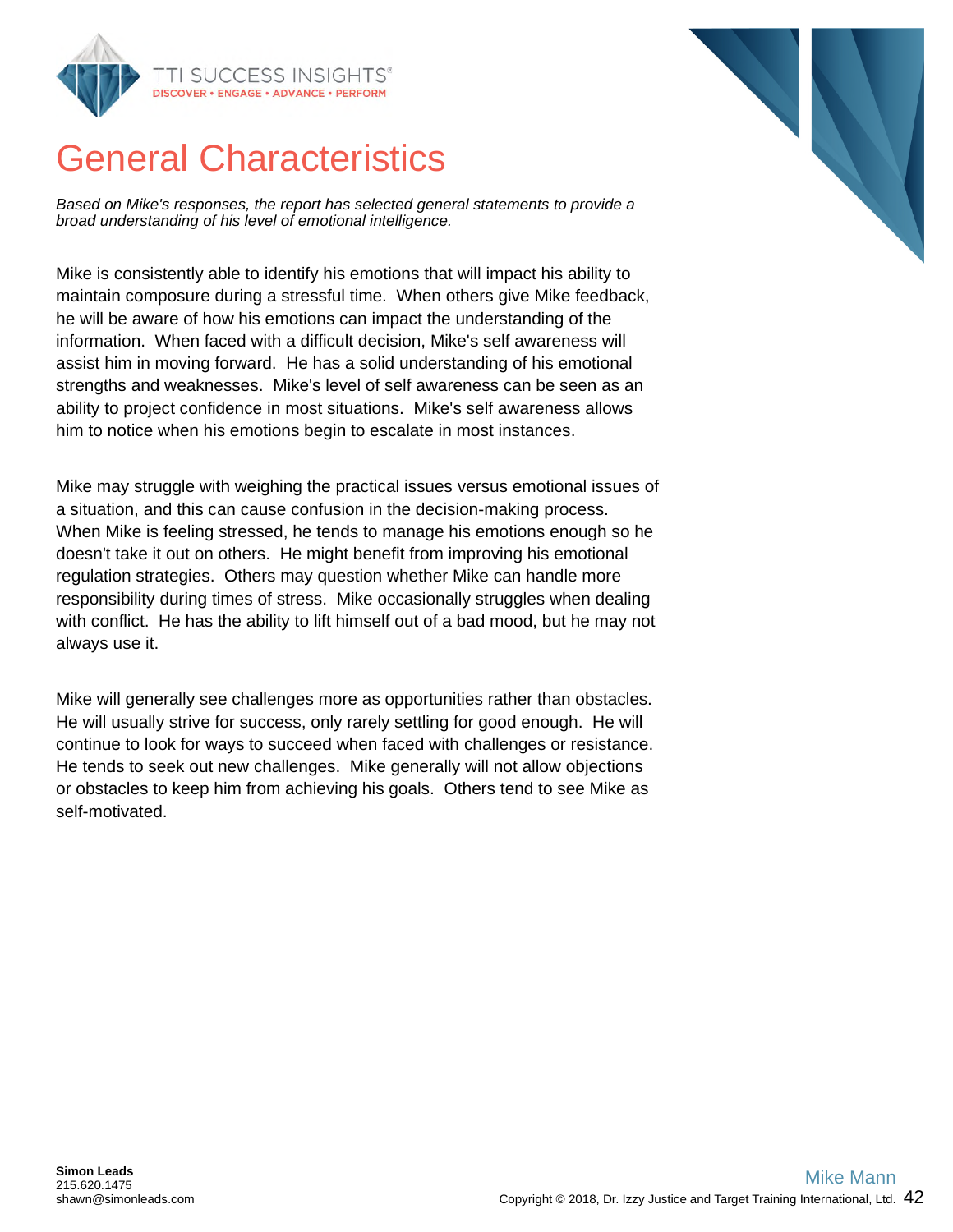

## General Characteristics

Mike can be thoughtful and understanding, but may not come across this way to others. When Mike holds a strong opinion, he may have trouble understanding others' perspectives. He may have difficulty empathizing when he has not been in the same situation himself. He may have trouble understanding the viewpoints of others who are not like him. Mike is able to work with others but at times will need help understanding their emotional needs. He is able to get along with others but may not always understand where people are coming from.

Mike occasionally engages in substantive conversations. He can interpret nonverbal cues in some instances and may adjust to the situation. Others generally view Mike as approachable. He collaborates well with most of his coworkers. Mike may, on occasion, have trouble negotiating with others. Others generally find spending time with Mike a positive experience.

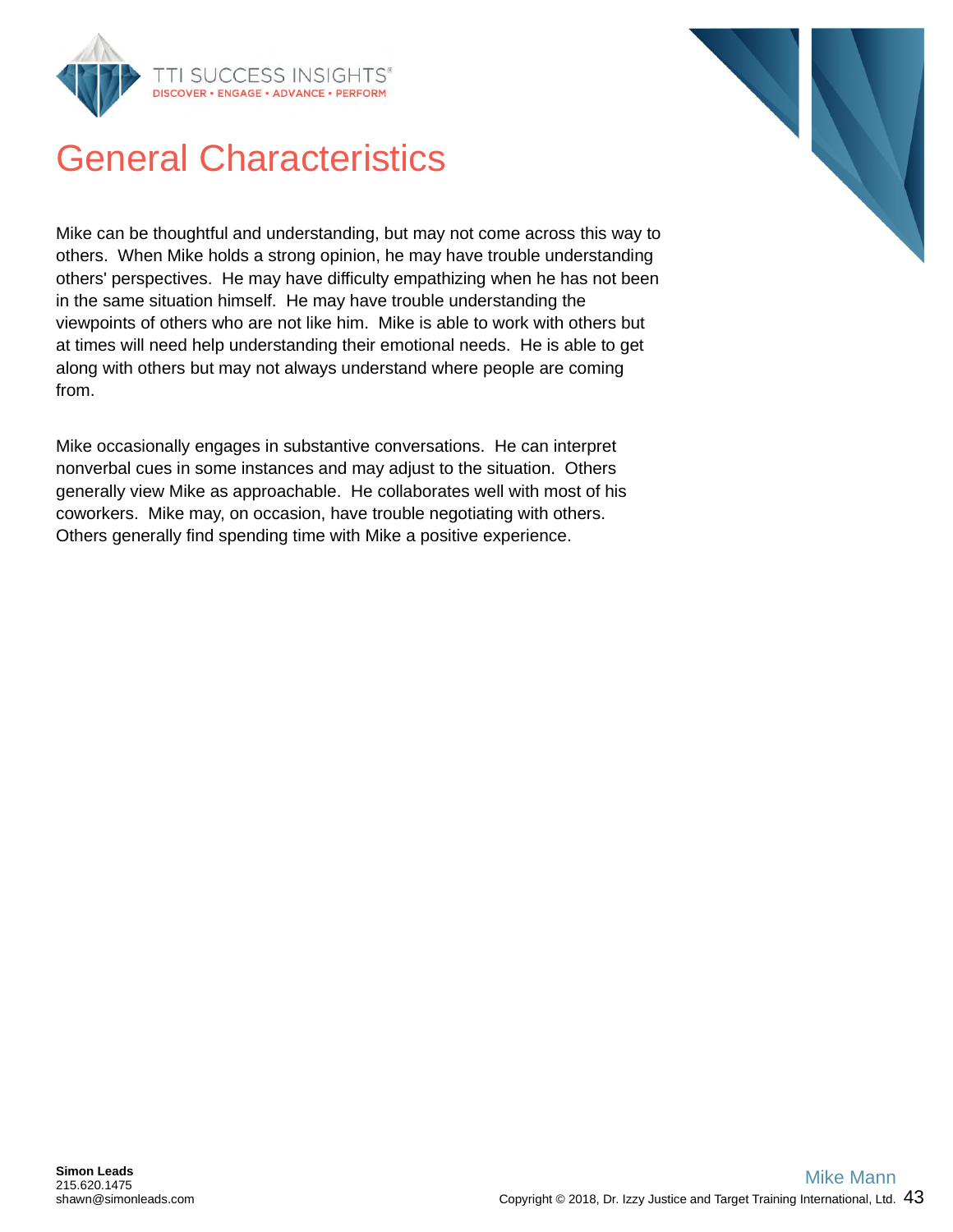

## Emotional Quotient Assessment Results

The Emotional Quotient (EQ) is a measure of your ability to sense, understand and effectively apply the power and acumen of your emotions and the emotions of others in order to facilitate high levels of collaboration and productivity. Your total score on the Emotional Quotient Assessment indicates your level of overall emotional intelligence. The higher the number, the more emotionally intelligent you are. If your goal is to raise your EQ, the components on which you have scored the lowest should be the focus of your development.

**1. SELF-AWARENESS** - The ability to recognize and understand your moods, emotions and drives, as well as their effect on others.



\* 68% of the population falls within the shaded area.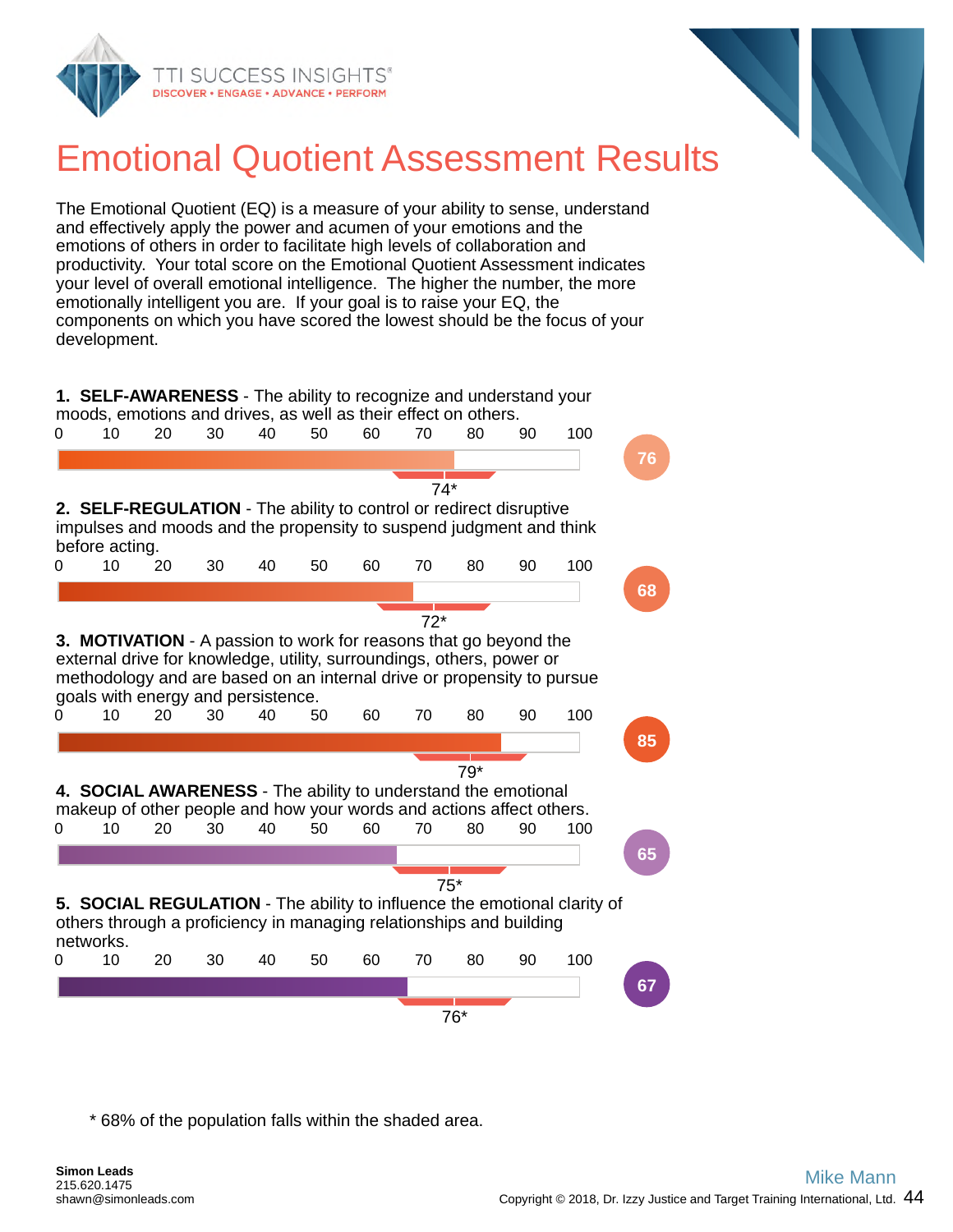



## Emotional Quotient Scoring Information

The average of the Self-Regulation, Self-Awareness and Motivation subscales represent your Self Score. The average of the Social Awareness and Social Regulation subscales represent your Others Score. Your total level of Emotional Quotient was calculated by averaging all five EQ dimensions.

**TOTAL EMOTIONAL QUOTIENT** - Your total level of emotional intelligence, formed by averaging your Others and Self scores.



**SELF** - The ability to understand yourself and form an accurate concept of yourself to operate effectively in life.

| $\mathbf{0}$ |       |  |  |  |  |  | 10  20  30  40  50  60  70  80  90  100 |  |  |    |
|--------------|-------|--|--|--|--|--|-----------------------------------------|--|--|----|
|              |       |  |  |  |  |  |                                         |  |  | 76 |
|              | $75*$ |  |  |  |  |  |                                         |  |  |    |

**OTHERS** - The ability to understand other people, what motivates others, how they work and how to work cooperatively with them.

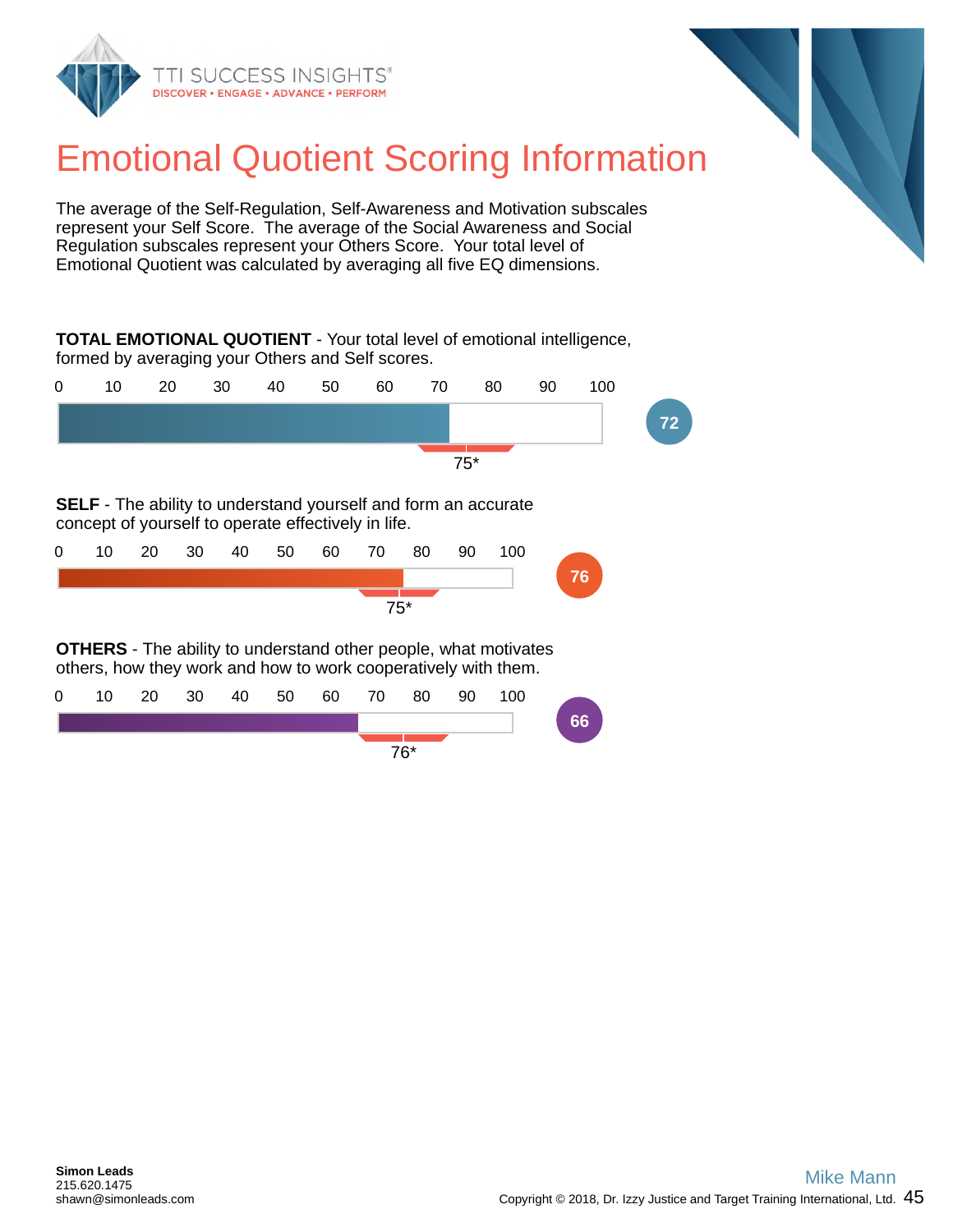

## Self-Awareness

Based on Mike's current EQ level, he has a developed awareness of how he is feeling at any given time. Mike is usually able to assess his own emotions and their impact on his decisions.

#### What Mike can do:

- To improve decision making, keep a journal to identify behavioral trends and discuss your observations with a trusted advisor, family member or friend. Check your emotional clarity several times a day. What is your current state: red, clear or somewhere in-between?
- Continue to practice the realistic perspective you have to identify any areas you may benefit from improving.
- Consider whether you have a realistic self-perception as compared to how others may see you.
- Think of situations where you could better use each of your strengths and minimize weaknesses, especially in the workplace.
- Pay attention to your behaviors and see if you recognize patterns that occur either in the workplace or at home.
- Create an action plan to develop the areas you may want to improve, both at home and at work, and revisit it regularly.
- Document your thoughts and feelings and discuss them with a family member, friend or trusted co-worker to increase your Self-Awareness.
- Consider areas in which you made progress on an area you wish to develop, especially in the workplace.
- Reflect on the connection between your emotions and your behavior. Identify the triggers that lead to potentially negative reactions.
- Identify a few specific, measurable goals for continuing to improve your Self-Awareness and revisit these goals as a part of your personal development plan.
- When involved in situations that may lead to potentially negative emotions, attempt to leverage your emotional enablers to maintain a positive emotional state.

**Self-Awareness** - The ability to recognize and understand your moods, emotions and drives, as well as their effect on others.

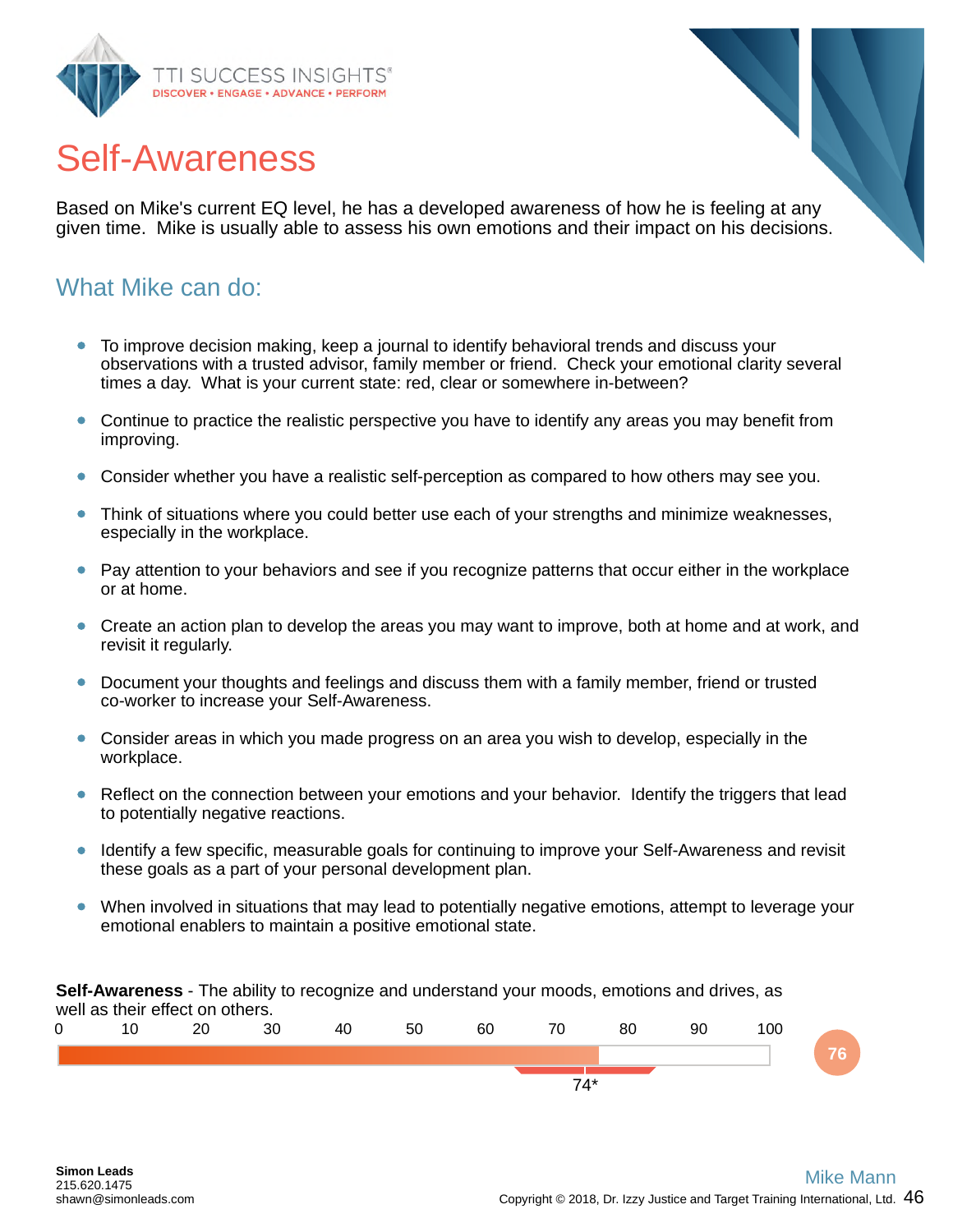

## Self-Regulation

Based on Mike's current level of EQ in this dimension, he has a moderately developed level of Self-Regulation. Mike is able to regulate some negative emotions and in these cases allow himself to manage his reactions to given situations.

#### What Mike can do:

- Implement self-restraint by listening first, pausing and then responding.
- When becoming frustrated, stop and assess your emotional reaction and attempt to disrupt the negative behavior.
- Create effective responses to stressful situations by finding strategies for altering a distraction or negative mood.
- Discuss ways of dealing with change and stress with family members, friends or a trusted advisor.
- Make note of and focus on events that provide a sense of calm or positive emotions to change your clarity from red to clear or somewhere in-between.
- Choose a family member, friend or trusted advisor to discuss how you deal with change and how you can practice self-restraint.
- Ask yourself, "What is the worst thing that can happen?" in order to consider the reality of the situation.
- Journal occurrences during which you were able to regulate your responses or emotions.
- Discuss ways of expressing emotions appropriately with your co-workers.
- There is a strong mind-body connection. Take control of your body through meditation or yoga to learn to self-regulate your emotions over time.
- Begin regular exercise to increase your ability to manage your emotions and relax both body and  $\bullet$ mind.

**Self-Regulation** - The ability to control or redirect disruptive impulses and moods and the propensity to suspend judgment and think before acting.

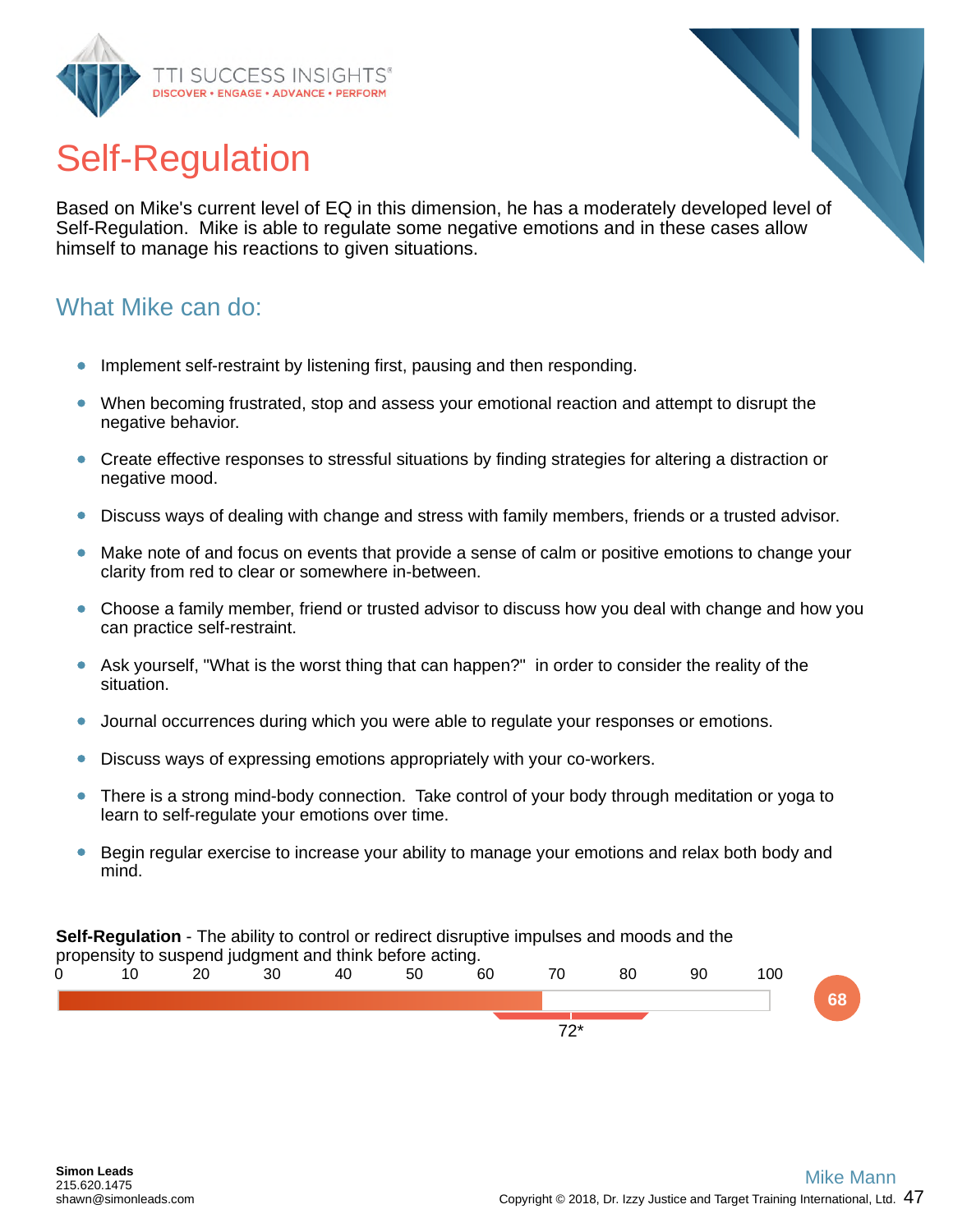

## **Motivation**

Based on Mike's current level of Motivation, he generally manages his goals well and tends to seek out new challenges.

#### What Mike can do:

- Document specific goals with target dates and revisit them regularly to ensure you are on track to  $\bullet$ achieve them.
- Post your goals and aspirations in a place where you will see them every day.
- Schedule time each day to reflect on the progress you are making towards your goals.  $\bullet$
- $\bullet$ Envision someone you know that models internal Motivation and develop those traits in yourself.
- Celebrate when you achieve one of your goals and document your success.
- Conduct a strengths, weaknesses, opportunities and threats analysis of your long-term goals to  $\bullet$ ensure your success.
- Challenge the status quo and make suggestions for improvement.  $\bullet$
- Define qualities that may hold you back from attaining your goals and brainstorm ways to overcome them.
- Share your goals with a trusted advisor, family member or friend and ask them to help hold you accountable for reaching them.
- Spend time visualizing the achievement of your goals.  $\bullet$
- Create detailed objectives to reach the overall goals.

**Motivation** - A passion to work for reasons that go beyond the external drive for knowledge, utility, surroundings, others, power or methodology and are based on an internal drive or propensity to pursue goals with energy and persistence.

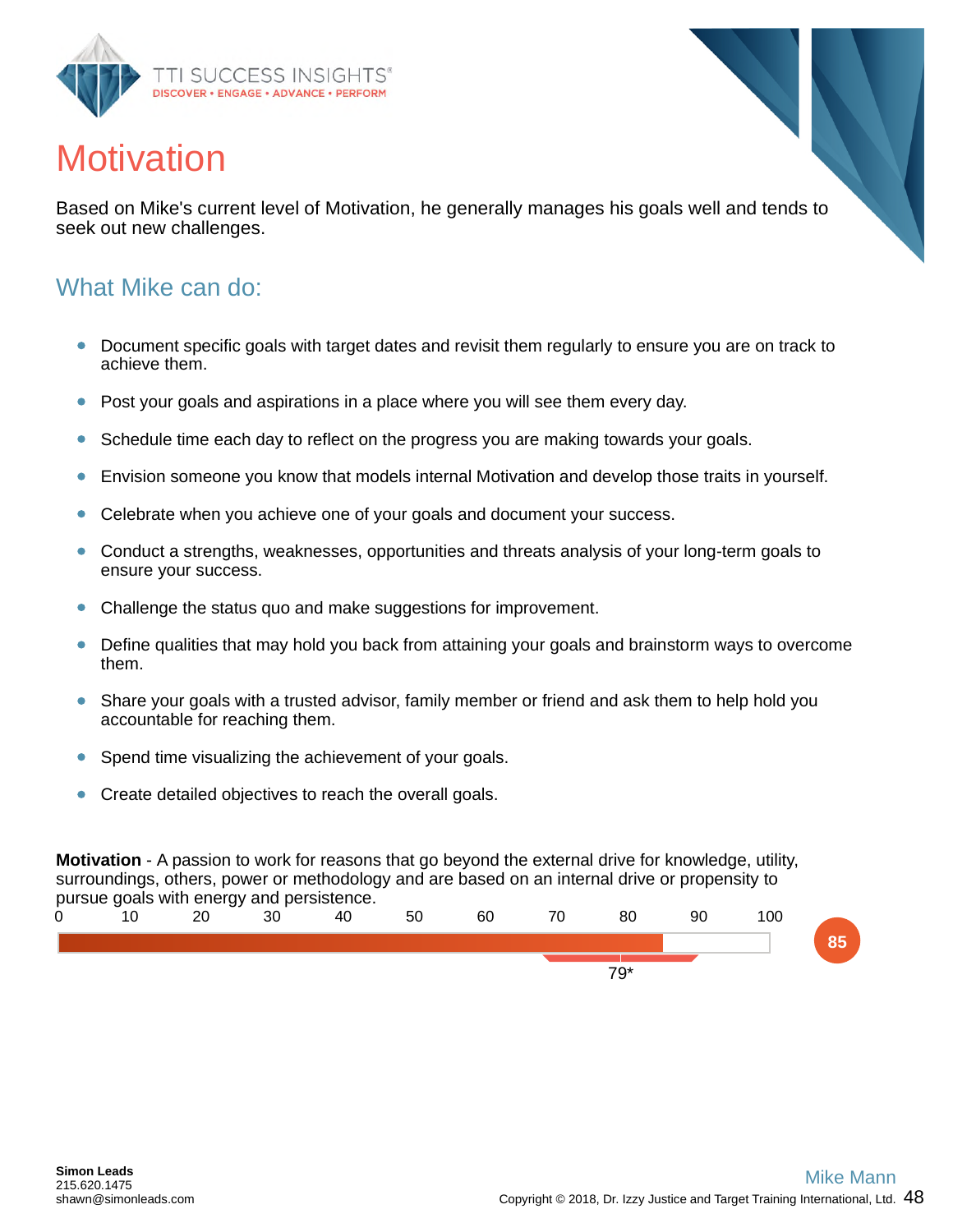

## Social Awareness

Based on Mike's level of Social Awareness, at times he may find it difficult to understand others' emotional responses to situations and may need to adapt his communication.

#### What Mike can do:

- Attempt to predict and understand the emotional responses of others before communicating your point of view.
- Observe nonverbal behavior to evaluate the emotional temperature of others.
- Analyze and understand things from others' perspectives before responding to your peers at work or family members.
- Think about an invisible clarity meter over people and ask yourself, "What is their emotional state:  $\bullet$ red, clear or somewhere in-between?", knowing that if it is not clear, the optimal outcome may be compromised.
- Continue to develop interpersonal habits, such as listening to others until they are finished with their thought before asking questions or making statements.
- Observe body language for nonverbal messages being expressed.  $\bullet$
- Seek clarification from others when attempting to interpret emotional responses.
- Be nonjudgmental in your interactions with others. Ask questions before drawing conclusions.
- $\bullet$ Offer assistance to your friends, family and even strangers on occasion. Be careful to give the assistance they are looking for versus what you think they need.

**Social Awareness** - The ability to understand the emotional makeup of other people and how your words and actions affect others.

| 0 | $\overline{A}$ | 20<br>∠∪ | 30 | 40 | 50 | 60 | 70 | 80 | 90 | 100 |  |
|---|----------------|----------|----|----|----|----|----|----|----|-----|--|
|   |                |          |    |    |    |    |    |    |    |     |  |
|   |                |          |    |    |    |    |    |    |    |     |  |
|   | $75*$          |          |    |    |    |    |    |    |    |     |  |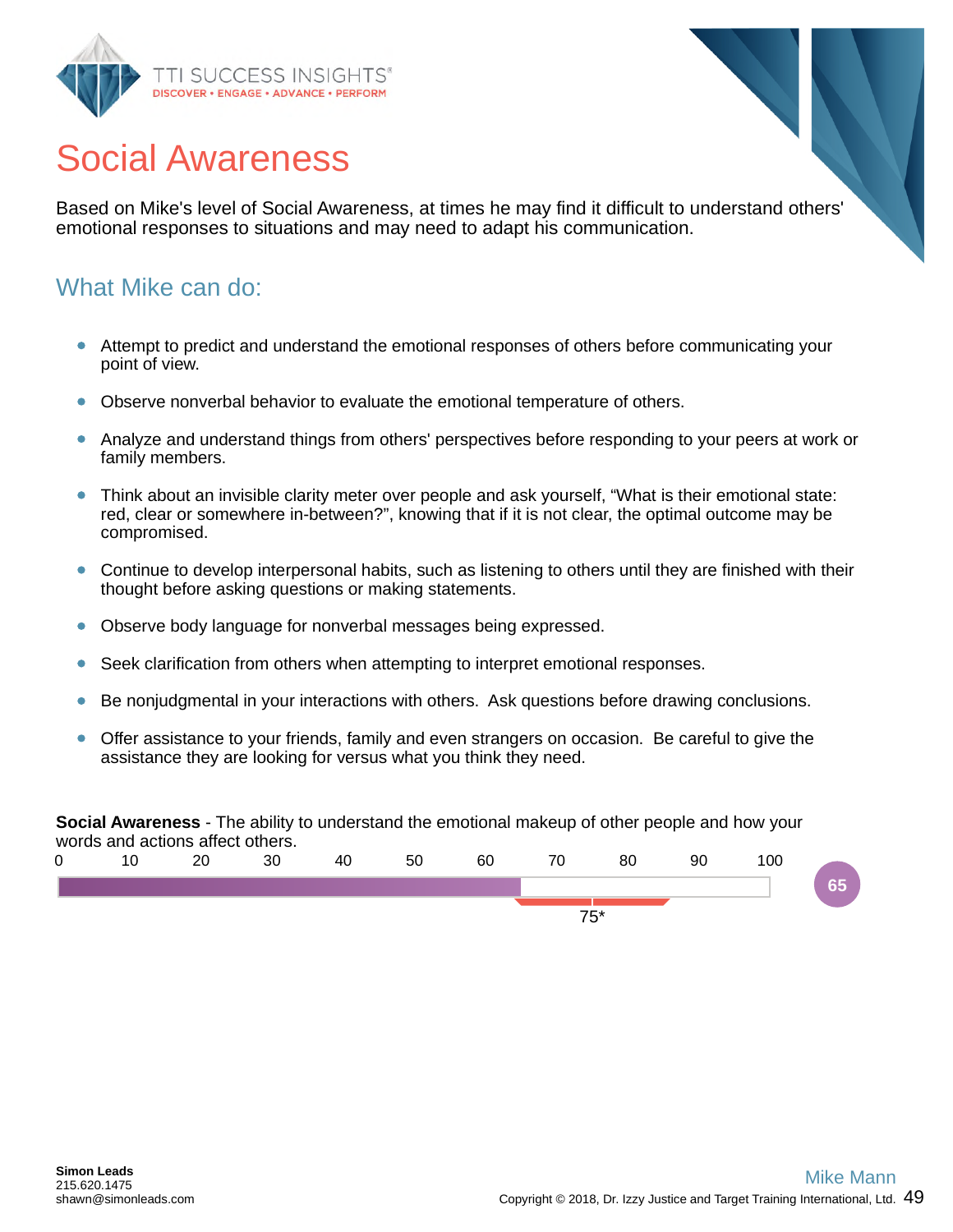

## Social Regulation

Based on Mike's level of Social Regulation, he may find relating to others challenging, especially in emotionally charged situations.

#### What Mike can do:

- Be aware of the message your body language is communicating, try to predict how you can respond positively to the interaction.
- Ask those you admire to describe their experience when socializing with you.
- Remember people's names. Use memory techniques and be known as the one that remembers!  $\bullet$
- After a negative interaction or misunderstanding, take accountability and find ways to make amends.
- Describe scenarios to a trusted advisor in order to gain experiential knowledge on how to increase your level of Social Regulation skills.
- Take notice when emotions are taking over an interaction and then find ways to remove yourself from the situation.
- Show a genuine curiosity for others' well-being.  $\bullet$
- Allow others to take the lead role so you can learn from their leadership style.
- Connect with people you have just met and find ways to continue to build the rapport.
- Seek quality, rather than quantity, in your social bonds. Converse with others on a deeper level.
- Join a professional association or special interest group to practice building bonds.

#### **Social Regulation** - The ability to influence the emotional clarity of others through a proficiency in managing relationships and building networks. 0 10 20 30 40 50 60 70 80 90 100 **67**

76\*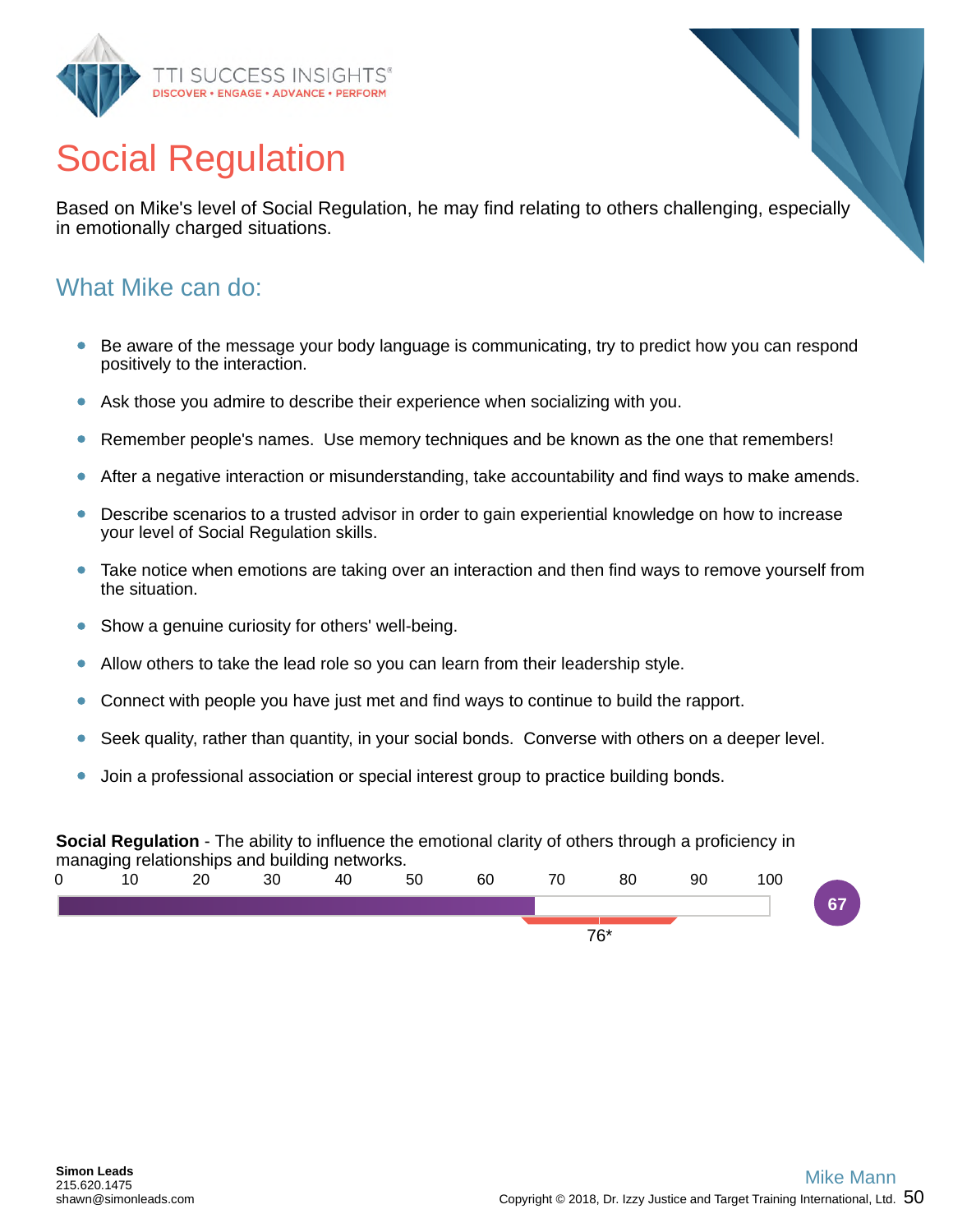



## Emotional Quotient™ Wheel

*The Emotional Quotient wheel is a visualization of your scores in the report. The circle, split into quadrants, is encompassed by Motivation and divided by Self and Others. Your Motivation score starts at Self-Awareness and wraps around the wheel clockwise. This starting position is due to all EQ dimensions being influenced first by your level of Self-Awareness. The volume of color illustrates the strength of your overall EQ score which is also notated in the center circle.*

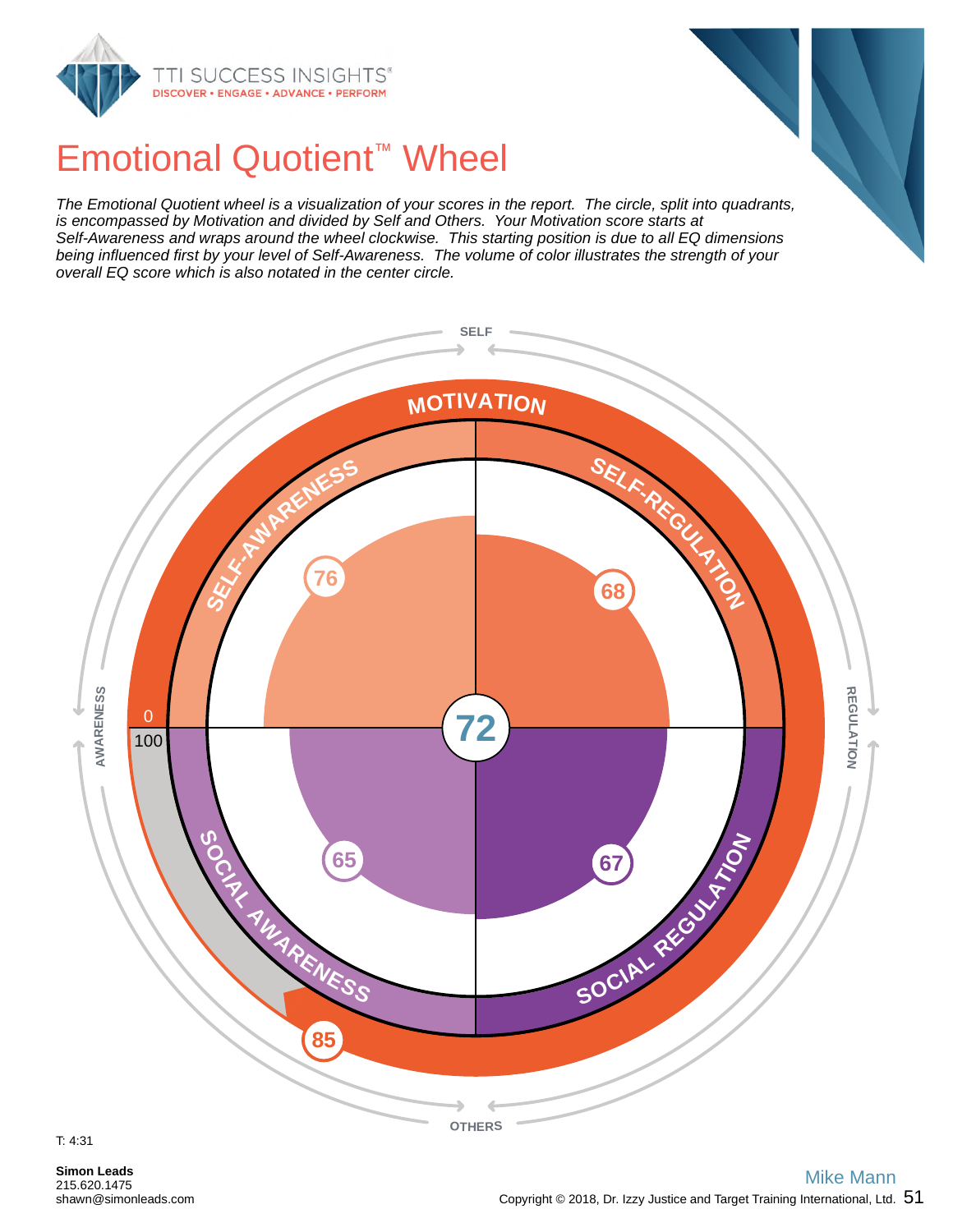



## Introduction Blending Behaviors, Driving Forces and EQ for Success

Maximizing the effectiveness of one's behavioral style can be a difficult maze to navigate in the workplace, especially in situations where "behavioral labels" are assigned. Often a team will have multiple people with the same behavioral styles faced with the same situation, yet they come across differently.

For years, TTI has educated the corporate world on behaviors, or the "how" of people's actions; meanwhile, driving forces is the "why" they do what they do. This has explained the difference in actions for decades. However, recent research has led to the discovery of people with similar behaviors and driving forces, yet they still respond differently to situations, especially when the situations are emotionally charged.

Why is this? The answer is often found within a person's Emotional Intelligence. Understanding a person's EQ and applying this information to behaviors and driving forces can not only expand the working language and communication of an organization, but can help an individual successfully navigate the workplace maze and feel a sense of accomplishment and reward from doing so.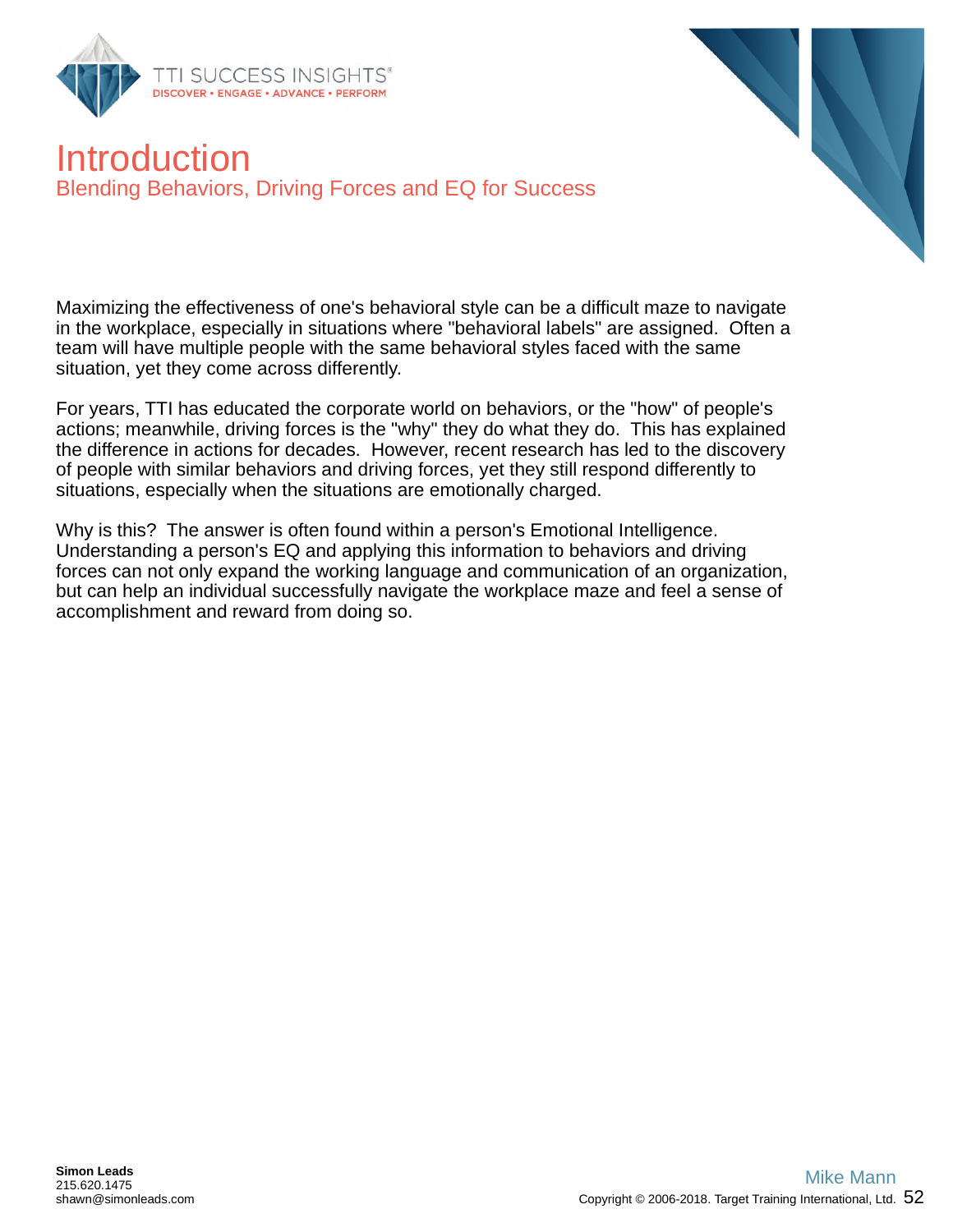

## Blending Behaviors, Driving Forces and EQ for Success

*People who understand and appreciate themselves as unique individuals and can apply that same understanding and appreciation to others are more successful. This section is designed to connect an individual's behavioral strengths and primary driving forces cluster with his Emotional Intelligence in order to propel and navigate the day-to-day situations of the business landscape.*

#### *To clarify this section Mike's, primary driving forces cluster includes: Commanding, Selfless, Objective and Intellectual.*

Mike has a high level of Self-Awareness. He is able to anticipate his feelings and is mentally and physically aware of a change in how he is feeling. Coupled with his high "Steadiness" behavioral style, this can be extraordinarily powerful. People with a high "Steadiness" tend to be methodical, sincere and willing to accommodate the needs of others and may suppress their feelings when particular triggers are ignited. However, with Mike's level of Self-Awareness, he is aware of the physical and emotional response connected to these triggers.

Mike has a moderate level of Self-Regulation. He is able to temper responses and reactions to certain emotionally charged events. Possessing a high "Steadiness" behavioral style indicates that Mike would be non-demonstrative, possessive of information and will want to avoid conflict. However, with moderate Self-Regulation, the typical behavioral characteristics may be tempered in a way to minimize the eventual "enough is enough" erosion that a high "Steadiness" is predicted to have. By utilizing his steady behavioral style, and if he is able to manage his reactions, Mike will be able to more effectively contribute to team efforts and adjust to changing environments. Be careful in instances where the topic at hand directly relates to Mike's primary driving forces cluster. The ability for him to utilize his Self-Regulation skills will be hindered when a perceived threat to his drivers is present.

Mike has a high level of Motivation. He has a motivation and passion to work for reasons that go beyond the rewards of his primary driving forces cluster and a propensity to pursue goals with energy and persistence. This motivation is an internal drive to achieve the goal without external factors or a "carrot" to chase. His high Motivation score will lessen the necessity for his passions to be 100% satisfied on the job, as long as these drivers are not described as passionate or extreme. However, in order to achieve complete engagement and superior performance, it will also be important for his [primary driving forces cluster to be satisfied through his career.